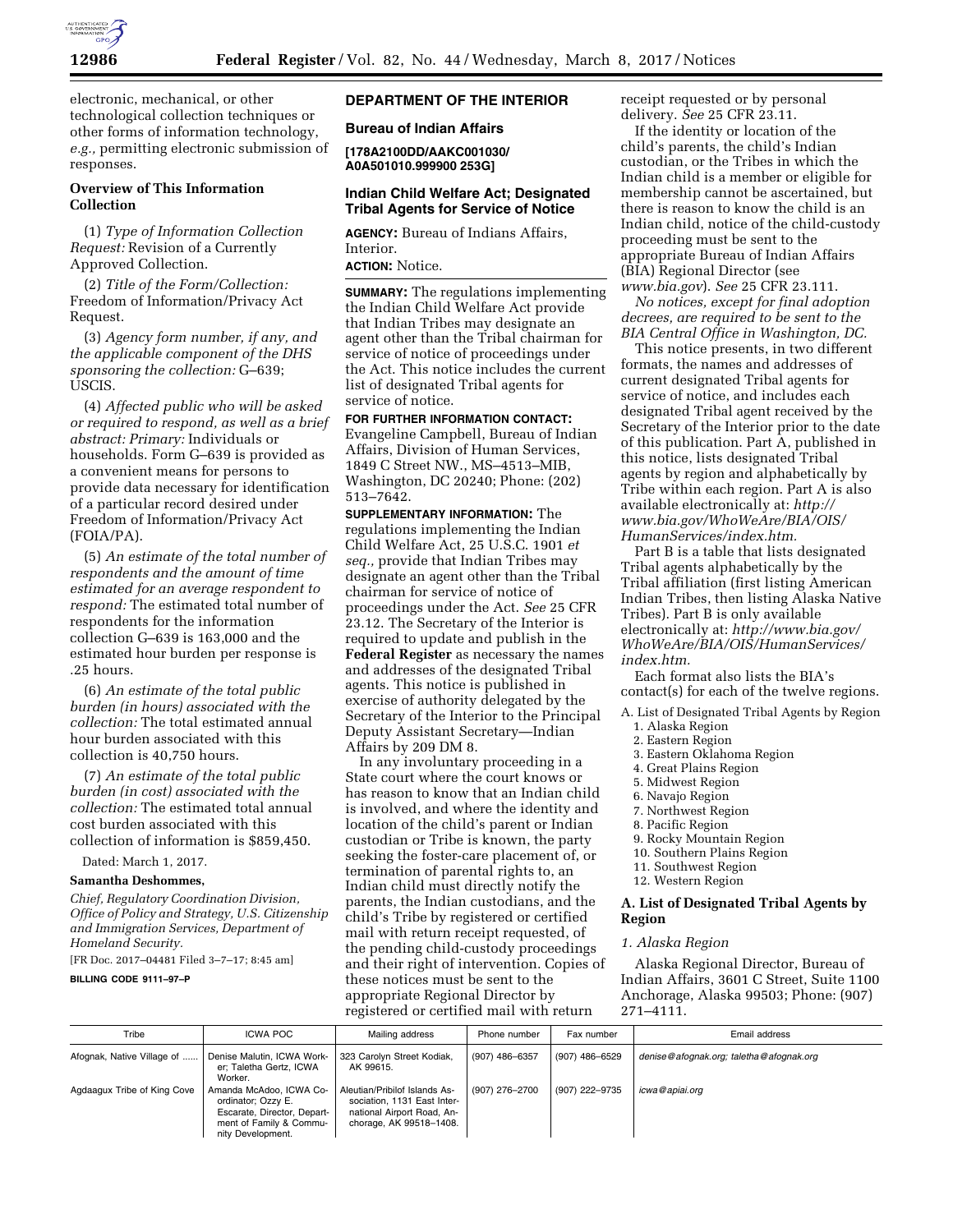| ▵ | 298 | , |
|---|-----|---|
|   |     |   |

| Tribe                                                                     | <b>ICWA POC</b>                                                                                                                | Mailing address                                                                                                                                 | Phone number                                                | Fax number                               | Email address                                |
|---------------------------------------------------------------------------|--------------------------------------------------------------------------------------------------------------------------------|-------------------------------------------------------------------------------------------------------------------------------------------------|-------------------------------------------------------------|------------------------------------------|----------------------------------------------|
|                                                                           |                                                                                                                                |                                                                                                                                                 |                                                             |                                          | cassie.keplinger@kodiakhealthcare.org        |
| Akhiok, Native Village of                                                 | Cassie Keplinger, ICWA Co-<br>ordinator.                                                                                       | Kodiak Area Native Associa-<br>tion, 3449 Rezanof Drive<br>East, Kodiak, AK 99615.                                                              | (907) 486-1370                                              | (907) 486-4829                           |                                              |
| Akiachak Native Community                                                 | Georgianna Wassilie, ICWA<br>Worker.                                                                                           | P.O. Box 51070, Akiachak,<br>AK 99551.                                                                                                          | (907) 825-4626<br>Ext. 204.                                 | (907) 825-4029                           | gwassilie@avcp.org                           |
| Akiachak Native Community                                                 | Valerie Andrew, ICWA Direc-<br>tor.                                                                                            | Association of Village Coun-<br>cil Presidents, P.O. Box                                                                                        | (907) 543-7461                                              | (907) 543-5759                           | VAndrew@avcp.com                             |
| Akiak Native Community                                                    | Leann Jackson, ICWA Direc-<br>tor.                                                                                             | 219, Bethel, AK 99559.<br>P.O. Box 52127, Akiak, AK<br>99552.                                                                                   | (907) 765-7112                                              | (907) 765-7512                           | Akiak.icwa16@gmail.com                       |
| Akutan, Native Village of                                                 | Amanda McAdoo, ICWA Co-<br>ordinator; Ozzy E.<br>Escarate, Director, Depart-<br>ment of Family & Commu-<br>nity Development.   | Aleutian/Pribilof Islands As-<br>sociation, 1131 East Inter-<br>national Airport Road, An-<br>chorage, AK 99518-1408.                           | (907) 276-2700                                              | (907) 222-9735                           | icwa@apiai.org                               |
| Alakanuk, Native Village of                                               | Charlene Striling, ICWA<br>Worker.                                                                                             | Box 149, Alakanuk, AK<br>99554.                                                                                                                 | (907) 238-3704                                              | (907) 238-3705;<br>$(907)$ 238-<br>3429. | cstriling@avcp.org                           |
| Alakanuk, Native Village of                                               | Valerie Andrew, ICWA Direc-<br>tor.                                                                                            | Association of Village Coun-<br>cil Presidents, P.O. Box<br>219, Bethel, AK 99559.                                                              | (907) 543-7461                                              | (907) 543-5759                           | VAndrew@avcp.com                             |
| Alatna Village                                                            | Tribal Family Specialist                                                                                                       | P.O. Box 70, Allakaket, AK<br>99720.                                                                                                            | $(907)$ 968-2261                                            | (907) 968-2305                           |                                              |
| Alatna Village                                                            |                                                                                                                                | Tanana Chiefs Conference,<br>Legal Department, 122<br>First Avenue, Suite 600,<br>Fairbanks, AK 99701.                                          | (907) 452-8251<br>Ext. 3178.                                | (907) 459-3953                           |                                              |
| Aleknagik, Native Village of                                              | Allen Ilutsik, Tribal Adminis-<br>trator; Marie Aloysius,<br>President.                                                        | ICWA, P.O. Box 115,<br>Aleknagik, AK 99555.                                                                                                     | (907) 842-2080                                              | $(907) 842 - 2081$                       |                                              |
| Aleknagik, Native Village of                                              | Crystal Nixon-Luckhurst,<br>Children's Services Divi-<br>sion Manager.                                                         | Bristol Bay Native Associa-<br>tion, Children's Services<br>Division Manager, P.O.<br>Box 310, 1500 Kanakanak<br>Road, Dillingham, AK<br>99576. | (907) 842-4139                                              | (907) 842-4106                           | cnixon@bbna.com                              |
| Algaaciq Native Village (St.<br>Mary's).                                  | Theresa Kelly, ICWA Worker<br>and Sven Paukan, Tribal<br>Administrator.                                                        | Box 48, St. Mary's, AK<br>99658.                                                                                                                | (907) 438-2335                                              | (907) 438-2227                           | tkelly@avcp.org                              |
| Algaaciq Native Village (St.<br>Mary's).                                  | Valerie Andrew, ICWA Direc-<br>tor.                                                                                            | Association of Village Coun-<br>cil Presidents, P.O. Box<br>219, Bethel, AK 99559.                                                              | $(907) 543 - 7461$                                          | (907) 543-5759                           | VAndrew@avcp.com                             |
| Allakaket Village                                                         | Tribal Family Youth Spe-<br>cialist.                                                                                           | P.O. Box 50, Allakaket, AK<br>99720.                                                                                                            | (907) 968-2237                                              | $(907)$ 968-2233                         | allakaket@tananachiefs.org                   |
| Allakaket Village                                                         |                                                                                                                                | Tanana Chiefs Conference,<br>Legal Department, 122<br>First Avenue, Suite 600,<br>Fairbanks, AK 99701.                                          | (907) 452-8251<br>Ext. 3178.                                | (907) 459-3953.                          |                                              |
| Ambler, Native Village of                                                 | Beatrice Miller, ICWA Coor-<br>dinator; Katherine Cleve-<br>land, First Chief Tribal<br>Council.                               | P.O. Box 47, Ambler, AK<br>99786.                                                                                                               | (907) 445-2189;<br>$(907)$ 445-<br>5051; (907)<br>445-5051. | (907) 445-2257                           | icwa@ivisaappaat.org                         |
| Anaktuvuk Pass Village of                                                 | Joshua Stein, ICWA Pro-<br>gram Manager.                                                                                       | Arctic Slope Native Associa-<br>tion, P.O. Box 1232, Bar-<br>row, AK 99723.                                                                     | (907) 852-9374                                              | (907) 852-2763                           | Joshua.stein@arcticslope.org                 |
| Andreafski (see Yupiit of<br>Andreafski).                                 |                                                                                                                                |                                                                                                                                                 |                                                             |                                          |                                              |
| Angoon Community Associa-<br>tion.                                        | Marcie Kookesh, ICWA<br>Worker.                                                                                                | P.O. Box 328, Angoon, AK,<br>99820.                                                                                                             | (907) 788-3411                                              | (907) 788-3412                           | mkookesh.agntribe@gmail.com                  |
| Aniak, Village of                                                         | Muriel Morgan, ICWA Work-<br>er; Laura Simeon, Tribal<br>Administrator.                                                        | P.O. Box 349, Aniak, AK<br>99557.                                                                                                               | (907) 675-4349                                              | (907) 675-4513                           | twinksmorgan@gmail.com; aniaktribe@gmail.com |
| Anvik Village                                                             | Tami Jerue, Tribal Family<br>Youth Specialist.                                                                                 | P.O. Box 10, Anvik, AK<br>99558.                                                                                                                | (907) 663-6388                                              | (907) 663-6357                           | tamijerue59@gmail.com                        |
| Anvik Village                                                             |                                                                                                                                | Tanana Chiefs Conference,<br>Legal Department, 122<br>First Avenue, Suite 600,<br>Fairbanks, AK 99701.                                          | (907) 452-8251<br>Ext. 3178.                                | (907) 459-3953.                          |                                              |
| Arctic Village                                                            | Margorie Gemmill, Tribal<br>Family Youth Specialist.                                                                           | P.O. Box 22069, Arctic Vil-<br>lage, AK 99722.                                                                                                  | (907) 587-5523                                              | (907) 587-5523.                          |                                              |
| Arctic Village                                                            |                                                                                                                                | Tanana Chiefs Conference,<br>Legal Department, 122<br>First Avenue, Suite 600,<br>Fairbanks, AK 99701.                                          | (907) 452-8251<br>Ext. 3178.                                | (907) 459-3953.                          |                                              |
| Asa'carsarmiut Tribe (formerly<br>Native Village of Mountain<br>Village). | Evelyn Peterson, Director of<br>Social Services & Edu-<br>cation; Daphne Joe, Direc-<br>tor of Social Services &<br>Education. | P.O. Box 32107, Mountain<br>Village, AK 99632.                                                                                                  | (907) 591-2814;<br>$(907) 591 -$<br>2815.                   | (907) 591-2428                           | atcicwa@gci.net                              |
| Atka, Native Village of                                                   | Amanda McAdoo, ICWA Co-<br>ordinator; Ozzy E.<br>Escarate, Director, Depart-<br>ment of Family & Commu-<br>nity Development.   | Aleutian/Pribilof Islands As-<br>sociation, 1131 East Inter-<br>national Airport Road, An-<br>chorage, AK 99518-1408.                           | (907) 276-2700                                              | (907) 222-9735                           | icwa@apiai.org                               |
| Atmautluak, Village of                                                    | Daniel Waska, Tribal Admin-<br>istrator.                                                                                       | P.O. Box 6568, Atmautluak,<br>AK 99559.                                                                                                         | $(907) 553 - 5610$                                          | (907) 553-5610                           | atmautluaktc@gmail.com                       |
| Atgasuk Village                                                           |                                                                                                                                | P.O. Box 91108, Atqasuk,<br>AK 99791.                                                                                                           | (907) 633-2575                                              | (907) 633-2576.                          |                                              |
| Atqasuk Village                                                           | Joshua Stein, ICWA Pro-<br>gram Manager.                                                                                       | Arctic Slope Native Associa-<br>tion, P.O. Box 1232, Bar-<br>row, AK 99723.                                                                     | (907) 852-9374                                              | (907) 852-9152                           | Joshua.stein@arcticslope.org                 |
| <b>Barrow Inupiat Traditional</b><br>Government.                          | Marjorie Solomon, Social<br>Services Workforce Direc-<br>tor.                                                                  | P.O. Box 1130 Barrow, AK<br>99723.                                                                                                              | (907) 852-4411                                              | (907) 852-4413                           | marjorie.solomon@nvbarrow.net                |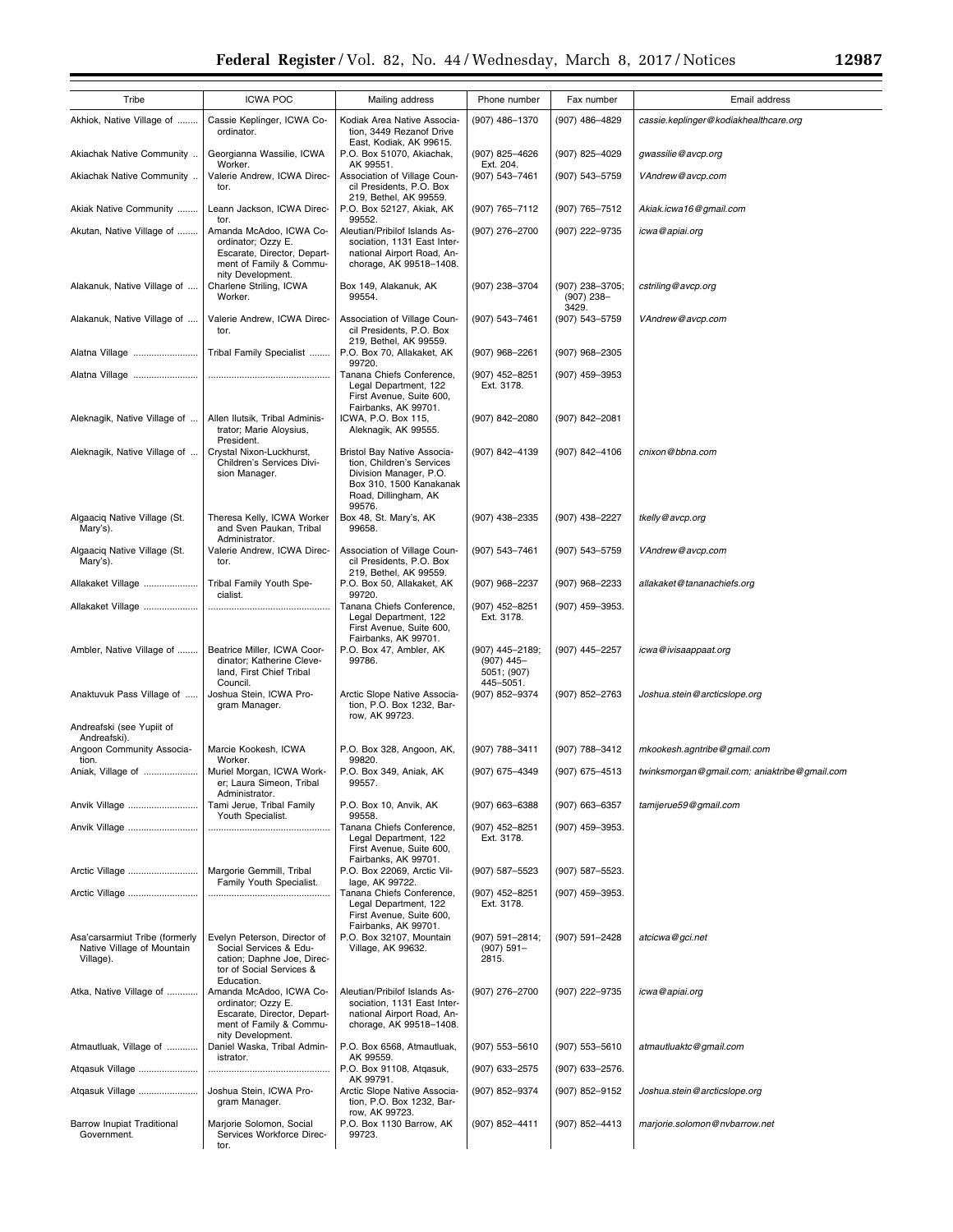Ξ

| Tribe                                                                                         | <b>ICWA POC</b>                                                                                                              | Mailing address                                                                                                                               | Phone number                              | Fax number                                | Email address                               |
|-----------------------------------------------------------------------------------------------|------------------------------------------------------------------------------------------------------------------------------|-----------------------------------------------------------------------------------------------------------------------------------------------|-------------------------------------------|-------------------------------------------|---------------------------------------------|
| Beaver Village                                                                                | Arlene Pitka, Tribal Family<br>Youth Specialist.                                                                             | P.O. Box 24029, Beaver, AK<br>99724.                                                                                                          | (907) 628-6126;<br>$(907) 628 -$<br>2252. | (907) 628-6185.                           |                                             |
| Beaver Village                                                                                |                                                                                                                              | Tanana Chiefs Conference,<br>Legal Department, 122<br>First Avenue, Suite 600,                                                                | (907) 452–8251<br>Ext. 3178.              | (907) 459-3953.                           |                                             |
| Belkofski Native Village of                                                                   | Amanda McAdoo, ICWA Co-<br>ordinator; Ozzy E.<br>Escarate, Director, Depart-<br>ment of Family & Commu-<br>nity Development. | Fairbanks, AK 99701.<br>Aleutian/Pribilof Islands As-<br>sociation, 1131 East Inter-<br>national Airport Road, An-<br>chorage, AK 99518-1408. | (907) 276-2700                            | (907) 222-9735                            | icwa@apiai.org                              |
| Bethel (see Orutsararmuit Na-<br>tive Council).<br>Bettles Field (see Evansville<br>Village). |                                                                                                                              |                                                                                                                                               |                                           |                                           |                                             |
| Bill Moore's Slough, Village of                                                               | Nancy C. Andrews, ICWA<br>Worker; Philomena Keyes,<br>Tribal Administrator.                                                  | P.O. Box 20288, Kotlik, AK<br>99620.                                                                                                          | (907) 899-4232;<br>$(907) 899-$<br>4236.  | (907) 899-4002                            | nacnadrews123@gmail.com; bms99620@gmail.com |
| Birch Creek Tribe                                                                             | Jackie Balaam, Tribal Family<br>Youth Specialist.                                                                            | 3202 Shell Street, Fairbanks,<br>AK 99701.                                                                                                    | (907) 378-1573                            | (907) 374-9925.                           |                                             |
| Birch Creek Tribe                                                                             |                                                                                                                              | Tanana Chiefs Conference,<br>Legal Department, 122<br>First Avenue, Suite 600,<br>Fairbanks, AK 99701.                                        | (907) 452-8251<br>Ext. 3178.              | (907) 459-3953.                           |                                             |
| Brevig Mission, Native Village<br>of.                                                         | Linda Divers, Tribal Family<br>Coordinator.                                                                                  | P.O. Box 85039, Brevig Mis-<br>sion, AK 99785.                                                                                                | (907) 642-2185                            | (907) 642-3042                            | tfc.kts@kawerak.org                         |
| Brevig Mission, Native Village<br>of.                                                         | Traci McGarry, Program Di-<br>rector.                                                                                        | Kawerak, Inc., Children &<br>Family Services, P.O. Box<br>948 Nome, AK 99762.                                                                 | (907) 443-4376                            | (907) 443-4474                            | cfsdir@kawerak.org                          |
| Buckland, Native Village of                                                                   | Mona Washington, IRA Ad-<br>ministrator.                                                                                     | P.O. Box 67, Buckland, AK<br>99727.                                                                                                           | (907) 494-2171                            | (907) 494-2192                            | tribeadmin@nunachiak.org                    |
| Cantwell, Native Village of                                                                   | Ashley Hicks, ICWA Advo-<br>cate.                                                                                            | P.O. Box 94, Cantwell, AK<br>99729, Drawer H, Copper<br>Center, AK 99573.                                                                     | (907) 822-5241<br>Ext. 2071.              | (907) 822-8800                            | ahicks@crnative.org                         |
| Central Council of the Tlingit<br>and Haida Indian Tribes of<br>Alaska.                       | Barbara Dude, Child Welfare<br>Program Specialist.                                                                           | 320 W. Willoughby Ave.,<br>Suite 300, Juneau, AK<br>99801.                                                                                    | (907) 463-7169                            | (907) 885-0032                            | icwamail@ccthita-nsn.gov                    |
| Chalkyitsik Village                                                                           | Tamara Henry, Tribal Family<br>Youth Specialist.                                                                             | P.O. Box 57, Chalkyitsik, AK<br>99788                                                                                                         | (907) 848-8117                            | (907) 848-8986.                           |                                             |
| Chalkyitsik Village                                                                           |                                                                                                                              | Tanana Chiefs Conference,<br>Legal Department, 122<br>First Avenue, Suite 600,                                                                | (907) 452-8251<br>Ext. 3178.              | (907) 459-3953.                           |                                             |
| Chenega, Native Village of                                                                    | Norma J. Selanoff, ICWA                                                                                                      | Fairbanks, AK 99701.<br>P.O. Box 8079, Chenega                                                                                                | (907) 573-5386                            |                                           | taaira@nativevillageofchenega.com           |
| Cheesh-Na Tribe                                                                               | Representative.<br>Cecil Sanford, Tribal Admin-                                                                              | Bay, AK 99574-8079.<br>P.O. Box 241, Gakona, AK                                                                                               | (907) 822-3503                            | (907) 822-5179                            | csanford@cheeshna.com                       |
| Chefornak, Village of                                                                         | istrator.<br>Edward Kinegak, ICWA Spe-<br>cialist; Bernadette Lewis,                                                         | 99586.<br>P.O. Box 110, Chefornak,<br>AK, 99651.                                                                                              | (907) 867-8808                            | (907) 867-8711                            | ekinegak@avcp.org; tccftribe@gmail.com      |
| Chefornak, Village of                                                                         | Tribal Administrator.<br>Valerie Andrew, ICWA DI-<br>rector.                                                                 | Association of Village Coun-<br>cil Presidents, P.O. Box                                                                                      | (907) 543-7461                            | (907) 543-5759                            | VAndrew@avcp.com                            |
| Chevak Native Village                                                                         | Natasia Ulroan, ICWA Work-<br>er.                                                                                            | 219, Bethel, AK 99559.<br>Box 140, Chevak, AK 99563                                                                                           | (907) 858-7918                            | (907) 858-7919;<br>$(907) 858 -$<br>7812. | nulroan@avcp.org                            |
| Chevak Native Village                                                                         | Valerie Andrew, ICWA DI-<br>rector.                                                                                          | Association of Village Coun-<br>cil Presidents, P.O. Box<br>219, Bethel, AK 99559.                                                            | (907) 543-7461                            | (907) 543-5759                            | VAndrew@avcp.com                            |
| Chickaloon Native Village                                                                     | Penny Westing, ICWA Case<br>Manager.                                                                                         | P.O. Box 1105, Chickaloon,<br>AK 99674-1105.                                                                                                  | (907) 745-0749                            | (907) 745-0709                            | penny@chickaloon.org                        |
| Chignik Bay Tribal Council                                                                    | Debbie Carlson, Adminis-<br>trator; Roberick Carlson,<br>President.                                                          | Box 11, Chignik Bay, AK<br>99564.                                                                                                             | (907) 749-2445                            | (907) 749-2423.                           |                                             |
| Chignik Bay Tribal Council                                                                    | Crystal Nixon-Luckhurst,<br>Children's Services Divi-<br>sion Manager.                                                       | Bristol Bay Native Associa-<br>tion, Children's Services<br>Division Manager, P.O.<br>Box 310, 1500 Kanakanak<br>Road, Dillingham, AK         | (907) 842-4139                            | (907) 842-4106                            | cnixon@bbna.com                             |
| Chignik Lagoon, Native Vil-<br>lage of.                                                       | Delissa McCormick, Tribal<br>Administrator; Clemenes                                                                         | 99576.<br>ICWA, P.O. Box 09, Chignik<br>Lagoon, AK 99565.                                                                                     | (907) 840-2281                            | (907) 840-2217                            | chigniklagoonicwa@bbna.com                  |
| Chignik Lagoon, Native Vil-<br>lage of.                                                       | Grunert. President.<br>Crystal Nixon-Luckhurst,<br>Children's Services Divi-<br>sion Manager.                                | Bristol Bay Native Associa-<br>tion, P.O. Box 310, 1500<br>Kanakanak Road,                                                                    | (907) 842-4139                            | (907) 842-4106                            | cnixon@bbna.com                             |
| Chignik Lake Village                                                                          | Shirley Kalmakoff, Adminis-<br>trator; John Lind, Presi-                                                                     | Dillingham, AK 99576.<br>P.O. Box 33, Chignik Lake,<br>AK 99548.                                                                              | (907) 845-2212                            | (907) 845-2217                            | chigniklakevillagecouncil@gmail.com         |
| Chignik Lake Village                                                                          | dent.<br>Crystal Nixon-Luckhurst,<br>Children's Services Divi-<br>sion Manager.                                              | Bristol Bay Native Associa-<br>tion, P.O. Box 310, 1500<br>Kanakanak Road,                                                                    | (907) 842-4139                            | (907) 842-4106                            | cnixon@bbna.com                             |
| Chilkat Indian Village                                                                        | Carrie-Ann Durr, ICWA                                                                                                        | Dillingham, AK 99576.<br>HC 60, Box 2207, Haines,                                                                                             | (907) 767-5505                            | (907) 767-5408                            | cdurr@chilkat-nsn.gov                       |
| Chilkoot Indian Association                                                                   | Caseworker.<br>Kelsey Taylor, Family Case-                                                                                   | AK 99827.<br>P.O. Box 624, Haines, AK<br>99827.                                                                                               | Ext. 228.<br>(907) 766-2323               | (907) 885-0032.                           |                                             |
| Chinik Eskimo Community<br>(aka Golovin).                                                     | worker.<br>Kirstie Ione, Tribal Family<br>Coordinator.                                                                       | P.O. Box 62019, Golovin,<br>AK 99762.                                                                                                         | (907) 779-3489                            | (907) 779-2000                            | tfc.glv@kawerak.org                         |
| Chinik Eskimo Community<br>(aka Golovin).                                                     | Traci McGarry, Program Di-<br>rector.                                                                                        | Kawerak, Inc., Children &<br>Family Services, P.O. Box<br>948, Nome, AK 99762.                                                                | (907) 443-4376                            | (907) 443-4474                            | cfsdir@kawerak.org                          |
| Chistochina (see Cheesh-na<br>Tribe).                                                         |                                                                                                                              |                                                                                                                                               |                                           |                                           |                                             |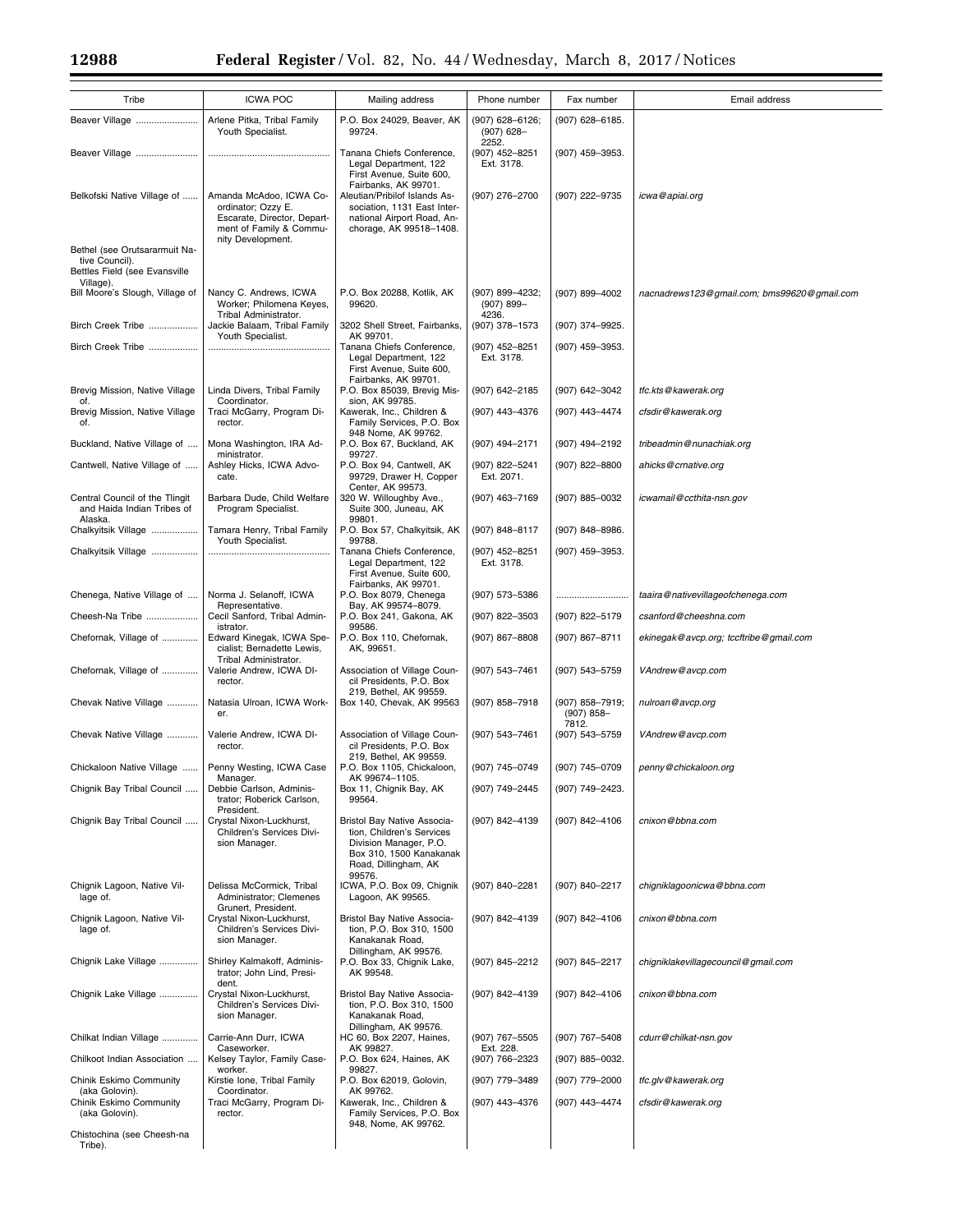| Tribe                                                                        | <b>ICWA POC</b>                                                                                  | Mailing address                                                                                                                                 | Phone number                             | Fax number                               | Email address                                      |
|------------------------------------------------------------------------------|--------------------------------------------------------------------------------------------------|-------------------------------------------------------------------------------------------------------------------------------------------------|------------------------------------------|------------------------------------------|----------------------------------------------------|
| Chitina, Native Village of                                                   | <b>Tribal President and Tribal</b><br>Administrator.                                             | P.O. Box 31, Chitina, AK<br>99566.                                                                                                              | (907) 823-2215                           | (907) 823-2233.                          |                                                    |
| Chuathbaluk, Native Village of                                               | Teresa Simeon-Hunter,<br>ICWA Worker.                                                            | Box CHU, Chuathbaluk, AK<br>99557.                                                                                                              | (907) 467-4313                           | (907) 467-4113                           | ctc.teresahunter@gmail.com                         |
| Chuathbaluk, Native Village of                                               | Valerie Andrew, ICWA Direc-<br>tor.                                                              | Association of Village Coun-<br>cil Presidents, P.O. Box<br>219, Bethel, AK 99559.                                                              | (907) 543-7461                           | (907) 543-5759                           | VAndrew@avcp.com                                   |
| Chuloonawick Native Village                                                  | Tribal Administrator                                                                             | P.O. Box 245, Emmonak,<br>AK 99581.                                                                                                             | (907) 949-1345                           | (907) 949-1346.                          |                                                    |
| Circle Native Community                                                      | Jessica Fields, Tribal Family<br>Youth Specialist.                                               | P.O. Box 89, Circle, AK<br>99733.                                                                                                               | (907) 773-2822                           | (907) 773-2823                           | Jessica.boyle@tananachiefs.org                     |
| Circle Native Community                                                      |                                                                                                  | Tanana Chiefs Conference,<br>Legal Department, 122<br>First Avenue. Suite 600.<br>Fairbanks, AK 99701.                                          | (907) 452-8251<br>Ext. 3178.             | (907) 459-3953.                          |                                                    |
| Clarks Point, Village of                                                     | Danielle Aikins, Adminis-<br>trator; Betty Gardiner,<br>President.                               | P.O. Box 90, Clarks Point,<br>AK 99569.                                                                                                         | (907) 236-1427                           | (907) 236-1428                           | clarkspointadmin@bbna.com                          |
| Clarks Point, Village of                                                     | Crystal Nixon-Luckhurst,<br>Children's Services Divi-<br>sion Manager.                           | Bristol Bay Native Associa-<br>tion, Children's Services<br>Division Manager, P.O.<br>Box 310, 1500 Kanakanak<br>Road, Dillingham, AK<br>99576. | (907) 842-4139                           | (907) 842-4106                           | cnixon@bbna.com                                    |
| Copper River Native Associa-<br>tion.<br>Copper Center (see Native           | Ashley Hicks, ICWA Advo-<br>cate.                                                                | Drawer H, Copper Center,<br>Alaska 99573.                                                                                                       | (907) 822-5241<br>Ext. 2071.             | (907) 822-8800                           | ahicks@crnative.org                                |
| Village of Kluti-Kaah).<br>Cordova (see Eyak).                               |                                                                                                  |                                                                                                                                                 |                                          |                                          |                                                    |
| Council, Native Village of                                                   | Leo Charles, Tribal Family<br>Coordinator.                                                       | P.O. Box 2050, Nome, AK<br>99762.                                                                                                               | (907) 443-7649                           | (907) 443-6433                           | tfc.cou@kawaerak.org                               |
| Council, Native Village of                                                   | Traci McGarry, Program Di-<br>rector.                                                            | Kawerak, Inc., Children &<br>Family Services, P.O. Box<br>948, Nome, AK 99762.                                                                  | (907) 443-4376                           | (907) 443-4474                           | cfsdir@kawerak.org                                 |
| Craig Tribal Association                                                     | Roberta Patten, Family<br>Caseworker I.                                                          | P.O. Box, 746, Craig, AK<br>99921.                                                                                                              | (907) 826-3948                           | (907) 885-0032.                          |                                                    |
| Craig Tribal Association                                                     | Barbara Dude, Child Welfare<br>Program Specialist.                                               | Central Council of the Tlingit<br>and Haida Indian Tribes of<br>Alaska, 320 W. Willoughby<br>Ave., Suite 300, Juneau,<br>AK 99801.              | (907) 463-7169                           | (907) 885-0032                           | icwamail@ccthita.org                               |
| Crooked Creek, Native Village<br>of.                                         | Helen Macar, ICWA Worker<br>and Tribal Administrator.                                            | P.O. Box 69, Crooked<br>Creek, AK 99575.                                                                                                        | (907) 432-2200                           | (907) 432-2201                           | bbcc@starband.net                                  |
| Curyung Tribal Council, (for-<br>merly the Native Village of<br>Dillingham). | Dorothy B. Lason, Adminis-<br>trator; Christopher Maines,<br>Clerk; Thomas Tilden,<br>President. | ICWA, P.O. Box 216,<br>Dillingham, AK 99576.                                                                                                    | (907) 842-2384                           | (907) 842-4510                           | dorothy@curyuingtribe.com; chrism@curyungtribe.com |
| Curyung Tribal Council, (for-<br>merly the Native Village of<br>Dillingham). | Crystal Nixon-Luckhurst,<br>Children's Services Divi-<br>sion Manager.                           | Bristol Bay Native Associa-<br>tion, Children's Services<br>Division Manager, P.O.<br>Box 310, 1500 Kanakanak<br>Road, Dillingham, AK<br>99576. | (907) 842-2384                           | (907) 842-4106                           | cnixon@bbna.com                                    |
| Deering, Native Village of                                                   | Pearl Moto, ICWA Coordi-<br>nator; Delores Iyatunguk,<br>Administrator.                          | P.O. Box 36089, Deering,<br>AK 99736.                                                                                                           | (907) 363-2138                           | $(907)$ 363-2195                         | drgicwa@gmail.com; Tribaladmin@ipnatchiaq.org      |
| Deering, Native Village of                                                   | Jackie Hill, Director Tribal<br>Assistance Programs.                                             | Maniilaq Association, Family<br>Services, P.O. Box 256,<br>Kotzebue, AK 99752.                                                                  | (907) 442-7879                           | (907) 442-7833                           | Jackie.hill@maniilaq.org                           |
| Dillingham (see Curyung Trib-<br>al Council).                                |                                                                                                  |                                                                                                                                                 |                                          |                                          |                                                    |
| Diomede (aka Inalik) Native<br>Village of.                                   | Leo Charles, Tribal Family<br>Coordinator.                                                       | P.O. Box 7079, Nome, AK<br>99762.                                                                                                               | (907) 443-4261                           | (907) 443–4464                           | tfc.dio@kawerak.org                                |
| Diomede (aka Inalik) Native<br>Village of.                                   | Traci McGarry, Program Di-<br>rector.                                                            | Kawerak, Inc. Children &<br>Family Services, P.O. Box<br>948, Nome, AK 99762.                                                                   | (907) 443-4376                           | (907) 443-4474                           | cfsdir@kawerak.org                                 |
| Dot Lake, Village of                                                         | Clara Perdue, Tribal Family<br>Youth Specialist.                                                 | P.O. Box 2279, Dot Lake,<br>AK 99737.                                                                                                           | (907) 882-2695                           | (907) 882-5558.                          |                                                    |
| Dot Lake, Village of                                                         | .                                                                                                | Tanana Chiefs Conference,<br>Legal Department, 122<br>First Avenue, Suite 600,<br>Fairbanks, AK 99701.                                          | (907) 452-8251<br>Ext. 3178.             | (907) 459-3953.                          |                                                    |
| Douglas Indian Association                                                   | Loretta (Betty) Marvin, Fam-<br>ily Caseworker.                                                  | 811 West 12th Street, Ju-<br>neau, AK 99801.                                                                                                    | (907) 364-2983;<br>$(907)$ 364-<br>2916. | (907) 364-2917                           | bmarvin-dia@gci.net                                |
| Eagle, Native Village of                                                     | Claire Ashley, Tribal Family<br>Youth Specialist.                                                | P.O. Box 19, Eagle, AK<br>99738.                                                                                                                | (907) 547-2271                           | (907) 547-2318                           | Claire.ashley@tananachiefs.org                     |
| Eagle, Native Village of                                                     |                                                                                                  | Tanana Chiefs Conference,<br>Legal Department, 122<br>First Avenue, Suite 600,<br>Fairbanks, AK 99701.                                          | (907) 452-8251<br>Ext. 3178.             | (907) 459-3953.                          |                                                    |
| Edzeno (see Nikolai Village).<br>Eek, Native Village of                      | Lillian Cleveland, ICWA<br>Worker.                                                               | Box 89, Eek, AK 99578                                                                                                                           | $(907) 536 - 5572$                       | (907) 536-5582;<br>$(907) 536-$<br>5711. | Icleveland@avcp.org                                |
| Eek, Native Village of                                                       | Valerie Andrew, ICWA Direc-<br>tor.                                                              | Association of Village Coun-<br>cil Presidents, P.O. Box<br>219, Bethel, AK 99559.                                                              | (907) 543-7461                           | (907) 543–5759                           | VAndrew@avcp.com                                   |
| Egegik Village                                                               | Pamela Hainsel, Adminis-<br>trator; Kevin Deigh, Presi-<br>dent.                                 | ICWA, P.O. Box 29, Egegik,<br>AK 99579.                                                                                                         | (907) 233-2211                           | (907) 233-2312.                          |                                                    |

i.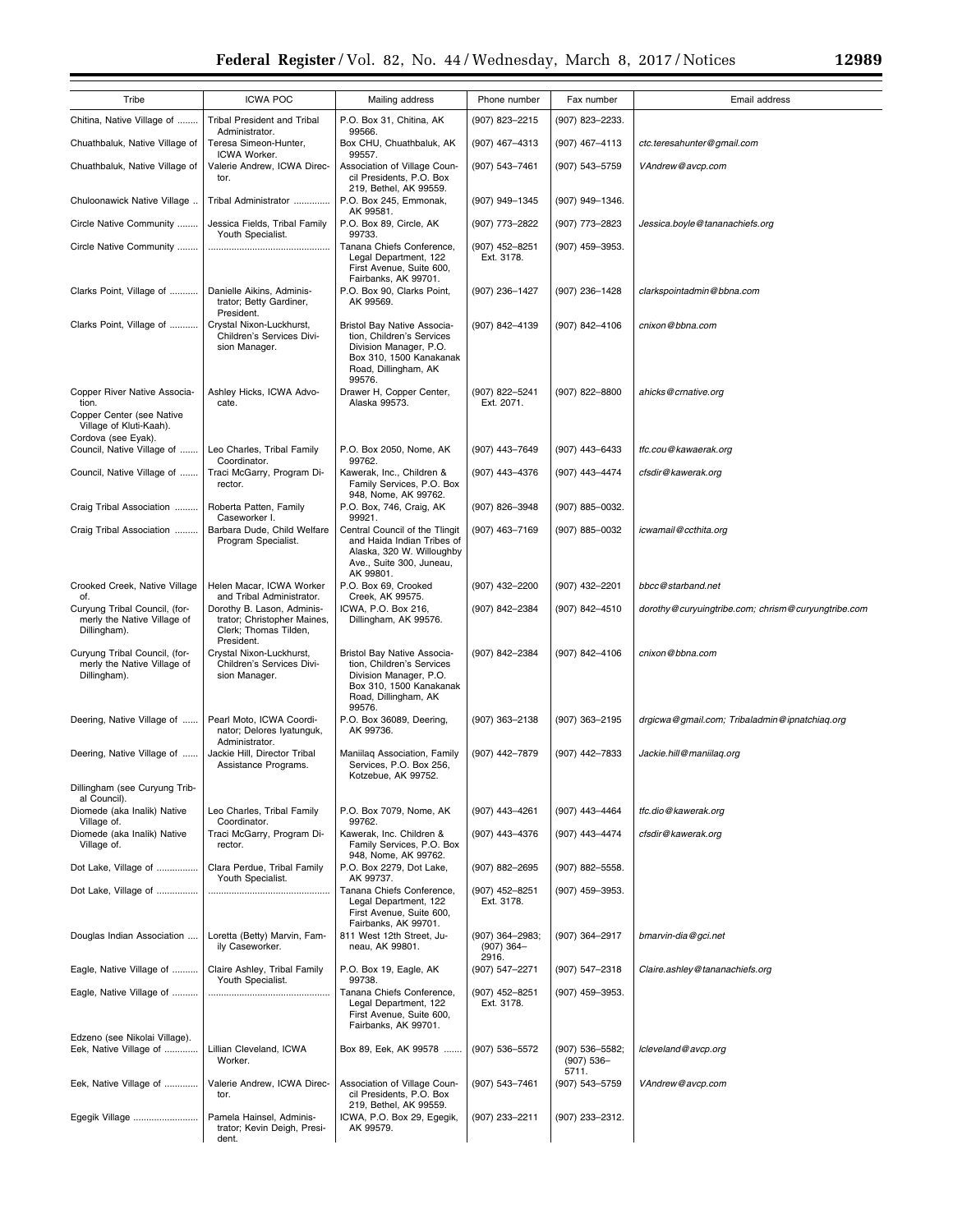Ξ

 $\overline{\phantom{0}}$ 

| Tribe                                                                           | <b>ICWA POC</b>                                                                                                                          | Mailing address                                                                                                                                    | Phone number                                  | Fax number      | Email address                                 |
|---------------------------------------------------------------------------------|------------------------------------------------------------------------------------------------------------------------------------------|----------------------------------------------------------------------------------------------------------------------------------------------------|-----------------------------------------------|-----------------|-----------------------------------------------|
| Egegik Village                                                                  | Crystal Nixon-Luckhurst,<br>Children's Services Divi-<br>sion Manager.                                                                   | Bristol Bay Native Associa-<br>tion, Children's Services<br>Division Manager, P.O.<br>Box 310, 1500 Kanakanak<br>Road, Dillingham, AK              | (907) 842-4139                                | (907) 842-4106  | cnixon@bbna.com                               |
| Eklutna, Native Village of                                                      | Jamison M. Cole, ICWA<br>Worker, Social Services<br>Director; Richard Farber,                                                            | 99576.<br>P.O. Box 26339, Chugiak,<br>AK 99567.                                                                                                    | $(907) 688 - 6031;$<br>$(907) 688 -$<br>1808. | (907) 688-6032  | nve.icwa@eklutna-nsn.gov; nvess@mtaonline.net |
| Ekuk Native Village of                                                          | Tribal Administrator.<br>Kristy Peters, Administrator;                                                                                   | P.O. Box 530, Dillingham,                                                                                                                          | (907) 842-3842                                | (907) 842-3843  | kristy@ekukbc.net                             |
| Ekuk Native Village of                                                          | Robert Heyano, President,.<br>Crystal Nixon-Luckhurst,<br>Children's Services Divi-<br>sion Manager.                                     | AK 99576.<br>Bristol Bay Native Associa-<br>tion, Children's Services<br>Division Manager, P.O.<br>Box 310, 1500 Kanakanak<br>Road, Dillingham, AK | (907) 842-4139                                | (907) 842-4106  | cnixon@bbna.com                               |
| Ekwok, Native Village of                                                        | Richard King, Administrator;<br>Luki Akelkok Sr., Presi-<br>dent.                                                                        | 99576.<br>P.O. Box 70, Ekwok, AK<br>99580.                                                                                                         | (907) 464-3336                                | (907) 464-3378. |                                               |
| Ekwok, Native Village of                                                        | Crystal Nixon-Luckhurst,<br>Children's Services Divi-<br>sion Manager.                                                                   | Bristol Bay Native Associa-<br>tion, Children's Services<br>Division Manager, P.O.<br>Box 310, 1500 Kanakanak<br>Road, Dillingham, AK<br>99576.    | (907) 842-4139                                | (907) 842-4106  | cnixon@bbna.com                               |
| Elim, Native Village of                                                         | Joseph Murray, Tribal Family                                                                                                             | P.O. Box 70, Elim, AK                                                                                                                              | (907) 890-2457                                | (907) 890-2458  | jmurrayjr@kawerak.org                         |
| Elim, Native Village of                                                         | Coordinator.<br>Traci McGarry, Program Di-<br>rector.                                                                                    | 99739.<br>Kawerak, Inc. Children &<br>Family Services, P.O. Box                                                                                    | (907) 443-4376                                | (907) 443-4474  | cfsdir@kawerak.org                            |
| Emmonak Village<br>English Bay (see Native Vil-                                 | Sharon Oktoyak, Tribal Ad-<br>ministrator.                                                                                               | 948, Nome, AK 99762.<br>P.O. Box 126, Emmonak,<br>AK 99581.                                                                                        | (907) 949-1720                                | (907) 949-1384  | emktribal@gmail.com                           |
| lage of Nanwalek).                                                              |                                                                                                                                          |                                                                                                                                                    |                                               |                 |                                               |
| Evansville Village (aka Bettles<br>Field).                                      | Naomi Costello, Tribal Ad-<br>ministrator.                                                                                               | P.O. Box 26087, Bettles<br>Field, AK 99726.                                                                                                        | (907) 692-5005                                | (907) 692-5006  | evanvillealaska@gmail.com                     |
| Evansville Village (aka Bettles<br>Field).                                      |                                                                                                                                          | Tanana Chiefs Conference,<br>Legal Department, 122<br>First Avenue, Suite 600,<br>Fairbanks, AK 99701.                                             | (907) 452-8251<br>Ext. 3178.                  | (907) 459-3953  |                                               |
| Eyak, Native Village, (Cor-                                                     | Cheryl Evridge, ICWA Coor-                                                                                                               | P.O. Box 1388, Cordova, AK                                                                                                                         | (907) 424-2232                                | (907) 424-7809  | cheryl@eyak-nsn.gov; icwa@eyak-nsn.gov        |
| dova).<br>False Pass Native Village of                                          | dinator.<br>Amanda McAdoo, ICWA Co-<br>ordinator; Ozzy E.<br>Escarate, Director, Depart-<br>ment of Family & Commu-<br>nity Development. | 99574.<br>Aleutian/Pribilof Islands As-<br>sociation, 1131 East Inter-<br>national Airport Road, An-<br>chorage, AK 99518-1408.                    | (907) 276-2700                                | (907) 222-9735  | icwa@apiai.org                                |
| Fort Yukon, Native Village<br>(See Gwichyaa Zhee<br>Gwich'in).                  |                                                                                                                                          |                                                                                                                                                    |                                               |                 |                                               |
| Fortuna Ledge (see Native<br>Village of Marshall).<br>Gakona, Native Village of | Lisa Nicolai, ICWA Worker                                                                                                                | P.O. Box 102, Gakona, AK<br>99586.                                                                                                                 | (907) 822-5777                                | (907) 822-5997  | gakonaprojects@gmail.com                      |
| Galena Village (aka Louden                                                      | Tribal Administrator                                                                                                                     | P.O. Box 244, Galena, AK                                                                                                                           | (907) 656-1711                                | (907) 656-2491  | suziej.sam@loudentribe.com                    |
| Village).<br>Gambell, Native Village of                                         | Susie Sam, Tribal Adminis-                                                                                                               | 99741.<br>P.O. Box 90, Gambell, AK                                                                                                                 | (907) 985-5346                                | (907) 985-5014  | tfc.gam@kawerakj.org                          |
| Georgetown, Native Village of                                                   | trator/ICWA Director.<br>Will Hartman, Tribal Admin-<br>istrator.                                                                        | 99742.<br>5313 Arctic Blvd., Suite 104,<br>Anchorage, AK 99518.                                                                                    | (907) 274-2195                                | (907) 274-2196  | gtc@gci.net                                   |
| Golovin (see Chinik Eskimo<br>Community).                                       |                                                                                                                                          |                                                                                                                                                    |                                               |                 |                                               |
| Goodnews Bay, Native Village<br>of.                                             | Pauline Echuk, ICWA Work-<br>er.                                                                                                         | P.O. Box 138. Goodnews<br>Bay, AK 99589.                                                                                                           | (907) 967-8331                                | (907) 967-8330  | pechuck@avcp.org                              |
| Goodnews Bay, Native Village<br>of.                                             | Valerie Andrew, ICWA Direc-<br>tor.                                                                                                      | Association of Village Coun-<br>cil Presidents, P.O. Box<br>219, Bethel, AK 99559.                                                                 | (907) 543-7461                                | (907) 543-5759  | VAndrew@avcp.com                              |
| Grayling (see Organized Vil-<br>lage of Grayling).                              |                                                                                                                                          |                                                                                                                                                    |                                               |                 |                                               |
| Gulkana Village                                                                 | Rachel Stratton, Family<br>Services Specialist.                                                                                          | P.O. Box 254, Gakona, AK<br>99586.                                                                                                                 | (907) 822-5363                                | (907) 822-3976  | icwa@gulkanacouncil.org                       |
| Gwichyaa Zhee Gwich'in (for-<br>merly Native Village of Fort<br>Yukon).         | Arlene Peter, Tribal Family<br>Youth Specialist.                                                                                         | P.O. Box 10, Fort Yukon, AK<br>99740.                                                                                                              | (907) 662-3625                                | (907) 662-3118  | arlene.peter@fortyukon.org                    |
| Gwichyaa Zhee Gwich'in (for-<br>merly Native Village of Fort<br>Yukon).         |                                                                                                                                          | Tanana Chiefs Conference,<br>Legal Department, 122<br>First Avenue, Suite 600,                                                                     | (907) 452-8251<br>Ext. 3178.                  | (907) 459-3953. |                                               |
| Haines (see Chilkoot Indian                                                     |                                                                                                                                          | Fairbanks, AK 99701.                                                                                                                               |                                               |                 |                                               |
| Association).<br>Hamilton Native Village of                                     | Henrietta Teeluk, ICWA<br>Worker.                                                                                                        | P.O. Box 20248, Hamilton,<br>AK 99620.                                                                                                             | (907) 899-4252;<br>$(907) 899-$<br>4255.      | (907) 899-4202. |                                               |
| Hamilton Native Village of                                                      | Valerie Andrew, ICWA Direc-<br>tor.                                                                                                      | Association of Village Coun-<br>cil Presidents, P.O. Box<br>219, Bethel, AK 99559.                                                                 | (907) 543-7461                                | (907) 543-5759  | VAndrew@avcp.com                              |
| Healy Lake Village                                                              | Tribal Family Youth Spe-<br>cialist.                                                                                                     | P.O. Box 60300, Healy<br>Lake, AK 99706.                                                                                                           | (907) 876-5018                                | (907) 876-5013. |                                               |
| Healy Lake Village                                                              |                                                                                                                                          | Tanana Chiefs Conference,<br>Legal Department, 122<br>First Avenue, Suite 600,                                                                     | (907) 452-8251<br>Ext. 3178.                  | (907) 459-3953. |                                               |
| Holikachuk (see Grayling).                                                      |                                                                                                                                          | Fairbanks, AK 99701.                                                                                                                               |                                               |                 |                                               |
|                                                                                 |                                                                                                                                          |                                                                                                                                                    |                                               |                 |                                               |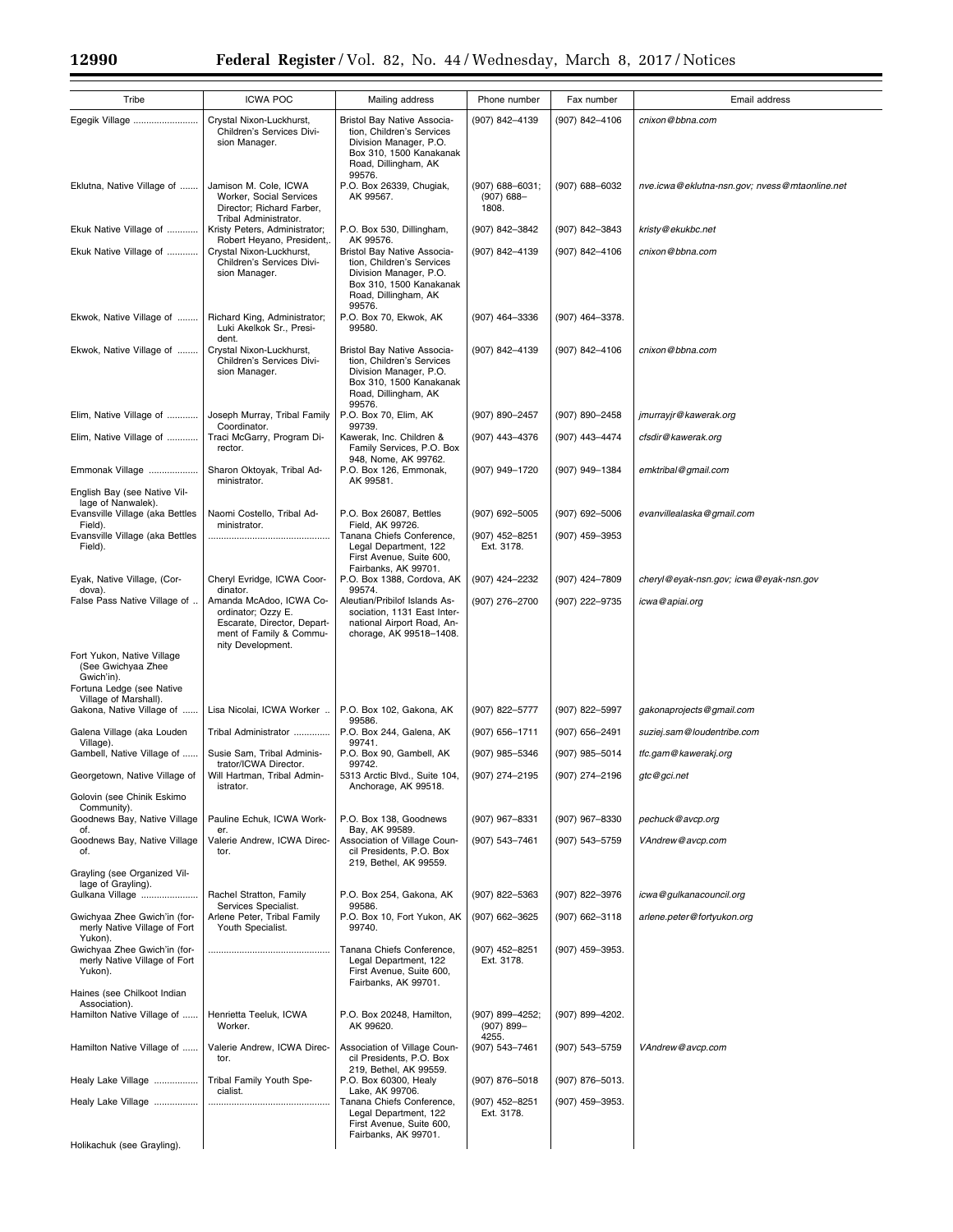|                                                                                                  |                                                                               | Federal Register/Vol. 82, No. 44/Wednesday, March 8, 2017/Notices                                                                               |                                           |                                           | 12991                                           |
|--------------------------------------------------------------------------------------------------|-------------------------------------------------------------------------------|-------------------------------------------------------------------------------------------------------------------------------------------------|-------------------------------------------|-------------------------------------------|-------------------------------------------------|
| Tribe                                                                                            | <b>ICWA POC</b>                                                               | Mailing address                                                                                                                                 | Phone number                              | Fax number                                | Email address                                   |
| Holy Cross Village                                                                               | Rebecca Demientieff, Tribal                                                   | P.O. Box 191, Holy Cross,                                                                                                                       | (907) 476-7249                            | (907) 476-7132                            | rebecca.demientieff@tananachiefs.org            |
| Holy Cross Village                                                                               | Family Youth Specialist.                                                      | AK 99602.<br>Tanana Chiefs Conference,<br>Legal Department, 122<br>First Avenue, Suite 600,                                                     | (907) 452-8251<br>Ext. 3178.              | (907) 459-3953.                           |                                                 |
| Hoonah Indian Association                                                                        | Candy Keown, Human Serv-<br>ices Department Director.                         | Fairbanks, AK 99701.<br>P.O. Box 602, Hoonah, AK<br>99829.                                                                                      | (907) 945-3545                            | (907) 945-3703                            | ckeown@hiatribe.org                             |
| Hooper Bay, Native Village                                                                       | Irene Smith, ICWA Worker                                                      | Box 69, Hooper Bay, AK<br>99604.                                                                                                                | (907) 758-4006                            | (907) 758-4606;<br>$(907) 758 -$<br>4066. | psemaken@avcp.org                               |
| Hooper Bay, Native Village                                                                       | Valerie Andrew, ICWA Direc-<br>tor.                                           | Association of Village Coun-<br>cil Presidents, P.O. Box<br>219, Bethel, AK 99559.                                                              | (907) 543-7461                            | (907) 543-5759                            | VAndrew@avcp.com                                |
| Hughes Village                                                                                   | Ella Sam, Tribal Family<br>Youth Specialist.                                  | P.O. Box 45029, Hughes,<br>AK 99745.                                                                                                            | (907) 889-2261                            | (907) 889-2252                            | ella.sam@tananachiefs.org                       |
| Hughes Village                                                                                   |                                                                               | Tanana Chiefs Conference,<br>Legal Department, 122<br>First Avenue, Suite 600,<br>Fairbanks, AK 99701.                                          | (907) 452-8251<br>Ext. 3178.              | (907) 459-3953.                           |                                                 |
| Huslia Village                                                                                   | Vivian Robb, Tribal Family<br>Youth Specialist.                               | P.O. Box 70, Huslia, AK<br>99746.                                                                                                               | (907) 829-2202                            | (907) 829-2214                            | huslia@tananachief.org                          |
| Huslia Village                                                                                   |                                                                               | Tanana Chiefs Conference,<br>Legal Department, 122<br>First Avenue, Suite 600,<br>Fairbanks, AK 99701.                                          | (907) 452-8251<br>Ext. 3178.              | (907) 459-3953.                           |                                                 |
| <b>Hydaburg Cooperative Asso-</b><br>ciation.                                                    | Colleen Kashevarof, Human<br>Services Director.                               | P.O. Box 349, Hydaburg, AK<br>99922.                                                                                                            | (907) 285-3662                            | (907) 285-3541                            | Hcahumanservices@gmail.com                      |
| Igiugig Village                                                                                  | Tanya Salmon, ICWA Work-<br>er; Alex Anna Salmon,<br>Tribal Administrator.    | P.O. Box 4054, Igiugig, AK<br>99613.                                                                                                            | (907) 533-3211                            | (907) 533-3217                            | tanya.jo.salmon@gmail.com; iguigig.vc@gmail.com |
| Iliamna, Village of                                                                              | Louise Anelon, ICWA Work-<br>er; Dolly Ann Trefon, Trib-<br>al Administrator. | P.O. Box 286, Iliamna, AK<br>99606.                                                                                                             | (907) 571-3532;<br>$(907) 571 -$<br>1246. | (907) 571-3539                            | louise.anelon@iliamnavc.org                     |
| Inupiat Community of the Arc-<br>tic Slope.                                                      | Marie H. Ahsoak, Social<br>Services Director.                                 | P.O. Box 934, Barrow, AK<br>99723.                                                                                                              | (907) 852-5923                            | (907) 852-5924                            | social@inupiatgov.com                           |
| Iqurmuit Traditional Council<br>(aka Russian Mission).                                           | Katie Nick, ICWA Worker                                                       | P.O. Box 38, Russian Mis-<br>sion, AK 99657.                                                                                                    | (907) 584-5594                            | (907) 584-5596;<br>$(907) 584 -$<br>5593. | knick@avcp.org                                  |
| Iqurmuit Traditional Council<br>(aka Russian Mission).                                           | Valerie Andrew, ICWA Direc-<br>tor.                                           | Association of Village Coun-<br>cil Presidents, P.O. Box<br>219, Bethel, AK 99559.                                                              | (907) 543-7461                            | (907) 543-5759                            | VAndrew@avcp.com                                |
| Ivanoff Bay, Village of                                                                          | Nicole Cabrera, Adminis-<br>trator; Edgar Shangin,<br>President.              | 6407 Brayton Dr., Ste. 201,<br>Anchorage, AK 99507.                                                                                             | (907) 522-2263                            | (907) 522-2363                            | ivanoffbayadmin@bbna.com                        |
| Ivanoff Bay, Village of                                                                          | Crystal Nixon-Luckhurst,<br>Children's Services Divi-<br>sion Manager.        | Bristol Bay Native Associa-<br>tion, Children's Services<br>Division Manager, P.O.<br>Box 310, 1500 Kanakanak<br>Road, Dillingham, AK<br>99576. | (907) 842-4139                            | (907) 842-4106                            | cnixon@bbna.com                                 |
| Kaguyak Village                                                                                  | Phyllis Amodo, Tribal Presi-<br>dent.                                         | P.O. Box 5078, Akhiok, AK<br>99615.                                                                                                             | (907) 836-2231                            | (907) 836-2345.                           |                                                 |
| Kake (see Organized Village<br>of Kake).                                                         |                                                                               |                                                                                                                                                 |                                           |                                           |                                                 |
| Kaktovik Village of, (aka Bar-<br>ter Island).                                                   |                                                                               | P.O. Box 52, Kaktovik, AK<br>99747.                                                                                                             | (907) 640-2042                            | (907) 640-2044.                           |                                                 |
| Kaktovik Village of, (aka Bar-<br>ter Island).                                                   | Joshua Stein, ICWA Pro-<br>gram Manager.                                      | Arctic Slope Native Associa-<br>tion, P.O. Box 1232, Bar-<br>row, AK 99723.                                                                     | (907) 852-9374                            | (907) 852-2763                            | Joshua.stein@arcticslope.org                    |
| Kalskag, Village of, (aka<br>Upper Kalskag).                                                     | Nastasia Evan, ICWA Work-<br>er.                                              | P.O. Box 50, Kalskag, AK<br>99607.                                                                                                              | (907) 471-2296                            | (907) 471-2399.                           |                                                 |
| Kalskag, Village of, (aka<br>Upper Kalskag).                                                     | Valerie Andrew, ICWA Direc-<br>tor.                                           | Association of Village Coun-<br>cil Presidents, P.O. Box<br>219, Bethel, AK 99559.                                                              | (907) 543-7461                            | (907) 543-5759                            | VAndrew@avcp.com                                |
| Lower Kalskag (See Lower<br>Kalskag).                                                            |                                                                               |                                                                                                                                                 |                                           |                                           |                                                 |
| Kaltag, Village of                                                                               | Kendra Ekada, Tribal Family<br>Youth Specialist.                              | P.O. Box 129, Kaltag, AK<br>99748.                                                                                                              | (907) 534-2243;<br>$(907) 534 -$<br>2224. | (907) 534-2264                            | kendra.ekada@tananachiefs.org                   |
| Kaltag, Village of                                                                               |                                                                               | Tanana Chiefs Conference,<br>Legal Department, 122<br>First Avenue, Suite 600,<br>Fairbanks, AK 99701.                                          | (907) 452-8251<br>Ext. 3178.              | (907) 459-3953.                           |                                                 |
| Kanatak, Native Village                                                                          | Shawn Shanigan, Adminis-<br>trator, Henry Foster, Presi-<br>dent.             | P.O. Box 876822, Wasilla,<br>AK 99687.                                                                                                          | (907) 315-3878;<br>$(907)$ 357-<br>5991.  | (907) 357-5992                            | kanatak@mtaonline.net                           |
| Kanatak, Native Village                                                                          | Crystal Nixon-Luckhurst,<br>Children's Services Divi-<br>sion Manager.        | Bristol Bay Native Associa-<br>tion, Children's Services<br>Division Manager, P.O.<br>Box 310, 1500 Kanakanak<br>Road, Dillingham, AK<br>99576. | (907) 842-4139                            | (907) 842-4106                            | cnixon@bbna.com                                 |
| Karluk, Native Village of<br>Kassan (see Organized Vil-                                          | Kristeen Reft, Tribal Council<br>Clerk.                                       | P.O. Box 22, Karluk, AK<br>99608.                                                                                                               | (907) 241-2218                            | (907) 241-2208                            | karlukiracouncil@aol.com                        |
| lage of Kasaan).<br>Kashnumiut Tribe (see<br>Chevak).<br>Kasigluk Traditional Elders<br>Council. | Balasia Tinker, Tribal Admin-<br>istrator.                                    | P.O. Box 19, Kasigluk, AK<br>99609.                                                                                                             | (907) 477-6405;<br>$(907)$ 477-           | (907) 477-6412                            | kasigluk.admin@gmail.com                        |

(907) 477–6405; (907) 477– 6406.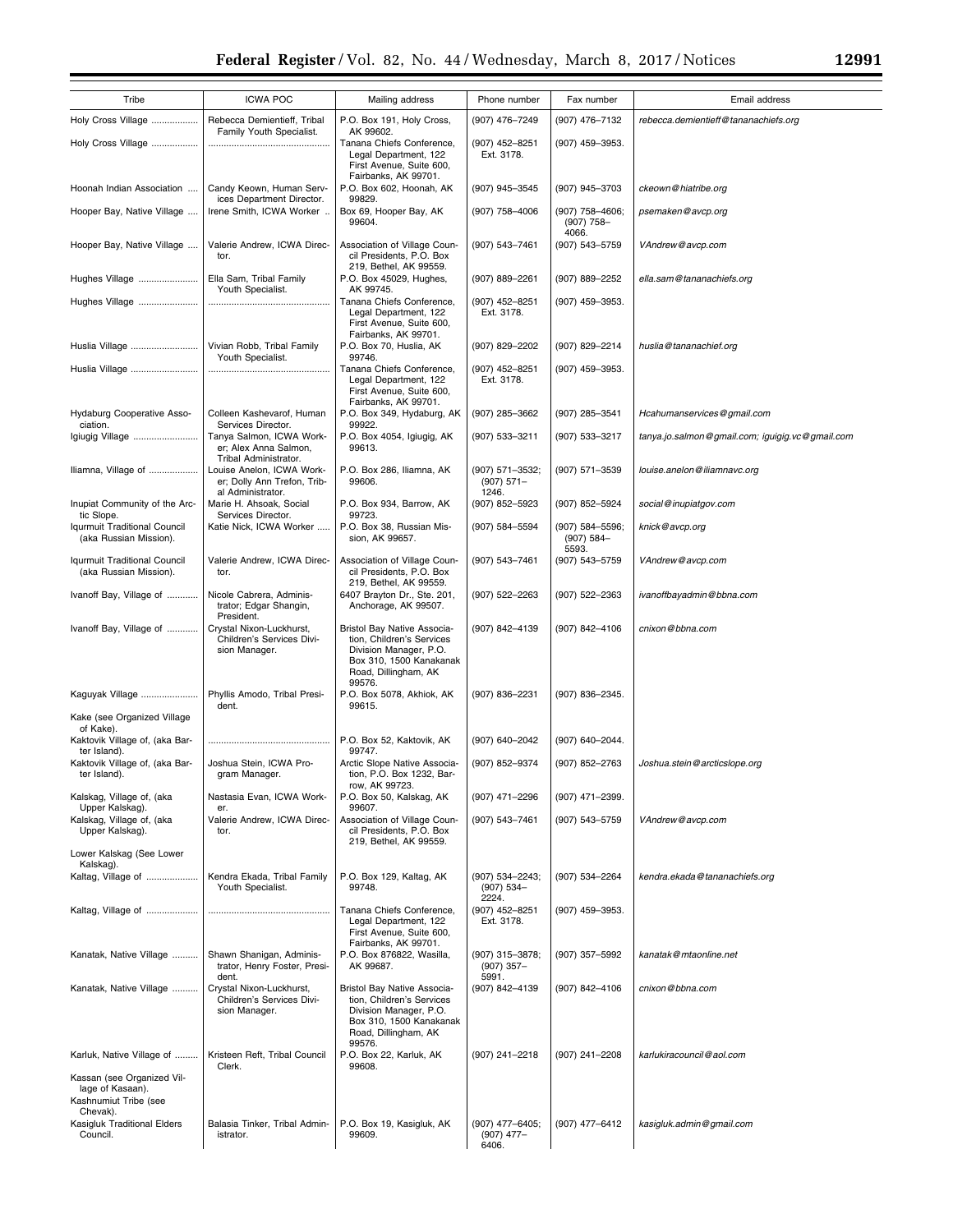| Tribe                                                                                 | <b>ICWA POC</b>                                                                                    | Mailing address                                                                                                                                 | Phone number                                   | Fax number                                | Email address                                       |
|---------------------------------------------------------------------------------------|----------------------------------------------------------------------------------------------------|-------------------------------------------------------------------------------------------------------------------------------------------------|------------------------------------------------|-------------------------------------------|-----------------------------------------------------|
| Kenaitze Indian Tribe                                                                 | Katie Watkins, Director of<br>Human and Community<br>Services; Jaylene<br>Petersom-Nyren, Excutive | P.O. Box 988, Kenai, AK<br>99611.                                                                                                               | (907) 335-7610;<br>$(907)$ 335-<br>7600.       | (907) 202-8359                            | kwatkins@kenaitze.org                               |
| Ketchikan Indian Corporation                                                          | Director.<br>Susan Pickrell, Deputy So-<br>cial Services Director.                                 | 615 Stedman St., Suite 201,<br>Ketchikan, AK 99901;<br>2960 Tongass Avenue,                                                                     | (907) 228-9378;<br>$(907)$ 228-<br>9371; (907) | (800) 865-6310                            | spickrell@kictribe.org; edewitt@kictribe.org        |
| Kiana, Native Village of                                                              | Susan Pickrell, Deputy So-<br>cial Services Director.                                              | Ketchikan, AK 99901.<br>P.O. Box 69, Kiana, AK<br>99749.                                                                                        | 254-2251.<br>(907) 475-2226                    | (907) 475-2266                            | icwa@katyaaq.org                                    |
| King Cove (see Agdaagux).<br>King Island Native Community                             | Leo Charles, Tribal Family<br>Coordinator.                                                         | P.O. Box 682, Nome, AK<br>99762.                                                                                                                | (907) 443-5181                                 | (907) 443-8049                            | tfc.ki@kawerak.org                                  |
| King Island Native Community                                                          | Traci McGarry, Program Di-<br>rector.                                                              | Kawerak, Inc. Children &<br>Family Services, P.O. Box                                                                                           | (907) 443-4376                                 | (907) 443-4474                            | cfsdir@kawerak.org                                  |
| King Salmon Tribe                                                                     | Ralph Angasan, Jr., Tribal<br>Administrator; Ralph<br>Angasan Sr., President.                      | 948, Nome, AK 99762.<br>P.O. Box 68, King Salmon,<br>AK 99613.                                                                                  | (907) 246-3553                                 | (907) 246-3449                            | kstvc@starband.net                                  |
| Kipnuk, Native Village of                                                             | Helen Paul, ICWA Worker                                                                            | P.O. Box 57, Kipnuk, AK<br>99614.                                                                                                               | (907) 896-5430                                 | (907) 896-5704;<br>$(907) 869-$<br>5240.  | hpaul@avcp.org                                      |
| Kipnuk, Native Village of                                                             | Valerie Andrew, ICWA Direc-<br>tor.                                                                | Association of Village Coun-<br>cil Presidents, P.O. Box<br>219, Bethel, AK 99559.                                                              | (907) 543-7461                                 | (907) 543-5759                            | VAndrew@avcp.com                                    |
| Kivalina, Native Village of                                                           | Stanley Hawley, Adminis-<br>trator.                                                                | P.O. Box 50051, Kivalina,<br>AK 99750.                                                                                                          | (907) 645-2201                                 | (907) 645-2193                            | tribeadmin@kivalini.org; millie.hawley@maniilaq.org |
| Kivalina, Native Village of                                                           | Jackie Hill, Tribal Director<br>Assistance Program.                                                | Maniilaq Association, Family<br>Services, P.O. Box 256,                                                                                         | (907) 442-7870                                 | (907) 442-7833                            | Jackie.hill@maniilaq.org                            |
| Klawock Cooperative Associa-<br>tion.<br>Klukwan (see Chilkat Indian                  | Cynthia Mills, Family Case-<br>worker II.                                                          | Kotzebue, AK 99752.<br>P.O. Box 173, Klawock, AK<br>99925.                                                                                      | (907) 755-2326                                 | (907) 885-2326.                           |                                                     |
| Village).<br>Kluti-Kaah, Native Village of,                                           | Ashley Hicks, ICWA Advo-                                                                           | P.O. Box 68, Copper Center,                                                                                                                     | (907) 822-5241                                 | $(907)$ 822-8800                          | ahicks@crnative.org                                 |
| (aka Copper Center).<br>Knik Tribe                                                    | cate.<br>Geraldine Nicoli, ICWA<br>Worker.                                                         | AK 99573.<br>P.O. Box 871565, Wasilla,<br>AK 99687.                                                                                             | Ext. 2071.<br>(907) 373-7938                   | (907) 373-2153                            | gnicoli@kniktribe.org                               |
| Kobuk, Native Village of                                                              | Tribal Administrator                                                                               | P.O. Box 39, Kobuk, AK<br>99751.                                                                                                                | (907) 948-2007;<br>$(907)$ 442-<br>7879.       | (907) 948-2123                            | tribeadmin@laugvik.org                              |
| Kobuk, Native Village of                                                              | Jackie Hill, Tribal Director<br>Assistance Program.                                                | Maniilaq Association, Family<br>Services, P.O. Box 256,<br>Kotzebue, AK 99752.                                                                  | (907) 442-7870                                 | (907) 442-7833                            | Jackie.hill@maniilaq.org                            |
| Kodiak Native Village of (see                                                         |                                                                                                    |                                                                                                                                                 |                                                |                                           |                                                     |
| Sun'aq Tribe of Kodiak).<br>Kokhanok Village                                          | Sassa Wassillie, Adminis-<br>trator; Peducia Andrew,<br>President.                                 | ICWA, P.O. Box 1007,<br>Kokhanok, AK 99606.                                                                                                     | (907) 282-2202                                 | (907) 282-2264                            | kokhanokicwa@bbna.com                               |
| Kokhanok Village                                                                      | Crystal Nixon-Luckhurst,<br>Children's Services Divi-<br>sion Manager.                             | Bristol Bay Native Associa-<br>tion, Children's Services<br>Division Manager, P.O.<br>Box 310, 1500 Kanakanak<br>Road, Dillingham, AK<br>99576. | (907) 842-4139                                 | (907) 842-4106                            | cnixon@bbna.com                                     |
| Koliganek Village (see New                                                            |                                                                                                    |                                                                                                                                                 |                                                |                                           |                                                     |
| Kolignanek).<br>Kongiganak Traditional Coun-<br>cil.                                  | Janet Otto, ICWA Worker                                                                            | P.O. Box 5069, Kongiganak,<br>AK 99545.                                                                                                         | (907) 557-5311                                 | (907) 557-5348;<br>$(907) 557 -$<br>5224. |                                                     |
| Kongiganak Traditional Coun-<br>cil.                                                  | Valerie Andrew, ICWA Direc-<br>tor.                                                                | Association of Village Coun-<br>cil Presidents, P.O. Box<br>219, Bethel, AK 99559.                                                              | (907) 543-7461                                 | (907) 543–5759                            | VAndrew@avcp.com                                    |
| Kotlik, Village of                                                                    | Reynold Okitkun, ICWA                                                                              | P.O. Box 20210, Kotlik, AK                                                                                                                      | (907) 899-4459                                 | (907) 899-4467                            | ROkitkun@avcp.org                                   |
| Kotlik, Village of                                                                    | Worker.<br>Valerie Andrew, ICWA Direc-<br>tor.                                                     | 99620.<br>Association of Village Coun-<br>cil Presidents, P.O. Box                                                                              | (907) 543-7461                                 | (907) 543-5759                            | VAndrew@avcp.com                                    |
| Kotzebue, Native Village of                                                           | Wendie Schaeffer, Tribal<br>Family Services Director.                                              | 219, Bethel, AK 99559.<br>P.O. Box 296, Kotzebue, AK<br>99752.                                                                                  | (907) 442-3467                                 | (907) 442-4013                            | wendie.schaeffer@qira.org                           |
| Koyuk, Native Village of                                                              | Leo Charles Sr., Tribal Fam-<br>ily Coordinator.                                                   | P.O. Box 53030, Koyuk, AK<br>99753.                                                                                                             | (907) 963-2215                                 | (907) 963-2300.                           |                                                     |
| Koyuk, Native Village of                                                              | Traci McGarry, Program Di-<br>rector.                                                              | Kawerak, Inc. Children &<br>Family Services, P.O. Box<br>948, Nome, AK 99762.                                                                   | (907) 443-4376                                 | (907) 443-4474                            | cfsdir@kawerak.org                                  |
| Koyukuk, Native Village of                                                            | Euphrasia Dayton-Demoski,<br>Tribal Family Youth Spe-<br>cialist.                                  | P.O. Box 109, Koyukuk, AK<br>99754.                                                                                                             | (907) 927-2208                                 | (907) 927-2220                            | euphrasia.daytondemoski@tananachiefs.org            |
| Koyukuk, Native Village of                                                            |                                                                                                    | Tanana Chiefs Conference,<br>Legal Department, 122<br>First Avenue, Suite 600,<br>Fairbanks, AK 99701.                                          | (907) 452-8251<br>Ext. 3178.                   | (907) 459-3953.                           |                                                     |
| Kwethluk (see Organized Vil-<br>lage of Kwethluk).<br>Kwigillingok, Native Village of | Andrew Beaver, Tribal Ad-<br>ministrator.                                                          | P.O. Box 90, Kwigillingok,<br>AK 99622.                                                                                                         | (907) 588-8114;<br>$(907) 588 -$               | (907) 588-8429.                           |                                                     |
| Kwinhagak (aka Quinhagak),<br>Native Village of.                                      | Martha Nicolai, Health &<br>Human Service Director,                                                | P.O. Box 149, Quinhagak,<br>AK 99655.                                                                                                           | 8212.<br>(907) 556-8393                        | $(907) 556 - 8166$                        | m.mark@kwinhagak.org                                |
| Larsen Bay, Native Village of                                                         | ICWA Worker.<br>Cassie Keplinger, ICWA Co-<br>ordinator.                                           | Kodiak Area Native Associa-<br>tion, 3449 Rezanof Drive                                                                                         | (907) 486-1370                                 | (907) 486-4829                            | cassie.keplinger@kodiakhealthcare.org               |
| Lesnoi Village (see Tangirnaq<br>aka Woody Island).                                   | Robert Stauffer                                                                                    | East, Kodiak, AK 99615.<br>194 Alimaq Dr., Kodiak, AK<br>99615.                                                                                 | (907) 486-9806.                                |                                           |                                                     |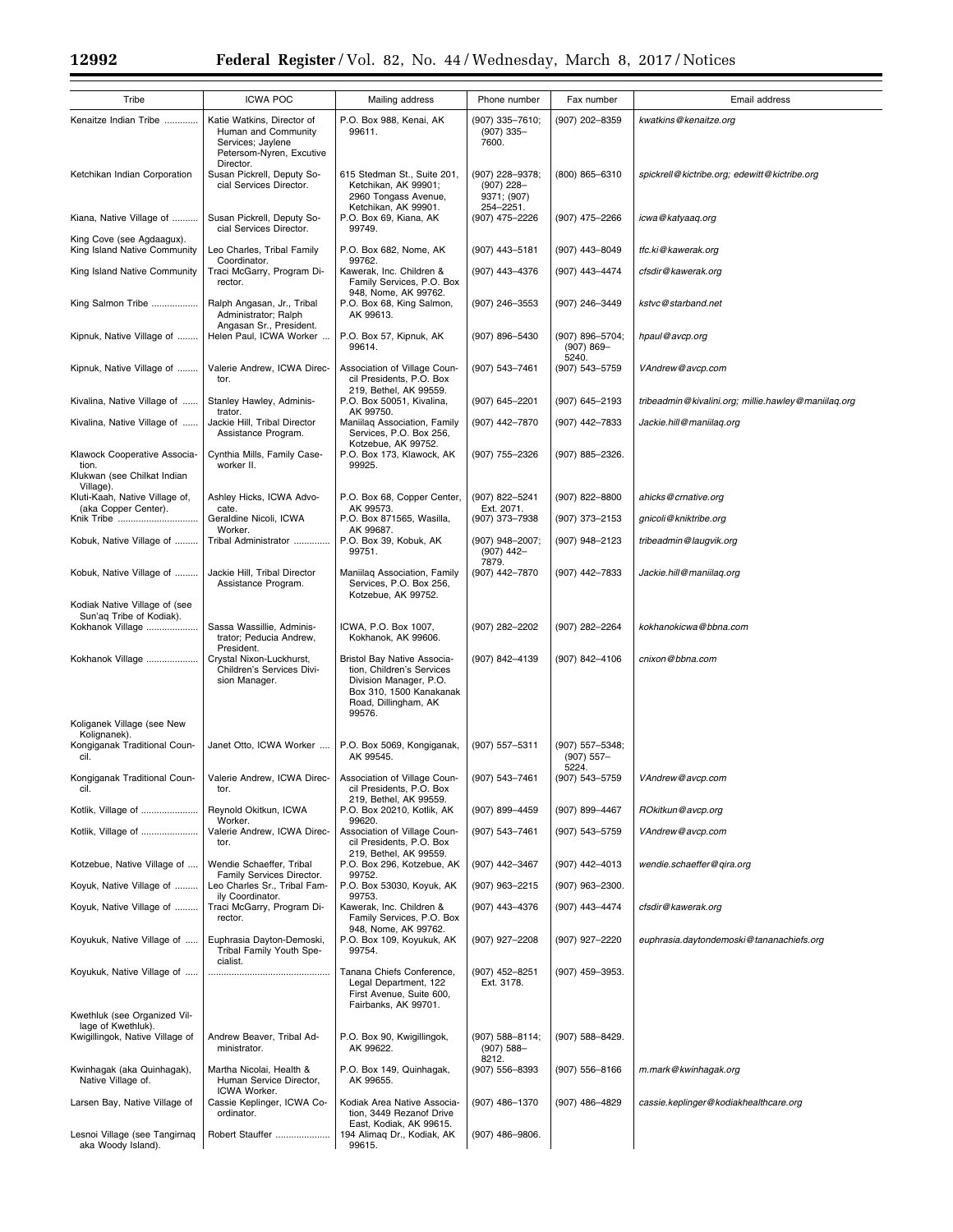| Tribe                                             | <b>ICWA POC</b>                                                                                                              | Mailing address                                                                                                                                 | Phone number                              | Fax number                               | Email address                                    |
|---------------------------------------------------|------------------------------------------------------------------------------------------------------------------------------|-------------------------------------------------------------------------------------------------------------------------------------------------|-------------------------------------------|------------------------------------------|--------------------------------------------------|
| Levelock Village                                  | Jennie Apokedak, Adminis-<br>trator; Alexander                                                                               | ICWA, P.O. Box 70,<br>Levelock, AK 99625.                                                                                                       | (907) 287-3031;<br>$(907) 287 -$          | (907) 287-3032                           | levelockadmin@bbna.com                           |
| Levelock Village                                  | Tallekpalek, President.<br>Crystal Nixon-Luckhurst,<br>Children's Services Divi-<br>sion Manager.                            | Bristol Bay Native Associa-<br>tion, Children's Services<br>Division Manager, P.O.<br>Box 310, 1500 Kanakanak<br>Road, Dillingham, AK           | 3030.<br>(907) 842-4139                   | (907) 842-4106                           | cnixon@bbna.com                                  |
| Lime Village                                      | Jennifer John, Tribal Admin-                                                                                                 | 99576.<br>P.O. Box LVD-Lime Village                                                                                                             | (907) 526-5236                            | (907) 526-5235                           | limevillage@gmail.com                            |
| Lime Village                                      | istrator.<br>Valerie Andrew, ICWA Direc-<br>tor.                                                                             | McGrath, AK 99627.<br>Association of Village Coun-<br>cil Presidents, P.O. Box<br>219, Bethel, AK 99559.                                        | (907) 543-7461                            | (907) 543-5759                           | VAndrew@avcp.com                                 |
| Louden (see Galena).<br>Lower Kalskag, Village of | Nastasia Evan, ICWA Work-<br>er.                                                                                             | P.O. Box 27 Lower Kalskag,<br>AK 99626.                                                                                                         | (907) 471-2412                            | (907) 471-2378;<br>$(907)$ 471-<br>2378. | nevan@avcp.org                                   |
| Lower Kalskag, Village of                         | Valerie Andrew, ICWA Direc-<br>tor.                                                                                          | Association of Village Coun-<br>cil Presidents, P.O. Box<br>219, Bethel, AK 99559.                                                              | (907) 543-7461                            | (907) 543-5759                           | VAndrew@avcp.com                                 |
| Manley Hot Springs Village                        | Elizabeth Woods, Tribal<br>Family Youth Specialist.                                                                          | P.O. Box 105 Manley Hot<br>Springs, AK 99756.                                                                                                   | (907) 672-3177                            | (907) 672-3200                           | ewoods57@gmail.com                               |
| Manley Hot Springs Village                        |                                                                                                                              | Tanana Chiefs Conference,<br>Legal Department, 122<br>First Avenue, Suite 600,                                                                  | (907) 452-8251<br>Ext. 3178.              | (907) 459-3953.                          |                                                  |
| Manokotak Village                                 | Adrewski Toyakuk, Adminis-<br>trator; Jaclyn Alakayak,<br>Clerk; Diane Mochin,<br>President.                                 | Fairbanks, AK 99701.<br>ICWA, P.O. Box 169,<br>Manokotak, AK 99628.                                                                             | (907) 289-2074                            | (907) 289-1235                           | manokotakiccwa@bbna.com; monakotakclerk@bbna.com |
| Manokotak Village                                 | Crystal Nixon-Luckhurst,<br>Children's Services Divi-<br>sion Manager.                                                       | Bristol Bay Native Associa-<br>tion, Children's Services<br>Division Manager, P.O.<br>Box 310, 1500 Kanakanak<br>Road, Dillingham, AK<br>99576. | (907) 842-4139                            | (907) 842-4106                           | cnixon@bbna.com                                  |
| Marshall, Native Village of                       | Robert Pitka, ICWA Worker;<br>Sophie Tiffert, Tribal Ad-<br>ministrator.                                                     | P.O. Box 110, Marshall, AK<br>99585.                                                                                                            | (907) 679-6302/<br>6128.                  | (907) 676-6187                           | rpitka@avcp.org                                  |
| Marshall, Native Village of                       | Valerie Andrew, ICWA Direc-<br>tor.                                                                                          | Association of Village Coun-<br>cil Presidents, P.O. Box<br>219, Bethel, AK 99559.                                                              | (907) 543-7461                            | (907) 543-5759                           | VAndrew@avcp.com                                 |
| Mary's Igloo, Native Village of                   | Dolly Kugzruk, Tribal Family<br>Coordinator.                                                                                 | P.O. Box 629, Teller, AK<br>99778.                                                                                                              | (907) 642-2185                            | (907) 642-3000                           | dkugzruk@kawerak.org                             |
| Mary's Igloo, Native Village of                   | Traci McGarry, Program Di-<br>rector.                                                                                        | Kawerak, Inc. Children &<br>Family Services, P.O. Box<br>948, Nome, AK 99762.                                                                   | (907) 443-4376                            | (907) 443-4474                           | cfsdir@kawerak.org                               |
| McGrath Native Village                            | Gina McKindy, Tribal Family<br>Youth Specialist.                                                                             | P.O. Box 134, McGrath, AK<br>99627.                                                                                                             | (907) 524-3023                            | (907) 524-3899.                          |                                                  |
| McGrath Native Village                            |                                                                                                                              | Tanana Chiefs Conference,<br>Legal Department, 122<br>First Avenue, Suite 600,<br>Fairbanks, AK 99701.                                          | (907) 452-8251<br>Ext. 3178.              | (907) 459-3953.                          |                                                  |
| Mekoryuk, Native Village of                       | Melanie Shavings, ICWA<br>Coordinator; Albert Wil-<br>liams, Tribal President.                                               | P.O. Box 66, Mekoryuk, AK<br>99630.                                                                                                             | (907) 827-8828;<br>$(907) 827 -$<br>8827. | (907) 827-8133                           | melanie.s@mekoryuktc.org; nvmicwa@gci.net        |
| Mentasta Traditional Council                      | Anita Andrews, Tribal Ad-<br>ministrator.                                                                                    | P.O. Box 6076, Mentasta<br>Lake, AK 99780.                                                                                                      | (907) 291-2319                            | (907) 291-2305                           | 907mlv99780ta@gmail.com                          |
| Metlakatla Indian Community                       | Darlene Booth, ICWA Work-<br>er.                                                                                             | P.O. Box 8, Metlakatla, AK<br>99926.                                                                                                            | $(907) 886 - 6914$                        | (907) 886-6913.                          |                                                  |
| Minto, Native Village of                          | Lou Ann Williams, Tribal<br>Family Youth Specialist.                                                                         | P.O. Box 26, Minto, AK<br>99758.                                                                                                                | (907) 798-7007                            | (907) 798-7008                           | lou.williams@tananachiefs.org                    |
| Minto, Native Village of<br>Mountain Village (see |                                                                                                                              | Tanana Chiefs Conference,<br>Legal Department, 122<br>First Avenue, Suite 600,<br>Fairbanks, AK 99701.                                          | (907) 452-8251<br>Ext. 3178.              | (907) 459-3953.                          |                                                  |
| Asa'carsarmiut).<br>Naknek, Native Village        | Judy Jo Matson, ICWA Co-                                                                                                     | P.O. Box 210, Naknek, AK                                                                                                                        | (907) 246-4210                            | (907) 246-3563                           | nnvc.judyjo@gmail.com                            |
| Nanwalek, Native Village of                       | ordinator.<br>Desiree Swenning, ICWA<br>Advocate.                                                                            | 99633.<br>P.O. Box 8028, Nanwalek,<br>AK 99603.                                                                                                 | (907) 281-2274                            | (907) 281-2252                           | nanwalekicwa@gmail.com                           |
| Napaimute, Native Village                         | ICWA Worker, Tribal Admin-<br>istrator.                                                                                      | P.O. Box 1301, Bethel, AK<br>99559.                                                                                                             | (907) 543-2887                            |                                          | napaimute@gci.net                                |
| Napaimute Native Village                          | Valerie Andrew, ICWA Direc-<br>tor.                                                                                          | Association of Village Coun-<br>cil Presidents, P.O. Box<br>219, Bethel, AK 99559.                                                              | (907) 543-7461                            | (907) 543-5759                           | cofft@avcp.org                                   |
| Napakiak, Native Village of                       | David Andrew, Tribal Admin-<br>istrator.                                                                                     | P.O. Box 34114, Napakiak,<br>AK 99634.                                                                                                          | (907) 589-2814;<br>$(907) 589-$<br>2135.  | (907) 589-2136                           | Ipavilla@avcp.org                                |
| Napakiak, Native Village of                       | Valerie Andrew, ICWA Direc-<br>tor.                                                                                          | Association of Village Coun-<br>cil Presidents, P.O. Box<br>219, Bethel, AK 99559.                                                              | (907) 543-7461                            | (907) 543-5759                           | VAndrew@avcp.org                                 |
| Napaskiak, Native Village of                      | Elizabeth Steven, ICWA<br>Worker.                                                                                            | P.O. Box 369, Napaskiak,<br>AK 99559.                                                                                                           |                                           |                                          | esteven@avcp.org                                 |
| Napaskiak, Native Village of                      | Valerie Andrew, ICWA Direc-<br>tor.                                                                                          | Association of Village Coun-<br>cil Presidents, P.O. Box<br>219, Bethel, AK 99559.                                                              | (907) 543-7461                            | (907) 543-5759                           | VAndrews@avcp.org                                |
| Nelson Lagoon, Native Village<br>of.              | Amanda McAdoo, ICWA Co-<br>ordinator; Ozzy E.<br>Escarate, Director, Depart-<br>ment of Family & Commu-<br>nity Development. | Aleutian/Pribilof Islands As-<br>sociation, 1131 East Inter-<br>national Airport Road, An-<br>chorage, AK 99518-1408.                           | (907) 276-2700                            | (907) 222-9735                           | icwa@apiai.org                                   |
| Nenana Native Association                         | Jo Ellen Noble, Tribal Family<br>Youth Specialist.                                                                           | P.O. Box 369, Nenana, AK<br>99760.                                                                                                              | (907) 832-5461                            | (907) 832-5447                           | nenanatfys@gmail.com                             |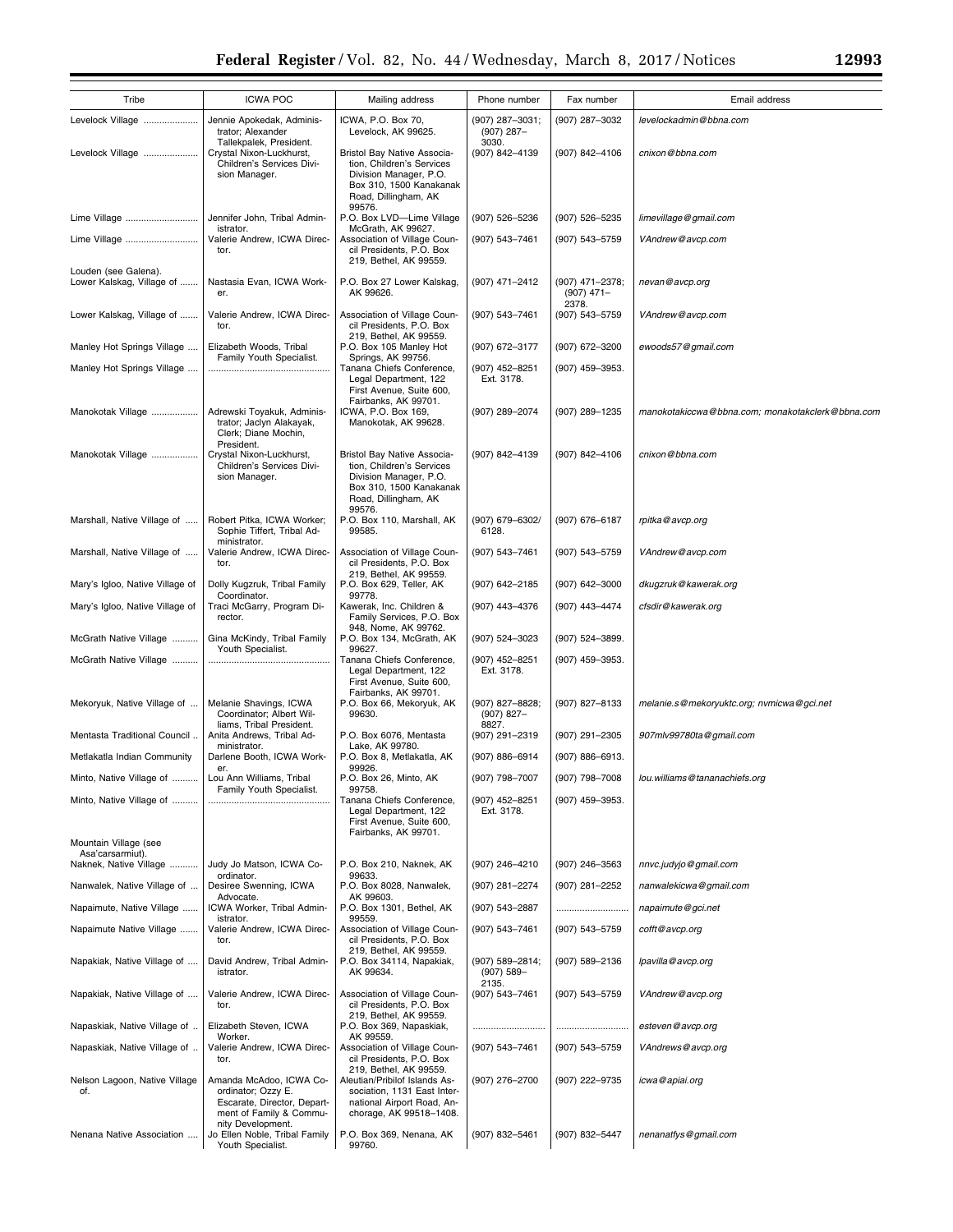Ξ

| Tribe                                                               | <b>ICWA POC</b>                                                                                                              | Mailing address                                                                                                                               | Phone number                              | Fax number      | Email address                                              |
|---------------------------------------------------------------------|------------------------------------------------------------------------------------------------------------------------------|-----------------------------------------------------------------------------------------------------------------------------------------------|-------------------------------------------|-----------------|------------------------------------------------------------|
| Nenana Native Association                                           |                                                                                                                              | Tanana Chiefs Conference,<br>Legal Department, 122<br>First Avenue, Suite 600,                                                                | (907) 452-8251<br>Ext. 3178.              | (907) 459-3953. |                                                            |
| New Koliganek Village Coun-<br>cil.                                 | Robert Larson, Adminis-<br>trator; Herman Nelson Sr.,<br>President.                                                          | Fairbanks, AK 99701.<br>P.O. Box 5057, Koliganek,<br>AK 99576.                                                                                | (907) 596-3434                            | (907) 596-3462  | newkoliganekadmin@bbna.com                                 |
| New Koliganek Village Coun-<br>cil.                                 | Crystal Nixon-Luckhurst,<br>Children's Services Divi-<br>sion Manager.                                                       | Bristol Bay Native Associa-<br>tion, Children's Services<br>Division Manager, P.O.<br>Box 310, 1500 Kanakanak<br>Road, Dillingham, AK         | (907) 842-4139                            | (907) 842-4106  | cnixon@bbna.com                                            |
| New Stuyahok Village                                                | William C. Peterson, Admin-<br>istrator; Mary Kusma,<br>Clerk; Peter Christopher<br>Sr., President.                          | 99576.<br>ICWA, P.O. Box 49, New<br>Stuyahok, AK 99636.                                                                                       | (907) 693-3173;<br>$(907) 693 -$<br>3171. | (907) 693-3179  | newstuyahokadmin@bbna.com;<br>newstuyahokclerk@bbna.comand |
| New Stuyahok Village                                                | Crystal Nixon-Luckhurst,<br>Children's Services Divi-<br>sion Manager.                                                       | Bristol Bay Native Associa-<br>tion, Children's Services<br>Division Manager, P.O.<br>Box 310, 1500 Kanakanak<br>Road, Dillingham, AK         | (907) 842-4139                            | (907) 842-4106  | cnixon@bbna.com                                            |
| Newhalen Village                                                    | Maxine Wassillie, ICWA<br>Worker; Joanne Wassillie,<br>Supervisor.                                                           | 99576.<br>P.O. Box 207, Newhalen, AK<br>99606.                                                                                                | (907) 571-1410                            | (907) 571-1537  | maxinewassillie@newhalentribal.com                         |
| Newtok Village                                                      | Bertha Queenie, ICWA<br>Worker.                                                                                              | P.O. Box 96, Newtok, AK<br>99559.                                                                                                             | (907) 237-2222                            |                 | BQueenie@avcp.org                                          |
| Nightmute, Native Village of                                        | Tribal President & Tribal Ad-<br>ministrator.                                                                                | P.O. Box 90021, Nightmute,<br>AK 99690.                                                                                                       | (907) 647-6215                            | (907) 647-6112. |                                                            |
| Nikolai Village (aka Edzeno)                                        | Elizabeth Paterson, Tribal                                                                                                   | P.O. Box 9107, Nikolai, AK,<br>99691.                                                                                                         | (907) 293-2210                            | (907) 293-2216. |                                                            |
| Nikolai Village (aka Edzeno)                                        | Family Youth Specialist.                                                                                                     | Tanana Chiefs Conference,<br>Legal Department, 122<br>First Avenue, Suite 600,                                                                | (907) 452-8251<br>Ext. 3178.              | (907) 459-3953. |                                                            |
| Nikolski IRA Council                                                | Amanda McAdoo, ICWA Co-<br>ordinator; Ozzy E.<br>Escarate, Director, Depart-<br>ment of Family & Commu-<br>nity Development. | Fairbanks, AK 99701.<br>Aleutian/Pribilof Islands As-<br>sociation. 1131 East Inter-<br>national Airport Road, An-<br>chorage, AK 99518-1408. | (907) 276-2700                            | (907) 222-9735  | icwa@apiai.org                                             |
| Ninilchik Village                                                   | Bettyann Steciw, ICWA Spe-<br>cialist.                                                                                       | P.O. Box 39444, Ninilchik,<br>AK 99639.                                                                                                       | (907) 567-3313                            | (907) 567-3354  | bettyann@ninilchiktribe-nsn.gov                            |
| Noatak, Native Village of                                           | Pauline Mills, ICWA Coordi-                                                                                                  | P.O. Box 89, Noatak, AK                                                                                                                       | (907) 485-2173                            | (907) 485-2137  | icwa@nautaaq.org                                           |
| Nome Eskimo Community                                               | nator.<br>Lola Stepetin, Family Serv-<br>ices Director.                                                                      | 99761.<br>3600 San Jeronimo, Suite<br>138, Anchorage, AK<br>99508.                                                                            | Ext. 22.<br>(907) 793-3145                | (907) 793-3127  | lola.stepetin@necalaska.org                                |
| Nondalton Village                                                   | Susan Bobby, Social Serv-<br>ice/ICWA Worker; Fawn<br>Silas, Administrator.                                                  | P.O. Box 49, Nondalton, AK<br>99640.                                                                                                          | (907) 294-2257                            | (907) 294–2271  | ntcssicwa@gmail.com                                        |
| Noorvik Native Community                                            | Nellie Ballot, ICWA Worker                                                                                                   | P.O. Box 209, Noorvik, AK,<br>99763.                                                                                                          | (907) 636-2144                            | (907) 636-2284  | icwa@nuurvik.org                                           |
| Noorvik Native Community                                            | Jackie Hill, Tribal Director<br>Assistance Program.                                                                          | Maniilag Association, Family<br>Services, P.O. Box 256,<br>Kotzebue, AK 99752.                                                                | (907) 442-7870                            | (907) 442-7833  | Jackie.hill@maniilaq.org                                   |
| Northway Village                                                    | Tasha Demit, ICWA Worker                                                                                                     | P.O. Box 516, Northway, AK<br>99764.                                                                                                          | (907) 778-2311                            | (907) 778-2220  | icwa@aptalaska.net                                         |
| Nuigsut, Native Village of                                          | Joshua Stein, ICWA Pro-<br>gram Manager.                                                                                     | Arctic Slope Native Associa-<br>tion, P.O. Box 1232, Bar-<br>row, AK 99723.                                                                   | (907) 852-9374                            | (907) 852-2763  | Joshua.stein@arcticslope.org                               |
| Nulato, Native Village of                                           | Sharon Agnes, Director of<br>Human Services.                                                                                 | P.O. Box 65049, Nulato, AK<br>99765.                                                                                                          | (907) 898-2329                            | (907) 898-2207  | Sharon.agnes62@outlook.com                                 |
| Nunakauyarmiut Tribe (for-<br>merly Toksook Bay Native<br>Village). | Marcella White, ICWA Work-<br>er.                                                                                            | P.O. Box 37048, Toksook<br>Bay, AK 99637.                                                                                                     | (907) 427-7114;<br>$(907)$ 427-<br>7615.  | (907) 427-7714. |                                                            |
| Nunam Iqua, Native Village<br>of, (formerly Sheldon's<br>Point).    | Darlene Pete, Tribal Admin-<br>istrator.                                                                                     | P.O. Box 27, Nunam Iqua,<br>AK 99666.                                                                                                         | $(907)$ 498-4184                          | (907) 498-4185  | nunamtribe@gmail.com                                       |
| Nunam Iqua, Native Village<br>of, (formerly Sheldon's<br>Point).    | Valerie Andrew, ICWA Direc-<br>tor.                                                                                          | Association of Village Coun-<br>cil Presidents, P.O. Box<br>219. Bethel. AK 99559.                                                            | (907) 543-7461                            | (907) 543-5759  | VAndrew@avcp.com                                           |
| Nunapitchuk, Native Village of                                      | Aldine Simon, Community<br>Family Service Specialist.                                                                        | P.O. Box 104, Nunapitchuk,<br>AK 99641.                                                                                                       | (907) 527-5731                            | (907) 527-5740  | nunap.icwa@yuik.org                                        |
| Ohagamiut, Native Village of                                        | Sophie Tiffert, Tribal Admin-<br>istrator.                                                                                   | P.O. Box 49, Marshall, AK<br>99585.                                                                                                           | (907) 679-6517.                           |                 |                                                            |
| Ohagamiut, Native Village of                                        | Valerie Andrew, ICWA Direc-<br>tor.                                                                                          | Association of Village Coun-<br>cil Presidents, P.O. Box<br>219, Bethel, AK 99559.                                                            | (907) 543-7461                            | (907) 543-5759  | VAndrew@avcp.com                                           |
| Old Harbor Village                                                  | Jim Cedeno, ICWA Advo-<br>cate; Bobbi Anne<br>Barnowsky, Tribal Admin-<br>istrator.                                          | P.O. Box 62, Old Harbor, AK<br>99643.                                                                                                         | (907) 286-2315                            | (907) 286-2301  | Jim.cedeno@ohtcmail.org;<br>Bobbi.barnowsky@ohtcmail.org   |
| Organized Village of Grayling                                       | Johanna Hamilton, Tribal<br>Family Youth Specialist.                                                                         | P.O. Box 49, Grayling, AK<br>99590.                                                                                                           | (907) 453-5142                            | (907) 453-5146  | johannahamilton87@gmail.com                                |
| Organized Village of Grayling                                       |                                                                                                                              | Tanana Chiefs Conference,<br>Legal Department, 122<br>First Avenue, Suite 600,                                                                | (907) 452-8251<br>Ext. 3178.              | (907) 459-3953. |                                                            |
| Organized Village of Kake                                           | Ann Jackson, Social Serv-                                                                                                    | Fairbanks, AK 99701.<br>P.O. Box 316, Kake, AK                                                                                                | (907) 785-6471                            | (907) 785-4902. |                                                            |
| Organized Village of Kasaan                                         | ices Director.<br>Cynthia Mills, Family Case-                                                                                | 99830.<br>P.O. Box 173, Klawock, AK                                                                                                           | (907) 755-2326                            | (907) 885-0032. |                                                            |
| Organized Village of Kwethluk                                       | worker II.<br>Chariton Epchook, ICWA<br>Coordinator.                                                                         | 99925.<br>P.O. Box 210, Kwethluk, AK<br>99621-0130.                                                                                           | (907) 757-6714;<br>(907) 757-<br>6715.    | (907) 757-6328  | ovkicwa@gmail.com                                          |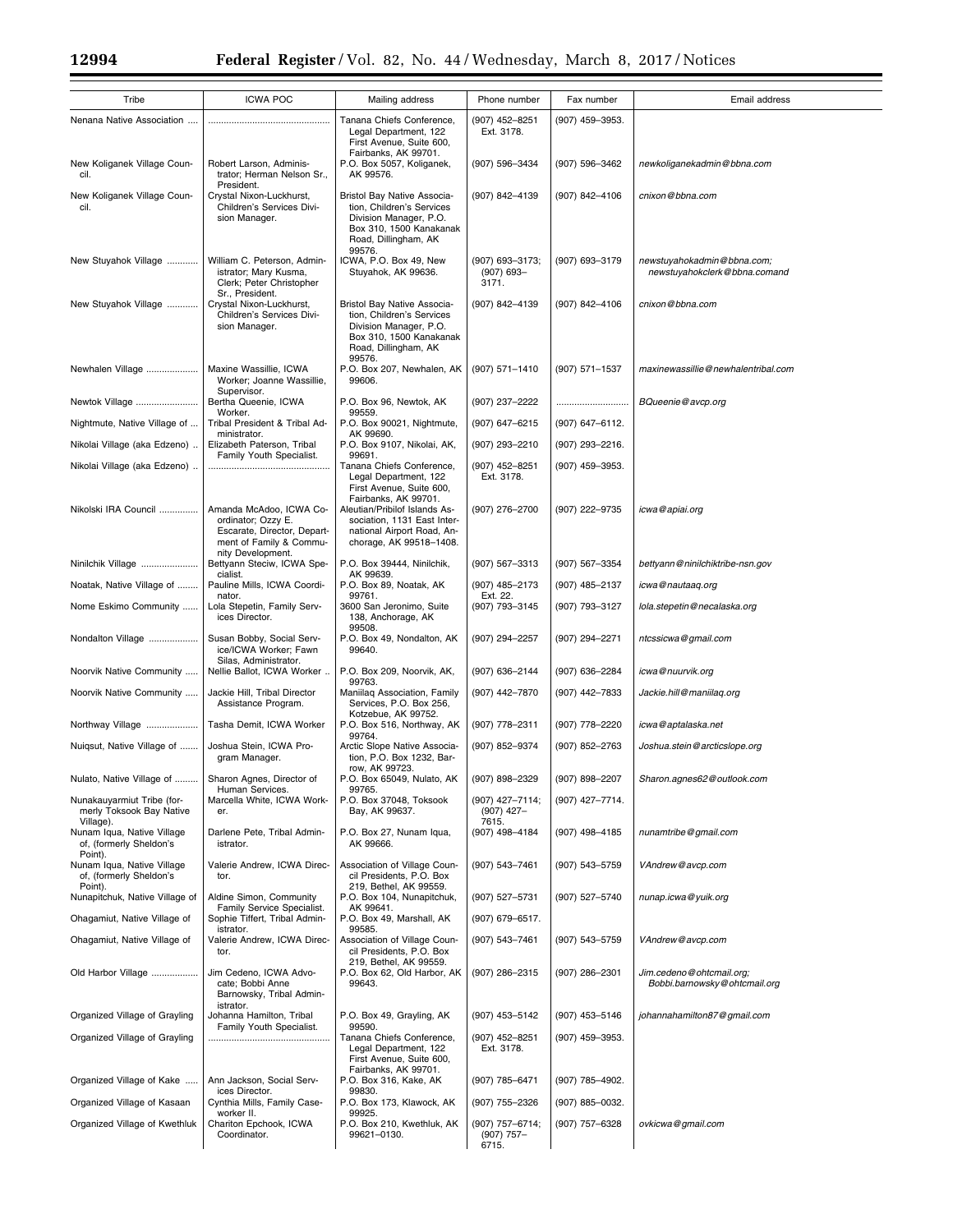| Tribe                                                                  | <b>ICWA POC</b>                                                                                                              | Mailing address                                                                                                                                 | Phone number                 | Fax number                               | Email address                         |
|------------------------------------------------------------------------|------------------------------------------------------------------------------------------------------------------------------|-------------------------------------------------------------------------------------------------------------------------------------------------|------------------------------|------------------------------------------|---------------------------------------|
| Organized Village of Saxman                                            | Patti Green, Family Case-<br>worker.                                                                                         | Route 2, Box 2, Ketchikan,<br>AK 99901.                                                                                                         | (907) 247-2502               | (907) 247-2504.                          |                                       |
| Orutsararmuit Native Council                                           | Rosemary Paul, ICWA Advo-<br>cate.                                                                                           | P.O. Box 927, Bethel, AK<br>99559.                                                                                                              | (907) 543-2608<br>Ext. 1520. | (907) 543-2639                           | rpaul@nativecouncil.org               |
| Oscarville Traditional Village                                         | Andrew J. Larson Jr., ICWA<br>Worker.                                                                                        | P.O. Box 6129, Oscarville,<br>AK 99559.                                                                                                         | (907) 737-7100               | (907) 737-7101;<br>$(907) 737-$<br>7428. | alarson@avcp.org                      |
| Oscarville Traditional Village                                         | Valerie Andrew, ICWA Direc-<br>tor.                                                                                          | Association of Village Coun-<br>cil Presidents, P.O. Box<br>219, Bethel, AK 99559.                                                              | (907) 543-7461               | (907) 543-5759                           | VAndrew@avcp.com                      |
| Ouzinkie, Native Village of                                            | Cassie Keplinger, ICWA Co-<br>ordinator.                                                                                     | Kodiak Area Native Associa-<br>tion, 3449 Rezanof Drive<br>East, Kodiak, AK 99615.                                                              | (907) 486-1370               | (907) 486-4829                           | cassie.keplinger@kodiakhealthcare.org |
| Paimiut, Native Village of                                             | Tribal President or Tribal Ad-<br>ministrator.                                                                               | P.O. Box 230, Hooper Bay,<br>AK 99604.                                                                                                          | (907) 561-9878               | (907) 563-5398.                          |                                       |
| Pauloff Harbor Village                                                 | Amanda McAdoo, ICWA Co-<br>ordinator; Ozzy E.<br>Escarate, Director, Depart-<br>ment of Family & Commu-                      | Aleutian/Pribilof Islands As-<br>sociation, 1131 East Inter-<br>national Airport Road, An-<br>chorage, AK 99518-1408.                           | (907) 276-2700               | (907) 222-9735                           | icwa@apiai.org                        |
| Pedro Bay Village                                                      | nity Development.<br>Verna Kolyaha; Program<br>Services.                                                                     | Program Services, P.O. Box<br>47020, Pedro Bay, AK<br>99647.                                                                                    | (907) 850-2341               | $(907) 885 - 0001$                       | vjkolyha@pedrobay.com                 |
| Perryville, Native Village of                                          | Dana Lee Phillips, Adminis-<br>trator; Gerald Kosbruk,<br>President.                                                         | ICWA, P.O. Box 97, Perry-<br>ville, AK 99648.                                                                                                   | (907) 853-2203               | (907) 853-2230.                          |                                       |
| Perryville, Native Village of                                          | Crystal Nixon-Luckhurst,<br>Children's Services Divi-<br>sion Manager.                                                       | Bristol Bay Native Associa-<br>tion, Children's Services<br>Division Manager, P.O.<br>Box 310, 1500 Kanakanak<br>Road, Dillingham, AK<br>99576. | (907) 842-4139               | (907) 842-4106                           | cnixon@bbna.com                       |
| Petersburg Indian Association                                          | Jeanette Ness, ICWA Case-<br>worker.                                                                                         | P.O. Box 1418, Petersburg,<br>AK 99833.                                                                                                         | (907) 772-3636               | (907) 772-3637                           | icwa@piatribal.org                    |
| Pilot Point Native Village of                                          | Suzanne Evanoff, Adminis-<br>trator; Victor Seybert,<br>President.                                                           | P.O. Box 449, Pilot Point,<br>AK 99649.                                                                                                         | (907) 797-2208               | (907) 797-2258.                          |                                       |
| Pilot Point Native Village of                                          | Crystal Nixon-Luckhurst,<br>Children's Services Divi-<br>sion Manager.                                                       | Bristol Bay Native Associa-<br>tion, Children's Services<br>Division Manager, P.O.<br>Box 310, 1500 Kanakanak<br>Road, Dillingham, AK<br>99576. | (907) 842-4139               | (907) 842-4106                           | cnixon@bbna.com                       |
| Pilot Station Traditional Vil-<br>lage.                                | Olga Xavier, ICWA Worker                                                                                                     | P.O. Box 5119, Pilot Station,<br>AK 99650.                                                                                                      | (907) 549-3550               |                                          | oxavier@avcp.org                      |
| Pilot Station Traditional Vil-<br>lage.                                | Valerie Andrew, ICWA Direc-<br>tor.                                                                                          | Association of Village Coun-<br>cil Presidents, P.O. Box<br>219, Bethel, AK 99559.                                                              | (907) 543-7461               | (907) 543-5759                           | VAndrew@avcp.com                      |
| Pitka's Point, Native Village of                                       | Karen Thompson, Tribal Ad-<br>ministrator.                                                                                   | P.O. Box 127, St. Mary's,<br>AK 99658.                                                                                                          | (907) 438-2833.              |                                          |                                       |
| Pitka's Point, Native Village of                                       | Valerie Andrew, ICWA Direc-<br>tor.                                                                                          | Association of Village Coun-<br>cil Presidents, P.O. Box<br>219, Bethel, AK 99559.                                                              | (907) 543-7461               | (907) 543-5759                           | VAndrew@avcp.com                      |
| Platinum Traditional Village                                           | Lou Adams, Tribal Adminis-<br>trator.                                                                                        | P.O. Box 8, Platinum, AK<br>99651.                                                                                                              | (907) 979-8220               | (907) 979-8178.                          |                                       |
| Platinum Traditional Village                                           | Valerie Andrew, ICWA Direc-<br>tor.                                                                                          | Association of Village Coun-<br>cil Presidents, P.O. Box<br>219, Bethel, AK 99559.                                                              | (907) 543–7461               | (907) 543-5759                           | VAndrew@avcp.com                      |
| Point Hope, Native Village of                                          | Martha Douglas, Family<br>Caseworker.                                                                                        | P.O. Box 109, Point Hope,<br>AK 99766.                                                                                                          | (907) 368-3122               | (907) 368-2332                           | martha.douglas@tikigaq.org            |
| Point Lay, Native Village of                                           | Marie Ahsoak, Social Serv-<br>ices Director.                                                                                 | Inupiat Community of the<br>Arctic Slope, P.O. Box<br>934, Barrow, AK 99723.                                                                    | (907) 852-5923               | (907) 852-5923                           | social@inupiatgov.com                 |
| Port Graham, Native Village<br>of.                                     | Patrick Norman, Chief                                                                                                        | ICWA Program, P.O. Box<br>5510. Port Graham. AK<br>99603.                                                                                       | (907) 284-2227               | (907) 284-2222.                          |                                       |
| Port Heiden, Native Village of,<br>(Native Council of Port<br>Heiden). | Adriene Active, ICWA Work-<br>er.                                                                                            | 2200 James Street, Port<br>Heiden, AK 99549.                                                                                                    | (907) 837-2296               | (907) 837-2297                           | adriene@portheidenalaska.com          |
| Port Lions, Native Village                                             | Charlea Kewan, Tribal Fam-<br>ily Services Coordinator.                                                                      | P.O. Box 69, Port Lions, AK<br>99550.                                                                                                           | (907) 454-2234               | (907) 454-2985                           | cj.kewan@gmail.com                    |
| Portage Creek Village (aka<br>Ohgensakale).                            | MaryAnn K. Johnson, Ad-<br>ministrator; Charlie John-<br>son, President.                                                     | 1057 fireweed Lane, Anchor-<br>age, AK 99503.                                                                                                   | (907) 277-1105               | (907) 277-1104.                          |                                       |
| Portage Creek Village (aka<br>Ohgensakale).                            | Crystal Nixon-Luckhurst,<br>Children's Services Divi-<br>sion Manager.                                                       | Bristol Bay Native Associa-<br>tion, Children's Services<br>Division Manager, P.O.<br>Box 310, 1500 Kanakanak<br>Road, Dillingham, AK<br>99576. | (907) 842-4139               | (907) 842-4106                           | cnixon@bbna.com                       |
| Qagan Tayaguyngin Tribe of<br>Sand Point Village.                      | Amanda McAdoo, ICWA Co-<br>ordinator; Ozzy E.<br>Escarate, Director, Depart-<br>ment of Family & Commu-<br>nity Development. | Aleutian/Pribilof Islands As-<br>sociation, 1131 East Inter-<br>national Airport Road, An-<br>chorage, AK 99518-1408.                           | (907) 276-2700               | (907) 222-9735                           | icwa@apiai.org                        |
| Qawalangin Tribe of Unalaska                                           | Amanda McAdoo, ICWA Co-<br>ordinator; Ozzy E.<br>Escarate, Director, Depart-<br>ment of Family & Commu-<br>nity Development. | Aleutian/Pribilof Islands As-<br>sociation, 1131 East Inter-<br>national Airport Road, An-<br>chorage, AK 99518-1408.                           | (907) 276-2700               | (907) 222-9735                           | icwa@apiai.org                        |
| Quinhagak (see Kwinhagak).<br>Qissunaimut Tribe (see<br>Chevak).       |                                                                                                                              |                                                                                                                                                 |                              |                                          |                                       |
| Rampart Village                                                        | Tribal Family Youth Spe-<br>cialist.                                                                                         | P.O. Box 29, Rampart, AK<br>99767.                                                                                                              | (907) 358-3312               | (907) 358-3115                           | rampart@tananachiefs.org              |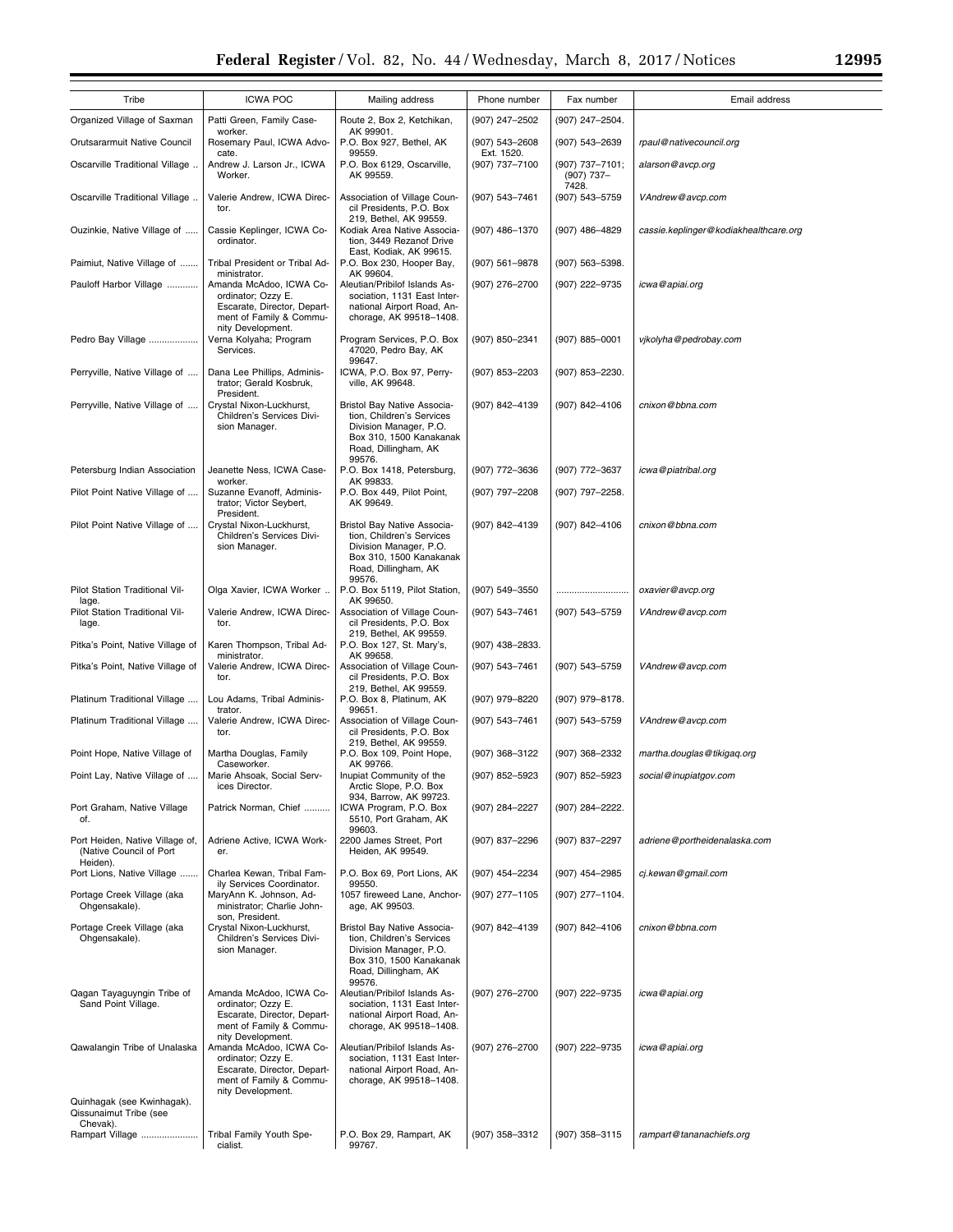| Tribe                                                                                                                | <b>ICWA POC</b>                                                                                                 | Mailing address                                                                                                                      | Phone number                             | Fax number       | Email address                    |
|----------------------------------------------------------------------------------------------------------------------|-----------------------------------------------------------------------------------------------------------------|--------------------------------------------------------------------------------------------------------------------------------------|------------------------------------------|------------------|----------------------------------|
| Rampart Village<br>Red Devil, Native Village of                                                                      | Tribal Administrator                                                                                            | Tanana Chiefs Conference,<br>Legal Department, 122<br>First Avenue, Suite 600,<br>Fairbanks, AK 99701.<br>P.O. Box 27, Red Devil, AK | (907) 452-8251<br>Ext. 3178.             | (907) 459-3953.  |                                  |
| Red Devil, Native Village of                                                                                         | Valerie Andrew, ICWA Direc-                                                                                     | 99656.<br>Association of Village Coun-                                                                                               | (907) 543-7461                           | (907) 543-5759   | VAndrew@avcp.com                 |
|                                                                                                                      | tor.                                                                                                            | cil Presidents, P.O. Box<br>219, Bethel, AK 99559.                                                                                   |                                          |                  |                                  |
| Ruby, Native Village of                                                                                              | Shaelene Nickoli, Tribal<br>Family Youth Specialist.                                                            | P.O. Box 117, Ruby, AK<br>99768.                                                                                                     | (907) 468-4400                           | (907) 468-4500   | elaine.wright@tananachiefs.org   |
| Ruby, Native Village of                                                                                              |                                                                                                                 | Tanana Chiefs Conference,<br>Legal Department, 122<br>First Avenue, Suite 600,<br>Fairbanks, AK 99701.                               | (907) 452-8251<br>Ext. 3178.             | (907) 459-3953.  |                                  |
| Russian Mission (see Iqurmuit<br>Native Village).<br>Saint George (see St.<br>George).<br>Saint Michael (see St. Mi- |                                                                                                                 |                                                                                                                                      |                                          |                  |                                  |
| chael).                                                                                                              |                                                                                                                 |                                                                                                                                      |                                          |                  |                                  |
| Salamatoff, Native Village of<br>Sand Point (see Qagan                                                               | Katie Watkins, Director of<br>Human and Community<br>Services, Jaylene<br>Petersom-Nyren, Excutive<br>Director. | Kenaitze Indian Tribe, P.O.<br>Box 988, Kenai, AK 99611.                                                                             | (907) 335–7610;<br>$(907)$ 335-<br>7600. | (907) 202-8359   | kwatkins@kenaitze.org            |
| Tayaguyngin Tribe of Sand                                                                                            |                                                                                                                 |                                                                                                                                      |                                          |                  |                                  |
| Point Village).<br>Savoonga, Native Village of                                                                       | Ruthie Okoomealingok, Trib-                                                                                     | P.O. Box 120, Savoonga,                                                                                                              | (907) 984-6758                           | (907) 984-6759   | tfc.sva@kawerak.org              |
| Savoonga, Native Village of                                                                                          | al Family Coordinator.<br>Traci McGarry, Program Di-                                                            | AK 99769.<br>Kawerak, Inc. Children &                                                                                                | (907) 443-4376                           | (907) 443-4474   | cfsdir@kawerak.org               |
|                                                                                                                      | rector.                                                                                                         | Family Services, P.O. Box<br>948, Nome, AK 99762.                                                                                    |                                          |                  |                                  |
| Saxman (see Organized Vil-<br>lage of Saxman).                                                                       |                                                                                                                 |                                                                                                                                      |                                          |                  |                                  |
| Scammon Bay, Native Village<br>of.                                                                                   | Michelle Akerealrea, ICWA<br>Worker.                                                                            | P.O. Box 110, Scammon<br>Bay, AK 99662.                                                                                              | (907) 558-5078                           |                  | makerelrea@avcp.org              |
| Scammon Bay, Native Village<br>of.                                                                                   | Valerie Andrew, ICWA Direc-<br>tor.                                                                             | Association of Village Coun-<br>cil Presidents, P.O. Box<br>219, Bethel, AK 99559.                                                   | (907) 543-7461                           | (907) 543-5759   | VAndrew@avcp.com                 |
| Selawik, Native Village of                                                                                           | Trina Walton, ICWA Coordi-                                                                                      | P.O. Box 59, Selawik, AK                                                                                                             | (907) 484-2165                           | (907) 424-2001   | trinawalton1@gmail.com           |
| Selawik, Native Village of                                                                                           | nator.<br>Jackie Hill, Tribal Director<br>Assistance Program.                                                   | 99770.<br>Maniilaq Association, Family<br>Services, P.O. Box 256,                                                                    | Ext. 12.<br>(907) 442-7870               | (907) 442-7833   | Jackie.hill@maniilaq.org         |
| Seldovia Village Tribe                                                                                               | Shannon Custer, ICWA Rep-                                                                                       | Kotzebue, AK 99752.<br>P.O. Drawer L, Seldovia, AK                                                                                   | (907) 435-3252                           | (907) 234-7865   | scuster@svt.org                  |
| Shageluk Native Village                                                                                              | resentative.<br>Alana Notti, Tribal Family                                                                      | 99663.<br>P.O. Box 109, Shageluk, AK                                                                                                 | (907) 473-8229                           | (907) 473-8275   | Alana.notti@tananachiefs.org     |
| Shageluk Native Village                                                                                              | Youth Specialist.                                                                                               | 99665<br>Tanana Chiefs Conference,<br>Legal Department, 122<br>First Avenue, Suite 600,                                              | (907) 452-8251<br>Ext. 3178.             | (907) 459-3953.  |                                  |
| Shaktoolik, Native Village of                                                                                        | Katelynn Evan, Tribal Family                                                                                    | Fairbanks, AK 99701.<br>P.O. Box 100, Shaktoolik,                                                                                    | (907) 955-2444                           | (907) 955-2443   | tfc.skk@kawerak.org              |
| Shaktoolik, Native Village of                                                                                        | Coordinator.<br>Traci McGarry, Program Di-<br>rector.                                                           | AK 99771.<br>Kawerak, Inc. Children &<br>Family Services, P.O. Box<br>948, Nome, AK 99762.                                           | (907) 443-4376                           | (907) 443-4474   | cfsdir@kawerak.org               |
| Sheldon's Point (see Nunam                                                                                           |                                                                                                                 |                                                                                                                                      |                                          |                  |                                  |
| Iqua).<br>Shishmaref, Native Village of                                                                              | Karla Nayokpuk, Tribal Fam-<br>ily Coordinator.                                                                 | P.O. Box 72110,<br>Shishmaref, AK 99772.                                                                                             | (907) 649-3078                           | (907) 649-2278   | knayokpuk@kawerak.org            |
| Shishmaref, Native Village of                                                                                        | Traci McGarry, Program Di-<br>rector.                                                                           | Kawerak, Inc. Children &<br>Family Services, P.O. Box                                                                                | (907) 443-4376                           | (907) 443-4474   | cfsdir@kawerak.org               |
| Shungnak, Native Village of                                                                                          | Amanda Johnson, ICWA Co-                                                                                        | 948, Nome, AK 99762.<br>P.O. Box 73064, Shungnak,                                                                                    | (907) 437-2163                           | (907) 437-2183   | icwa@issingnak.org               |
| Shungnak, Native Village of                                                                                          | ordinator.<br>Jackie Hill, Tribal Director<br>Assistance Program.                                               | AK 99773.<br>Maniilaq Association, Family<br>Services, P.O. Box 256,                                                                 | (907) 442-7870                           | (907) 442-7833   | Jackie.hill@maniilaq.org         |
| Sitka Tribe of Alaska                                                                                                | Krista Perala, Lead ICWA                                                                                        | Kotzebue, AK 99752.<br>456 Katlian Street, Sitka, AK                                                                                 | (907) 747-3759                           | (907) 747-7643   | krista.perala@sitkatribe-nsn.gov |
| Skagway Village                                                                                                      | Case Worker.<br>Marla Belisle, ICWA Worker                                                                      | 99835.<br>P.O. Box 1157, Skagway,                                                                                                    | $(907)$ 983-4068                         | $(907)$ 983-3068 | marla@skagwaytraditional.org     |
| Sleetmute, Village of                                                                                                | Cheryl Mellick, ICWA Worker                                                                                     | AK 99840.<br>P.O. Box 109, Sleetmute,                                                                                                | (907) 449-4263                           | (907) 449-4265   | SLQICWA@hughes.net               |
| Solomon, Village of                                                                                                  | Elizabeth Johnson, Tribal                                                                                       | AK 99668.<br>P.O. Box 2053, Nome, AK                                                                                                 | (907) 443-4985                           | (907) 443-5189   | tc.sol@kawerak.org               |
| South Naknek Village                                                                                                 | Coordinator.<br>Lorraine Zimin, ICWA Coor-                                                                      | 99762.<br>2521 E. Mountain Village Dr.                                                                                               | (907) 631-3648                           | (907) 631-0949.  |                                  |
| South Naknek Village                                                                                                 | dinator.<br>Crystal Nixon-Luckhurst,                                                                            | B. 388. Wasilla, AK 99654.<br>Bristol Bay Native Associa-                                                                            | (907) 842-4139                           | (907) 842-4106   | cnixon@bbna.com                  |
|                                                                                                                      | Children's Services Divi-<br>sion Manager.                                                                      | tion, Children's Services<br>Division Manager, P.O.<br>Box 310, 1500 Kanakanak<br>Road, Dillingham, AK<br>99576.                     |                                          |                  |                                  |
| St. Mary's (see Algaaciq).<br>St. Mary's Igloo (see Teller).                                                         |                                                                                                                 |                                                                                                                                      |                                          |                  |                                  |
| St. George, Native Village of                                                                                        | Amanda McAdoo, ICWA Co-<br>ordinator; Ozzy E.<br>Escarate, Director, Depart-<br>ment of Family & Commu-         | Aleutian/Pribilof Islands As-<br>sociation, 1131 East Inter-<br>national Airport Road, An-<br>chorage, AK 99518-1408.                | (907) 276-2700                           | (907) 222-9735   | icwa@apiai.org                   |
| St. Michael, Native Village of                                                                                       | nity Development.<br>Shirley Martin, Tribal Family<br>Coordinator.                                              | P.O. Box 59050, St. Michael,<br>AK 99659.                                                                                            | (907) 923-2546                           | (907) 923-2474   | tfc.smk@kawerak.org              |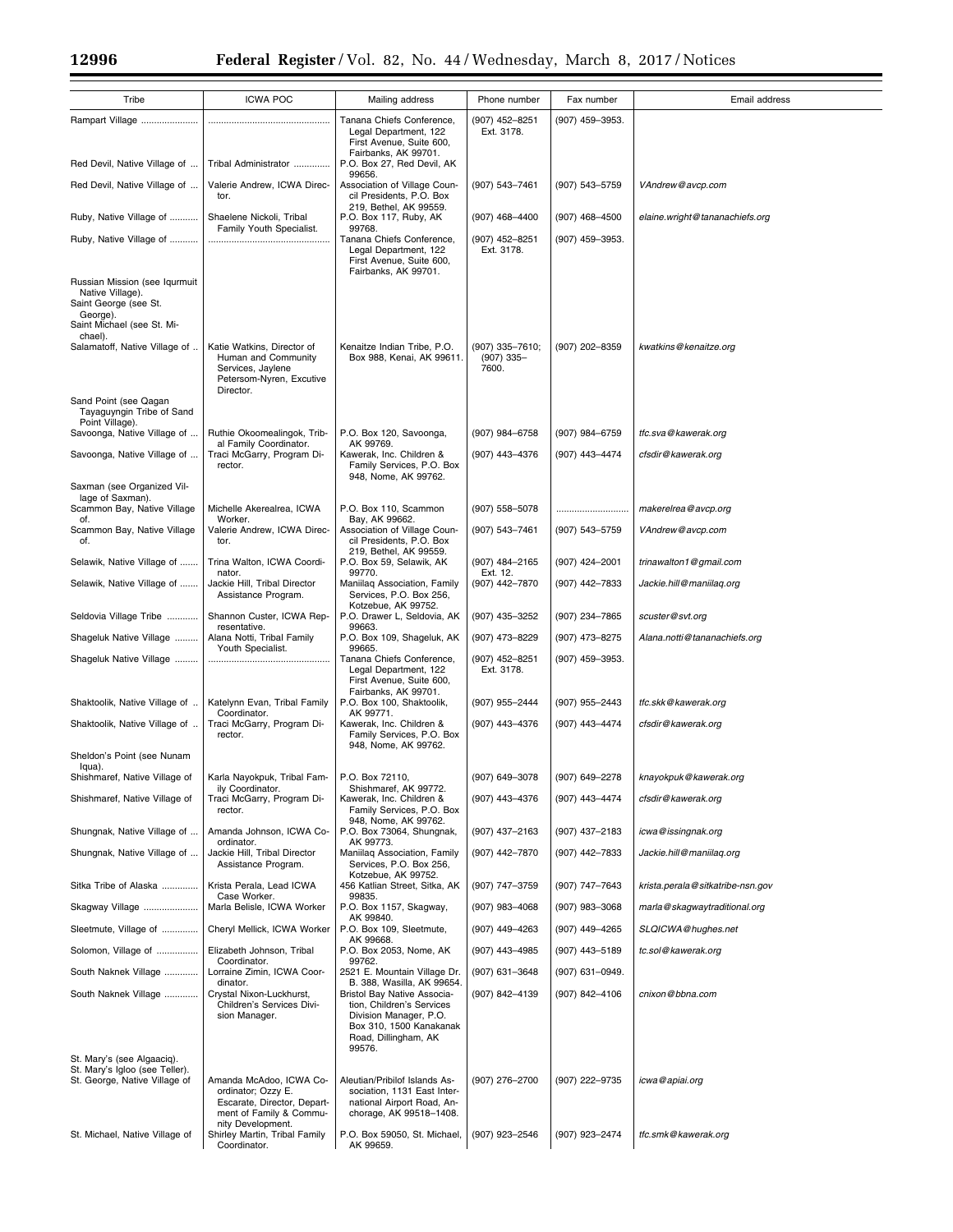| Tribe                                                                                            | <b>ICWA POC</b>                                                               | Mailing address                                                                                                                                 | Phone number                                       | Fax number       | Email address                  |
|--------------------------------------------------------------------------------------------------|-------------------------------------------------------------------------------|-------------------------------------------------------------------------------------------------------------------------------------------------|----------------------------------------------------|------------------|--------------------------------|
| St. Michael, Native Village of                                                                   | Traci McGarry, Program Di-<br>rector.                                         | Kawerak, Inc. Children &<br>Family Services, P.O. Box                                                                                           | (907) 443-4376                                     | (907) 443-4474   | cfsdir@kawerak.org             |
| St. Paul, Pribilof Islands Aleut<br>Community of.                                                | Charlene Naulty, M.S                                                          | 948, Nome, AK 99762.<br>4720 Business Park Blvd,<br>Suite G-40, Anchorage,                                                                      | (907) 546-3200;<br>$(907) 546 -$                   | (907) 546-3254   | cjnaluty@aleut.com             |
| St. Paul, Pribilof Islands Aleut<br>Community of.                                                | Dylan Conduzzi, Director                                                      | AK 99503.<br>P.O. Box 86, St. Paul Island,<br>AK 99660.                                                                                         | 8308.<br>(907) 546-3200;<br>$(907) 546 -$<br>8308. | (907) 546-3254   | dcconduzzi@aleut.com           |
| Stebbins Community Associa-<br>tion.                                                             | Jennil Lockwood, Tribal<br>Family Coordinator.                                | P.O. Box 7100, Stebbins, AK<br>99762.                                                                                                           | (907) 934–2334                                     | (907) 934-2675   | tfc.wbb@kawerak.org            |
| Stebbins Community Associa-<br>tion.                                                             | Traci McGarry, Program Di-<br>rector.                                         | Kawerak, Inc. Children &<br>Family Services, P.O. Box<br>948, Nome, AK 99762.                                                                   | (907) 443-4376                                     | (907) 443-4474   | cfsdir@kawerak.org             |
| Stevens, Native Village of                                                                       | Cheryl Mayo, ICWA Worker;<br>Jessica Kozevnikoff, Tribal<br>Administrator.    | P.O. Box 71372, Stevens<br>Village, AK 99774.                                                                                                   | (907) 478-7228                                     | (907) 478-7229   | svs.ira.council@gmail.com      |
| Stony River, Native Village of                                                                   | Mary Willis, Tribal Adminis-<br>trator.                                       | P.O. Box SRV, Stony River,<br>AK 99557.                                                                                                         | (907) 537-3258.                                    |                  |                                |
| Stony River, Native Village of                                                                   | Valerie Andrew, ICWA Direc-<br>tor.                                           | Association of Village Coun-<br>cil Presidents, P.O. Box<br>219, Bethel, AK 99559.                                                              | (907) 543-7461                                     | (907) 543-5759   | VAndrew@avcp.com               |
| Sun'aq Tribe of Kodiak                                                                           | Linda Resoff, Social Serv-<br>ices Director.                                  | 312 West Marine Way, Ko-<br>diak, AK 99615.                                                                                                     | (907) 486-4449                                     | $(907)$ 486-3361 | socialservices@sunaq.org       |
| Takotna Village                                                                                  | Tribal Family Youth Spe-<br>cialist.                                          | P.O. Box 7529, Takotna, AK<br>99675.                                                                                                            | (907) 298-2212                                     | (907) 298-2314.  |                                |
| Takotna Village                                                                                  |                                                                               | Tanana Chiefs Conference,<br>Legal Department, 122<br>First Avenue, Suite 600,<br>Fairbanks, AK 99701.                                          | (907) 452-8251<br>Ext. 3178.                       | (907) 459-3953.  |                                |
| Tanacross, Native Village of                                                                     | Colleen Denny, Tribal Family<br>Youth Specialist.                             | P.O. Box 76009, Tanacross,<br>AK 99776.                                                                                                         | (907) 883-5024                                     | (907) 883-4497   | colleen.denny@tananachiefs.org |
| Tanacross, Native Village of                                                                     |                                                                               | Tanana Chiefs Conference,<br>Legal Department, 122<br>First Avenue, Suite 600,<br>Fairbanks, AK 99701.                                          | (907) 452-8251<br>Ext. 3178.                       | (907) 459-3953.  |                                |
| Tanana, Native Village of                                                                        | Donna May Folger, Tribal<br>Family Youth Specialist.                          | Box 77130, Tanana, AK<br>99777.                                                                                                                 | (907) 366-7160                                     | (907) 366-7195   | tananatyfs@gmail.com           |
| Tanana, Native Village of                                                                        |                                                                               | Tanana Chiefs Conference,<br>Legal Department, 122<br>First Avenue, Suite 600,                                                                  | (907) 452-8251<br>Ext. 3178.                       | (907) 459-3953.  |                                |
| Tangirnaq (Lesnoi Village aka                                                                    | Robert Stauffer                                                               | Fairbanks, AK 99701.<br>194 Alimaq Dr., Kodiak, AK                                                                                              | (907) 486-9806.                                    |                  |                                |
| Woody Island).<br>Tatitlek, Native Village of                                                    | Victoria Vlasoff, Tribal Ad-<br>ministrator.                                  | 99615.<br>P.O. Box 171, Tatitlek, AK                                                                                                            | (907) 325-2311                                     | (907) 325-2289.  |                                |
| Tazlina, Native Village of                                                                       | Marce Simeon, ICWA Coor-<br>dinator.                                          | 99677.<br>P.O. Box 87, Glennallen, AK<br>99588.                                                                                                 | (907) 822-4375                                     | (907) 822-5865   | icwa.tazlina@cvinternet.net    |
| Telida Village                                                                                   | Josephine Royal, Tribal Ad-<br>ministrator/Tribal Family<br>Youth Specialist. | 3131 N. Lazy Eight Ct.,<br>Wasilla, AK 99654.                                                                                                   | (907) 864-0629                                     | (907) 376-3540.  |                                |
| Telida Village                                                                                   |                                                                               | Tanana Chiefs Conference,<br>Legal Department, 122<br>First Avenue, Suite 600,                                                                  | (907) 452-8251<br>Ext. 3178.                       | (907) 459-3953.  |                                |
| Teller, Native Village of                                                                        | Dolly Kugzruk, Tribal Family<br>Coordinator.                                  | Fairbanks, AK 99701.<br>P.O. Box 629, Teller, AK<br>99778.                                                                                      | (907) 642-2185                                     | (907) 642-3000   | drugzruk@kawerak.org           |
| Teller, Native Village of                                                                        | Traci McGarry, Program Di-<br>rector.                                         | Kawerak, Inc. Children &<br>Family Services, P.O. Box<br>948, Nome, AK 99762.                                                                   | (907) 443-4376                                     | (907) 443-4474   | cfsdir@kawerak.org             |
| Tetlin, Native Village of                                                                        | Nettie Warbelow, Tribal<br>Family Youth Specialist.                           | P.O. Box 797, Tok, AK<br>99780.                                                                                                                 | (907) 378-3608                                     | (907) 883-1269   | nwarbelow@acsalaska.net        |
| Tetlin, Native Village of                                                                        |                                                                               | Tanana Chiefs Conference,<br>Legal Department, 122<br>First Avenue, Suite 600,<br>Fairbanks, AK 99701.                                          | (907) 452-8251<br>Ext. 3178.                       | (907) 459-3953.  |                                |
| Tlingit & Haida Indian Tribes<br>of Alaska (see Central<br>Council Tlingit and Haida<br>Tribes). |                                                                               |                                                                                                                                                 |                                                    |                  |                                |
| Togiak, Traditional Village of                                                                   | Deanna Snyder, Clerk;<br>Jimmy Coopchiak, Presi-<br>dent.                     | ICWA, P.O. Box 310,<br>Togiak, AK 99678.                                                                                                        | (907) 493-5003                                     | (907) 493-5005   | togiakicwa@bbna.com            |
| Togiak, Traditional Village of                                                                   | Crystal Nixon-Luckhurst,<br>Children's Services Divi-<br>sion Manager.        | Bristol Bay Native Associa-<br>tion, Children's Services<br>Division Manager, P.O.<br>Box 310, 1500 Kanakanak<br>Road, Dillingham, AK<br>99576. | (907) 842-4139                                     | (907) 842-4106   | cnixon@bbna.com                |
| Toksook Bay (see<br>Nunakauyarmiut Tribe).                                                       |                                                                               |                                                                                                                                                 |                                                    |                  |                                |
| Tuluksak Native Community                                                                        | Laura Kashatok, ICWA<br>Worker.                                               | P.O. Box 95, Tuluksak, AK<br>99679.                                                                                                             | (907) 695-6902                                     |                  | cofft@avcp.org                 |
| Tuluksak Native Community                                                                        | Valerie Andrew, ICWA Direc-<br>tor.                                           | Association of Village Coun-<br>cil Presidents, P.O. Box                                                                                        | (907) 543-7461                                     | (907) 543-5759   | VAndrew@avcp.com               |
| Tuntutuliak, Native Village of                                                                   | Samantha White, ICWA                                                          | 219, Bethel, AK 99559.<br>P.O. Box 8086, Tuntutuliak,                                                                                           | (907) 256-2311                                     |                  | swhite1@avcp.org               |
| Tuntutuliak, Native Village of                                                                   | Worker.<br>Valerie Andrew, ICWA Direc-<br>tor.                                | AK 99680.<br>Association of Village Coun-<br>cil Presidents, P.O. Box                                                                           | (907) 543-7461                                     | (907) 543-5759   | VAndrew@avcp.com               |
| Tununak, Native Village of                                                                       | James James, Tribal Admin-                                                    | 219, Bethel, AK 99559.<br>P.O. Box 77, Tununak, AK                                                                                              | (907) 652–6220.                                    |                  |                                |
| Tununak, Native Village of                                                                       | istrator.<br>Valerie Andrew, ICWA Direc-<br>tor.                              | 99681.<br>Association of Village Coun-<br>cil Presidents, P.O. Box<br>219, Bethel, AK 99559.                                                    | (907) 543-7461                                     | (907) 543-5759   | VAndrew@avcp.com               |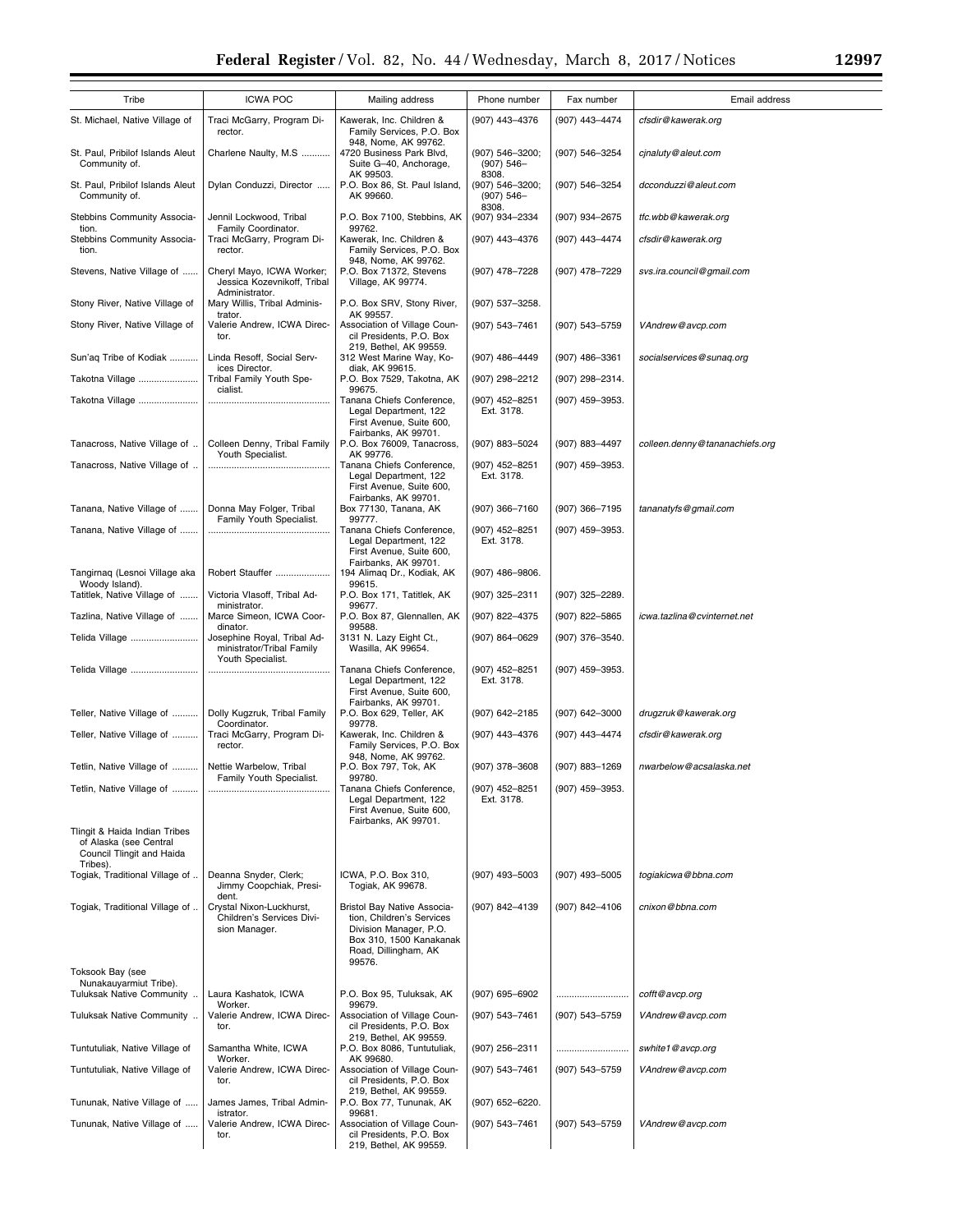۳

| Tribe                                           | <b>ICWA POC</b>                                                                                                              | Mailing address                                                                                                                                 | Phone number                           | Fax number      | Email address                |
|-------------------------------------------------|------------------------------------------------------------------------------------------------------------------------------|-------------------------------------------------------------------------------------------------------------------------------------------------|----------------------------------------|-----------------|------------------------------|
| Twin Hills Village Council                      | Beverly Cano, Administrator                                                                                                  | P.O. Box TWA, Twin Hills,<br>AK 99576.                                                                                                          | (907) 525-4821                         | (907) 525-4822  | twinhillsadmin@bbna.com      |
| Twin Hills Village Council                      | Crystal Nixon-Luckhurst,<br>Children's Services Divi-<br>sion Manager.                                                       | Bristol Bay Native Associa-<br>tion, Children's Services<br>Division Manager, P.O.<br>Box 310, 1500 Kanakanak<br>Road, Dillingham, AK<br>99576. | (907) 842-4139                         | (907) 842-4106  | cnixon@bbna.com              |
| Tyonek, Native Village of                       | Arthur Standifer, ICWA<br>Worker.                                                                                            | P.O. Box 82009, Tyonek, AK<br>99682-0009.                                                                                                       | (907) 583-2209                         | (907) 583-2219  | tyonekicwa@gmail.com         |
| Ugashik Village                                 | Steven Alvarez, Tribal Ad-<br>ministrator.                                                                                   | 2525 Blueberry Road, Suite<br>205, Anchorage, AK<br>99503.                                                                                      | (907) 338-7611                         | (907) 338-7659  | icwa@ugashikvillage.com      |
| Umkumiut Native Village                         | Tribal Administrator                                                                                                         | P.O. Box 90062, Nightmute,<br>AK 99690.                                                                                                         | (907) 647-6145.                        |                 |                              |
| Umkumiut Native Village                         | Valerie Andrew, ICWA Direc-<br>tor.                                                                                          | Association of Village Coun-<br>cil Presidents, P.O. Box<br>219, Bethel, AK 99559.                                                              | (907) 543-7461                         | (907) 543-5759  | VAndrew@avcp.com             |
| Unalakleet, Native Village of                   | Aurora Mosely, ICWA Case-<br>worker.                                                                                         | P.O. Box 270, Unalakleet,<br>AK 99684.                                                                                                          | (907) 624-3526                         | (907) 624-5104  | tfc.unk@kawerak.org          |
| Unalakleet, Native Village of                   | Traci McGarry, Program Di-<br>rector.                                                                                        | Kawerak, Inc. Children &<br>Family Services, P.O. Box<br>948, Nome, AK 99762.                                                                   | (907) 443-4376                         | (907) 443-4474  | cfsdir@kawerak.org           |
| Unalaska (see Qawalangin<br>Tribe of Unalaska). |                                                                                                                              |                                                                                                                                                 |                                        |                 |                              |
| Unga Native Village of                          | Amanda McAdoo, ICWA Co-<br>ordinator: Ozzy E.<br>Escarate, Director, Depart-<br>ment of Family & Commu-<br>nity Development. | Aleutian/Pribilof Islands As-<br>sociation. 1131 East Inter-<br>national Airport Road, An-<br>chorage, AK 99518-1408.                           | (907) 276-2700                         | (907) 222-9735  | icwa@apiai.org               |
| Upper Kalskag Native Village<br>(see Kalskag).  |                                                                                                                              |                                                                                                                                                 |                                        |                 |                              |
| Venetie, Native Village of                      | Larry Williams Sr., ICWA<br>Worker.                                                                                          | P.O. Box 81080, Venetie,<br>AK 99781.                                                                                                           | (907) 849-8212;<br>(907) 849-<br>8610. | (907) 849-8216. |                              |
| Venetie, Native Village of                      |                                                                                                                              | Tanana Chiefs Conference,<br>Legal Department, 122<br>First Avenue, Suite 600,<br>Fairbanks, AK 99701.                                          | (907) 452-8251<br>Ext. 3178.           | (907) 459-3953. |                              |
| Wainwright, Native Village of                   |                                                                                                                              | P.O. Box 143, 1212 Airport<br>Road, Wainwright, AK,<br>99782.                                                                                   | (907) 763-2575                         | (907) 763-2576. |                              |
| Wainwright, Native Village of                   | Joshua Stein, ICWA Pro-<br>gram Manager.                                                                                     | Arctic Slope Native Associa-<br>tion, P.O. Box 29, Barrow,<br>AK 99723.                                                                         | (907) 852-9374                         | (907) 852-2763  | joshua.stein@arcticslope.org |
| Wales, Native Village of                        | Rachel Ozenna, Tribal Fam-<br>ily Coordinator.                                                                               | P.O. Box 549, Wales, AK<br>99783.                                                                                                               | (907) 644-2185                         | (907) 644-3983  | tfc.waa@kawerak.org          |
| Wales, Native Village of                        | Traci McGarry, Program Di-<br>rector.                                                                                        | Kawerak, Inc. Children &<br>Family Services, P.O. Box<br>948, Nome, AK 99762.                                                                   | (907) 443-4376                         | (907) 443-4474  | cfsdir@kawerak.org           |
| White Mountain, Native Vil-<br>lage of.         | Carol Smith, Tribal Family<br>Coordinator.                                                                                   | P.O. Box 84090, White<br>Mountain, AK 99784.                                                                                                    | (907) 638-2008                         | (907) 638-2009  | tfc.wmo@kawerak.org          |
| White Mountain, Native Vil-<br>lage of.         | Traci McGarry, Program Di-<br>rector.                                                                                        | Kawerak, Inc. Children &<br>Family Services, P.O. Box<br>948, Nome, AK 99762.                                                                   | (907) 443-4376                         | (907) 443-4474  | cfsdir@kawerak.org           |
| Woody Island (see Lesnoi Vil-<br>lage).         |                                                                                                                              |                                                                                                                                                 |                                        |                 |                              |
| Wrangell Cooperative Asso-<br>ciation.          | Cynthia Mills, Family Case-<br>worker II,.                                                                                   | P.O. Box 1198, Wrangell,<br>AK 99929.                                                                                                           | (907) 755-2326                         | (907) 855-0032. |                              |
| Yakutat Tlingit Tribe                           | Penny James, ICWA Pro-<br>gram.                                                                                              | P.O. Box 378, Yakutat, AK<br>99689.                                                                                                             | (907) 784-3368                         | (907) 784-3664  | pjames@ytttribe.org          |
| Yupiit of Andreafski                            | Danielle Greene, ICWA Di-<br>rector.                                                                                         | P.O. Box 88, St. Mary's, AK<br>99658.                                                                                                           | (907) 438-2572                         | (907) 438-2573. |                              |
| Yupiit of Andreafski                            | Valerie Andrew, ICWA Direc-<br>tor.                                                                                          | Association of Village Coun-<br>cil Presidents, P.O. Box<br>219, Bethel, AK 99559.                                                              | (907) 543-7461                         | (907) 543-5759  | VAndrew@avcp.com             |

## *2. Eastern Region*

Eastern Regional Director, Bureau of Indian Affairs, 545 Marriott Drive, Suite

## 700, Nashville, Tennessee 37214; Phone: (615) 564–6700; Fax: (615) 564– 6701.

| Tribe                                       | <b>ICWA POC</b>                                     | Mailing address                                                          | Phone number                                  | Fax number         | Email address                        |
|---------------------------------------------|-----------------------------------------------------|--------------------------------------------------------------------------|-----------------------------------------------|--------------------|--------------------------------------|
| Aroostook Band of Micmac In-<br>dians.      | Luke Joseph, ICWA Director                          | 7 Northern Road, Presque<br>Isle. ME 04769.                              | (207) 764-1972                                | (207) 764-7667     | ljoseph@micmac-nsn.gov               |
| Catawba Indian Nation of<br>South Carolina. | Linda Love, MSW, LMSW,<br>Social Services Director. | Catawba Indian Nation, 996<br>Avenue of Nations, Rock<br>Hill, SC 29730. | 803-412-3521                                  | (803) 325-1242     | Linda.love@catawbaindian.net         |
| Cayuga Nation of New York                   | Sharon Leroy, Executor                              | P.O. Box 803, Seneca Falls,<br>NY 13148.                                 | $(315) 568 - 0750$                            | $(315) 568 - 0752$ | sharon.leroy@nsncayuganation-nsn.gov |
| Coushatta Tribe of Louisiana                | Milton Hebert, Social Service<br>Director.          | P.O. Box 967, Elton, LA<br>70532.                                        | (337) 584-1433                                | (337) 584-1474     | mhebert@coushattatribela.org         |
| Eastern Band of Cherokee In-<br>dians.      | Jenny Bean, Family Safety<br>Supervisor.            | P.O. Box 666, Cherokee, NC<br>28719.                                     | (828) 359-6149                                | (828) 359-0216     | iennbean@nc-cherokee.com             |
| Houlton Band of Maliseet Indi-<br>ans.      | Lori Jewell, LMSW/cc, ICWA<br>Director.             | 13-2 Clover Court, Houlton,<br>ME 04730.                                 | (207) 532-7260;<br>$(207)$ 538-<br>2266.      | (207) 532-7287     | ljewell@maliseets.com                |
| Jena Band of Choctaw Indi-<br>ans.          | Mona Maxwell, Social Serv-<br>ices Director.        | P.O. Box 14, Jena, LA<br>71342.                                          | $(318)$ 992-0136;<br>Cell: (318)<br>419-8432. | (318) 992-4162     | mmaxwell@jenachoctaw.org             |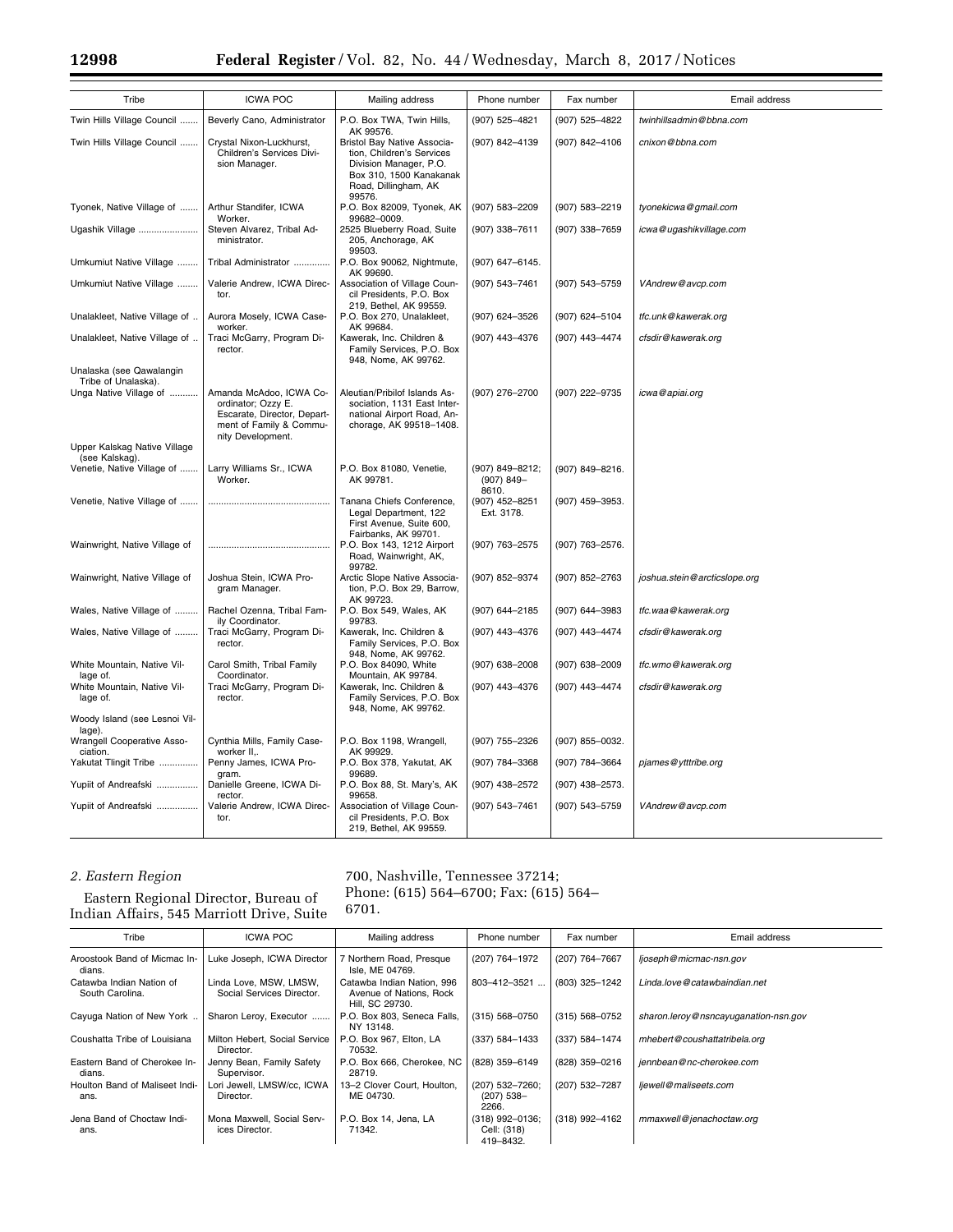| Tribe                                                           | <b>ICWA POC</b>                                                                                       | Mailing address                                                          | Phone number                                                   | Fax number                       | Email address                                |
|-----------------------------------------------------------------|-------------------------------------------------------------------------------------------------------|--------------------------------------------------------------------------|----------------------------------------------------------------|----------------------------------|----------------------------------------------|
| Mashantucket Pequot Tribal<br>Nation.                           | Valerie Burgess, Director<br>Child Protective Services.                                               | 102 Muhshee Mahchaq,<br>P.O. Box 3313.<br>Mashantucket, CT 06338.        | (860) 396-2007                                                 | (860) 396-2144                   | vburgess@mptn-nsn.gov                        |
| Miccosukee Tribe of Indians<br>of Florida.                      | Jennifer Prieto, Director of<br>Social Services.                                                      | P.O. Box 440021, Tumiami<br>Station, Miami, FL 33144.                    | (305) 223-8380<br>Ext. 2267.                                   | (305) 894-5232                   | jenniferp@miccosukeetribe.com                |
| Mississippi Band of Choctaw<br>Indians.                         | Natasha Wesley, Legal Sec-<br>retary.                                                                 | P.O. Box 6258, Choctaw,<br>MS 39350.                                     | (601) 656-4507                                                 | (601) 656-1357                   | Natasha.wesley@choctaw.org                   |
| Mohegan Indian Tribe                                            | Irene Miller, APRN, Director,<br>Family Services.                                                     | 13 Crow Hill Road,<br>Uncasville, CT 06382.                              | (860) 862-6236                                                 | (860) 862-6324                   | imiller@,moheganmail.com                     |
| Narragansett Indian Tribe                                       | Wenonah Harris, Director,<br>Tribal Child Advocate.                                                   | 4375B South County Trail or<br>P.O. Box 268, Charles-<br>town, RI 02813. | (401) 824-9034;<br>$(401)$ 364-<br>1100 Ext. 233;<br>Ext. 203. | (401) 364-1104                   | Wenonah@nithpo.com                           |
| Oneida Indian Nation<br>Onondaga Nation                         | Kim Jacobs, Nation Clerk<br>Laverne Lyons                                                             | Box 1 Vernon, NY 13476<br>104 W. Conklin Ave.<br>Nedrow, NY 13120.       | (315) 829-8337<br>(315) 469-9196                               | (315) 366-9231<br>(315) 469-3250 | kjacobs@oneida-nation.org<br>lglyons@syr.edu |
| Passamaquoddy Tribe of<br>Maine-Indian Township<br>Reservation. | Tene Downing, Director of<br>Child Welfare.                                                           | P.O. Box 301, Princeton, ME<br>04668.                                    | (207) 796-6133                                                 | (207) 796-5606                   | tfdowning5@gmail.com                         |
| Passamaguoddy Tribe-Pleas-<br>ant Point.                        | Frances LaCoute, Social<br>Services Director.                                                         | P.O. Box 343, Perry, ME<br>04667.                                        | (207) 853-2600<br>Ext. 211.                                    | (207) 853-9618                   | flacoute@wabanaki.com                        |
| Penobscot Nation                                                | Brooke Loring, Director of<br>Social Services.                                                        | 12 Wabanaki Way, Indian Is-<br>land, ME 04468.                           | (207) 817-3461                                                 | (207) 817-3166                   | Brooke.loring@panobscotnation.org            |
| Poarch Band of Creek Indians                                    | Michealine Deese, Child and<br>Family Welfare Coordi-<br>nator.                                       | 5811 Jack Springs Rd.,<br>Atmore, AL 36502.                              | (251) 368-9136<br>Ext. 2603.                                   | (251) 368-0828                   | mdeese@pci-nsn.gov                           |
| Sac & Fox Tribe of the Mis-<br>sissippi in Iowa-Meskwaki.       | Mylene Wanatee, Meskwaki<br>Family Services Director;<br>Pam Gegener, ICWA Co-<br>ordinator.          | P.O. Box 245, Tama, IA<br>52339.                                         | (641) 484-4444                                                 | (641) 484-2103                   | recruiter.mfs@meskwaki-nsn.gov               |
| Saint Regis Mohawk Tribe                                        | Jean Square, Interim-ICWA<br>Program Manager;<br>Tsiawente Jackson, Ad-<br>ministrative Assistant.    | 412 State Route 37,<br>Akwesasne, NY 13655.                              | $(518)$ 358-2360                                               | (518) 358-9107                   | icwa@srmt-nsn.gov                            |
| Seminole Tribe of Florida                                       | Shamika Patton, Tribal Fam-<br>ily & Child Advocacy Com-<br>pliance & Quality Assur-<br>ance Manager. | 3006 Josie Billie Avenue,<br>Hollywood, FL 33024.                        | (954) 965-1314                                                 | (954) 965-1304                   | shamikabeasley@semtribe.com                  |
| Seneca Nation of Indians                                        | Tracy Pacini, Child and<br>Family Services Program<br>Coordinator.                                    | P.O. Box 500, Salamanca,<br>NY 14779.                                    | (716) 945-5894                                                 | (716) 945-7881                   | tracy.pacini@senecahealth.org                |
| Tonawanda Band of Seneca                                        | Darwin Hill, Chief                                                                                    | Council of Chiefs, 7027<br>Meadville Road, Basom,<br>NY 14013.           | (716) 542-4244                                                 | (716) 542-4008                   | Tonseneca@aol.com                            |
| Tunica-Biloxi Indian Tribe of<br>Louisiana.                     | Evelyn Cass, Registered So-<br>cial Worker.                                                           | P.O. Box 493, Marksville, LA<br>71351.                                   | (318) 240-6444                                                 | (318) 500-3011                   | ecass@tunica.org                             |
| Tuscarora Nation of New York                                    | Chief Leo Henry, Clerk                                                                                | 206 Mount Hope Road,<br>Lewistown, NY 14092.                             | (716) 601-4737                                                 | 888-800-9787                     |                                              |
| Wampanoag Tribe of Gay<br>Head (Aquinnah).                      | Bonnie Chalifoux, Director<br>Human Services.                                                         | 20 Black Brook Road,<br>Aquinnah, MA 02539.                              | (508) 645-9265<br>Ext 133.                                     | (508) 645-2755                   | bonnie@wampanoagtribe.net                    |

## *3. Eastern Oklahoma Region*

Eastern Oklahoma Regional Director, Bureau of Indian Affairs, P.O. Box 8002,

## Muskogee, Oklahoma 74402–8002; Phone: (918) 781–4600; Fax: (918) 781– 4604.

| Tribe                                   | <b>ICWA POC</b>                                                                       | Mailing address                                                    | Phone number                | Fax number       | Email address                  |
|-----------------------------------------|---------------------------------------------------------------------------------------|--------------------------------------------------------------------|-----------------------------|------------------|--------------------------------|
| Alabama Quassarte Tribal<br>Town.       | Malinda Noon, ICWA Direc-<br>tor.                                                     | P.O. Box 187, Wetumka, OK<br>74883.                                | (405) 452-3659              | (405) 452-3435   | mnoon@alabama-quassarte.org    |
| Cherokee Nation                         | Nikki Baker-Linmore, Direc-<br>tor Division of Children<br>Youth and Family Services. | P.O. Box 948, Tahlequah,<br>OK 74465.                              | $(918)$ 458-6900            | $(918)$ 458-6146 | nikki-baker@cherokee.org       |
| Chickasaw Nation                        | Michelle Price, Interim Direc-<br>tor Child Welfare Serivces.                         | 1401 Hoppe Blvd., Ada, OK<br>74820.                                | (580) 272-5550              | (580) 272-5553   | michelle.price@chickasaw.net   |
| Choctaw Nation of Oklahoma              | Melisssa Middleton, ICW Di-<br>rector.                                                | Children & Family Services,<br>P.O. Box 1210, Durant,<br>OK 74702. | (580) 924-8280<br>Ext 2550. | (580) 920-3197   | mmiddleton@choctawnation.com   |
| Eastern Shawnee Tribe of<br>Oklahoma.   | Tamara Gibson, Child and<br>Family Services Coordi-<br>nator.                         | 10100 S. Bluejacket Road,<br>Suite 3, Wyandotte, OK<br>74370.      | (918) 666-7710              | (888) 971-3908   | tgibson@estoo.net              |
| Kialegee Tribal Town                    | Angie Beaver, ICW Director                                                            | P.O. Box 332, Wetumka, OK<br>74883.                                | (405) 452-5388              | (405) 452-3413   | angie.beaver@kialegeetribe.net |
| Miami Tribe of Oklahoma                 | Janet Grant, Social Services<br>Director.                                             | P.O. Box 1326, Miami, OK<br>74355.                                 | $(918) 541 - 1381$          | (918) 540-2814   | Jgrant@miamination.com         |
| Modoc Tribe of Oklahoma                 | Regina Shelton, Division of<br>Children and Family Serv-<br>ices.                     | 625 6th SE, Miami, OK<br>74354.                                    | (918) 542-7890              | (918) 542-7878   | modoc.ccdf@yahoo.com           |
| Muscogee (Creek) Nation                 | Kimee Wind-Humminabird.<br>Director of Child and Fam-<br>ily Services.                | P.O. Box 580, Okmulgee,<br>OK 74447.                               | (918) 732-7859              | (918) 732-7855   | Kwind-hummingbird@mcn-nsn.gov  |
|                                         | Leah Bighorse, Intake-Su-<br>pervisor.                                                | 255 Senior Drive, Pawhuska,<br>OK 74056.                           | (918) 287-5341              | (918) 287-5231   | Ibighorse@osagenation-nsn.gov  |
| Ottawa Tribe of Oklahoma                | Roy A. Ross, Social Serv-<br>ices and CPS Director.                                   | P.O. Box 110, Miami, OK<br>74355.                                  | (918) 540-1536              | (918) 542-3214   | rross.oto@gmail.com            |
| Peoria Tribe of Indians of<br>Oklahoma. | Doug Journeycake, Indian<br>Child Welfare Director.                                   | P.O. Box 1527, Miami, OK<br>74355.                                 | (918) 540-2535              | (918) 540-4370   | djourneycake@peoriatribe.com   |
| Quapaw Tribe of Oklahoma                | Mandy Dement, Family<br>Services, ICW Director.                                       | P.O. Box 765, Quapaw, OK<br>74363.                                 | (918) 238-3152              | (918) 674-2581   | mdement@quapawtribe.com        |
| Seminole Nation of Oklahoma             | Tracy Haney, Director, In-<br>dian Child Welfare.                                     | P.O. Box 1498, Wewoka,<br>OK 74884.                                | (405) 257-9038              | (405) 257-9036   | Haney.t@sno-nsn.gov            |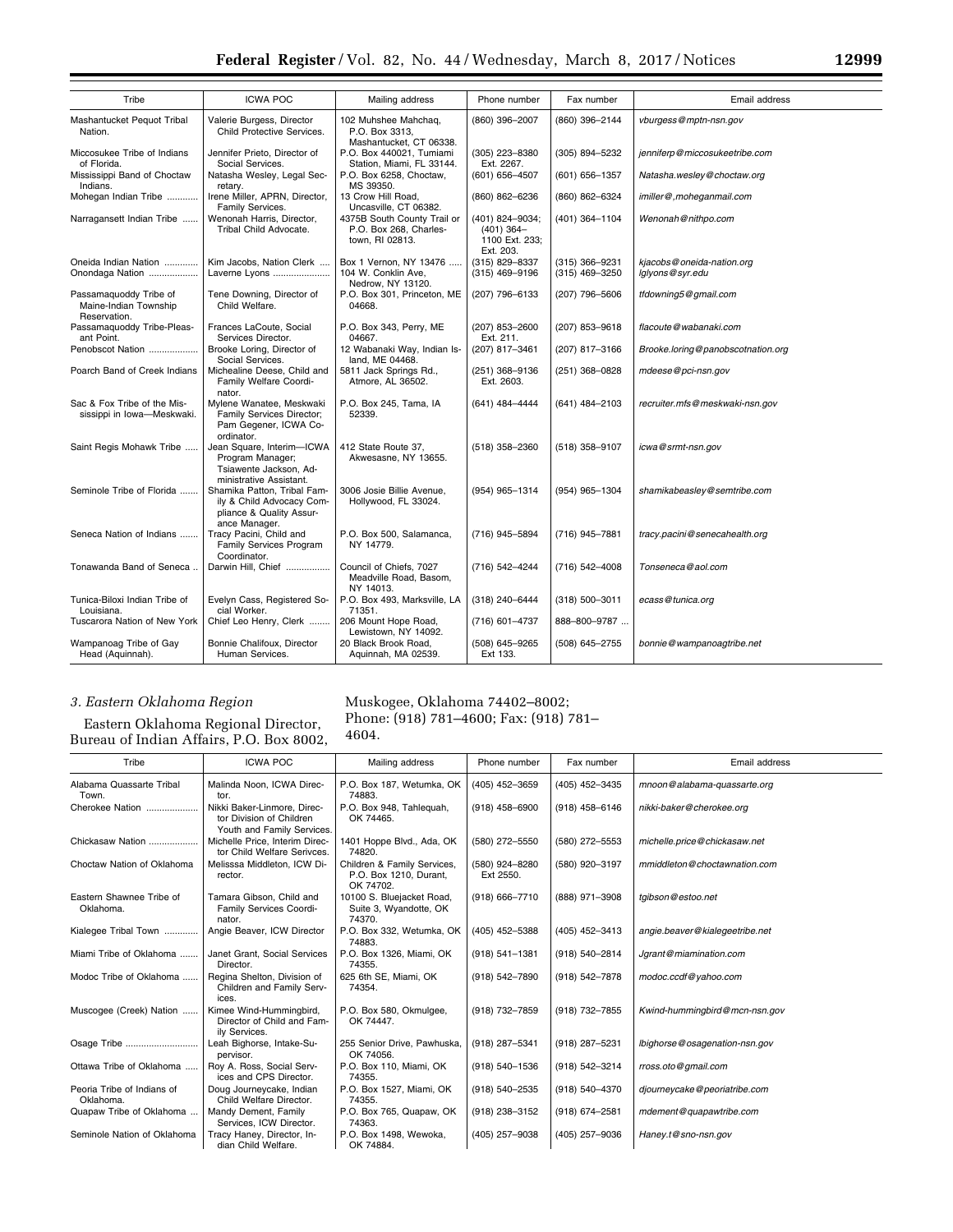| Tribe                                                          | <b>ICWA POC</b>                         | Mailing address                                                    | Phone number       | Fax number     | Email address               |
|----------------------------------------------------------------|-----------------------------------------|--------------------------------------------------------------------|--------------------|----------------|-----------------------------|
| Seneca-Cayuga Nation of<br>Oklahoma.                           | Mark Westfall, ICW Director             | Indian Child Program, 23701<br>South 655 Road, Grove,<br>OK 74344. | $(918) 516 - 3508$ | (918) 516-0248 | mwestfall@sctribe.com       |
| Thlopthlocco Tribal Town                                       | Shane Berry, Social Service<br>Manager. | P.O. Box 188, Okemah, OK<br>74859.                                 | $(918) 560 - 6121$ | (918) 623-3023 | Sberry@tttown.org           |
| United Keetoowah Band of<br>Cherokee Indians in Okla-<br>homa. | Raven Owl. ICW Advocate                 | P.O. Box 746, Tahleguah,<br>OK 74465.                              | (918) 772-4300     | (918) 431-0152 | rowl@ukb-nsn.gov            |
| Wyandotte Nation                                               | Tara Gragg, Social Worker               | 64700 E. Hwy 60, Wyan-<br>dotte, OK 74370.                         | (918) 678-6355     | (918) 678-3087 | tgragg@wyandotte-nation.org |
| Wyandotte Tribe of Oklahoma                                    | Tara Gragg, Social Worker               | 64700 E. Hwy 60, Wyan-<br>dotte, OK 74370.                         | (918) 678-6355     | (918) 678-3087 | tgragg@wyandotte-nation.org |

## *4. Great Plains Region*

Great Plains Regional Director, Bureau of Indian Affairs, 115 4th Avenue SE.,

## Aberdeen, South Dakota 57401; Phone: (605) 226–7343; Fax: (605) 226–7446.

| Tribe                                                             | <b>ICWA POC</b>                                                              | Mailing address                                                                                   | Phone number                             | Fax number       | Email address                    |
|-------------------------------------------------------------------|------------------------------------------------------------------------------|---------------------------------------------------------------------------------------------------|------------------------------------------|------------------|----------------------------------|
| Cheyenne River Sioux Tribe                                        | Diane Garreau, Indian Child<br>Welfare Act Program Di-<br>rector.            | PO Box 590, Eagle Butte,<br>SD 57625.                                                             | (605) 964-6460                           | (605) 964-6463   | Dgarreau@hotmail.com             |
| Crow Creek River Sioux Tribe                                      | LeeAnn Piskule, ICWA Di-<br>rector.                                          | 35505 239th St., Kimball, SD<br>57355.                                                            | (605) 245-2581<br>or (605) 680-<br>2475. | (605) 245-2343   | ccst.icwa@hotmail.com            |
| Flandreau Santee Sioux Tribe                                      | Jessica Morson, ICWA Ad-<br>ministrator.                                     | Flandreau Santee Sioux<br><b>Tribal Social Services,</b><br>P.O. Box 283, Flandreau,<br>SD 57028. | (605) 997-5055                           | (605) 997-3694   | jessica.morrison@fsst.org        |
| Lower Brule Sioux Tribe                                           | Rose R. McCauley and Jera<br>Brouse-Koster, Designated<br>Tribal Agent-ICWA. | 187 Oyate Circle, Lower<br>Brule, SD 57548.                                                       | (605) 473-8000<br>Ext. 48163.            | $(605)$ 473-8051 | J lou koster@yahoo.com           |
| Oglala Sioux Tribe                                                | Shirley Blackstone, ICWA<br>Supervisor.                                      | Oglala Sioux Tribe-<br>ONTRAC, P.O. Box 2080,<br>Pine Ridge, SD 57770.                            | (605) 867-5752                           | $(605)$ 867-1893 | sblackstone@oglala.org           |
| Omaha Tribe of Nebraska                                           | Ansley Griffin, ICWA Spe-<br>cialist.                                        | Omaha Tribe of Nebraska,<br>P.O. Box 500, Macy NE<br>68039.                                       | (402) 837-5331<br>Ext. 301.              | (402) 837-5362   | ansley.griffin@nebraska.gov      |
| Ponca Tribe of Nebraska                                           | Lynn Schultz, ICWA Spe-<br>cialist.                                          | Ponca Tribe of Nebraska<br>Social Services, 1800 Syr-<br>acuse Avenue Norfolk, NE<br>68701.       | (402) 371-8834                           | (402) 371-7564   | Ischultz@poncatribe-ne.org       |
| Rosebud Sioux Tribe                                               | Shirley J. Bad Wound, ICWA<br>Specialist.                                    | Rosebud Sioux Tribe ICWA<br>Program, P.O. Box 609,<br>Mission, SD 57555.                          | (605) 856-5270                           | $(605)$ 856-5268 | rsticwa9@gwtc.net                |
| Santee Sioux Nation                                               | Karen RedOwl, ICWA Spe-<br>cialist.                                          | Dakota Tiwahe Social Serv-<br>ices Program, Route 2,<br>Box 5191, Niobrara, NE<br>68760.          | (402) 857-2342                           | (402) 857-2361   | karen.redowl@nebraska.gov        |
| Sisseton-Wahpeton Sioux<br>Tribe.                                 | Evelyn Pilcher, ICWA Direc-<br>tor.                                          | PO Box 509 Agency Village,<br>SD 57262.                                                           | (605) 698-3992                           | (605) 698-3999   | evelyn.pilcher@state.sd.us       |
| Spirit Lake Sioux Tribe                                           | Marie Martin, ICWA Coordi-<br>nator.                                         | Spirit Lake Tribal Social<br>Services, P.O. Box 356,<br>Fort Totten, ND 58335.                    | (701) 766-4404                           | (701) 766-4722   | slticwadir@spiritlakenation.com  |
| Standing Rock Sioux Tribe                                         | Raquel Franklin, ICWA Di-<br>rector.                                         | <b>Standing Rock Sioux Tribe</b><br>ICWA, P.O. Box 770, Fort<br>Yates, ND 58538.                  | (701) 854-3095                           | (701) 854-5575   | rfranklin@standingrock.org       |
| <b>Three Affiliated Tribes</b><br>(Mandan, Arikara &<br>Hidatsa). | Vincent Roehr, ICWA Spe-<br>cialist.                                         | 404 Frontage Drive, New<br>Town, ND 58763.                                                        | (701) 627-8168                           | (701) 627-4225   | vroehn@mhnation@.com             |
| Turtle Mountain Band of Chip-<br>pewa Indians.                    | Marilyn Poitra, ICWA Coordi-<br>nator.                                       | Child Welfare and Family<br>Services, P.O. Box 900<br>Belcourt, ND 58316.                         | (701) 477-5688                           | (701) 477-5797   | marilynp@tmcwfs.net              |
| Winnebago Tribe of Nebraska                                       | Elexa Mollet, ICWA Spe-<br>cialist.                                          | ICWA Program, P.O. Box<br>723, Winnebago, NE<br>68071.                                            | (402) 878-2379<br>Ext. 115.              | (402) 878-2228   | candace.payer@winnebagotribe.com |
| Yankton Sioux Tribe of South<br>Dakota.                           | Melissa Sanchez-Chrans,<br>ICWA Director.                                    | Yankton Sioux Tribe ICWA<br>Department, P.O. Box<br>1153, Wagner, SD 57361.                       | (605) 384-5712                           | (605) 384-5014   | yst icwa@outlook.com             |

## *5. Midwest Region*

Midwest Regional Director, Bureau of Indian Affairs, 5600 West American

Blvd., Suite 500, Norman Pointe II Building, Bloomington, Minnesota 55437; Phone: (612) 725–4500; Fax: (612) 713–4401.

| Tribe                                                                | <b>ICWA POC</b>                                                       | Mailing address                                       | Phone number              | Fax number     | Email address              |
|----------------------------------------------------------------------|-----------------------------------------------------------------------|-------------------------------------------------------|---------------------------|----------------|----------------------------|
| Bad River Band of the Lake<br>Superior Tribe of Chippewa<br>Indians. | Gina Secord, Abinoojiyag<br>Resource Center Program<br>Manager.       | P.O. Box 55, Odanah, WI<br>54861.                     | (715) 682-7135<br>Ext: 3. |                | ARCMgr@badriver-nsn.gov    |
| Bay Mills Indian Community                                           | Phyllis Kinney, Tribal Court<br>Administrator.                        | 12140 W. Lakeshore Dr<br>Brimley, MI 49715.           | (906) 248-3241            | (906) 248-5817 | phyllisk@baymills.org      |
| Bois Forte Reservation Busi-<br>ness Committee.                      | Angela Wright, Indian Child<br>Welfare Supervisor.                    | 13071 Nett Lake Road Suite<br>A, Nett Lake, MN 55771. | (218) 757-3295            | (218) 757-3335 | amwright@boisforte.nsn.gov |
| Fond du Lac Reservation<br>Business Committee.                       | Chairperson, Fond du Lac<br><b>Reservation Business</b><br>Committee. | 1720 Big Lake Road, Clo-<br>quet, MN 55720.           | (218) 879-4593            | (218) 879-4146 | LisaPollack@fdlrez.com     |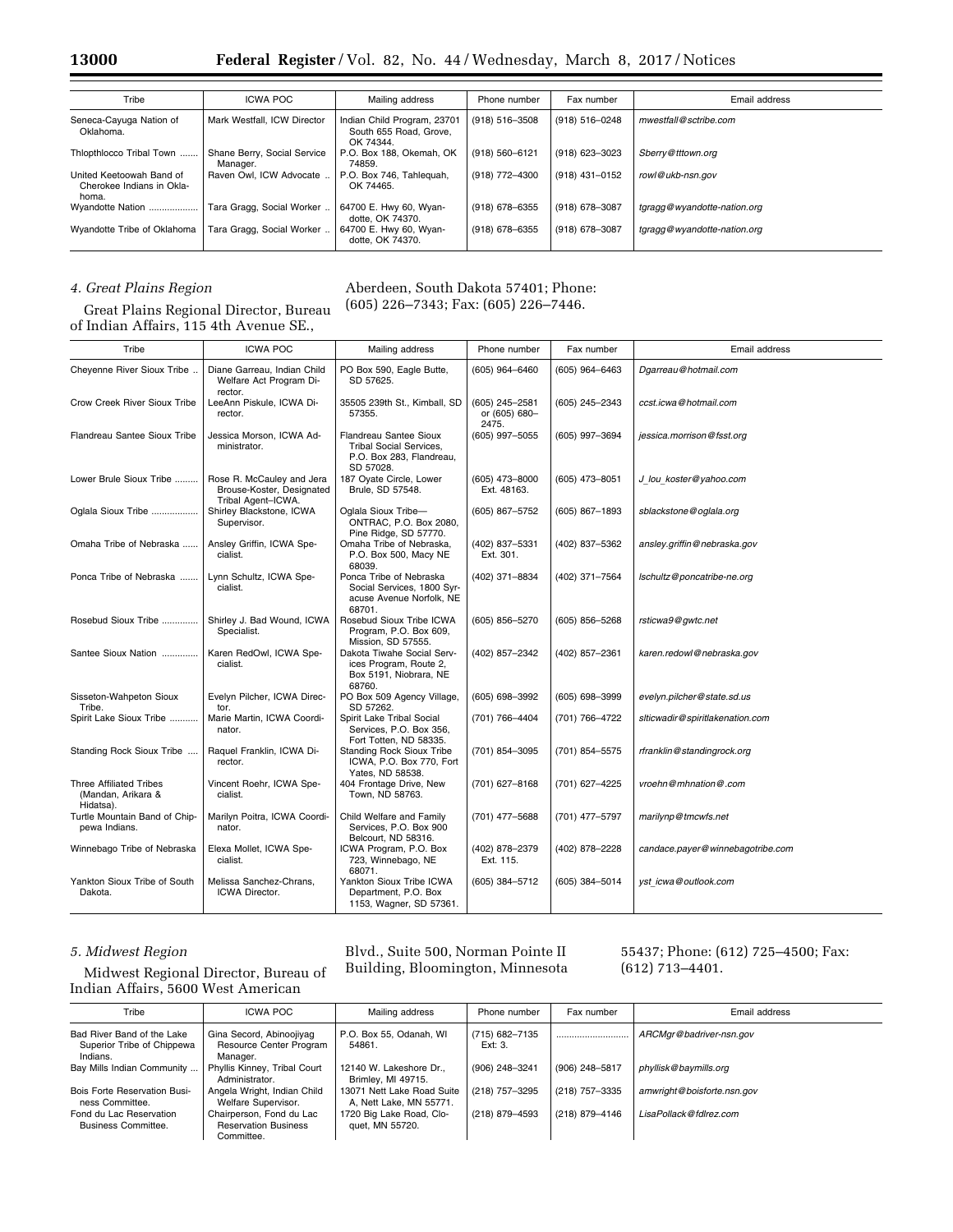| Tribe                                                                                      | <b>ICWA POC</b>                                                                                        | Mailing address                                                                              | Phone number                                            | Fax number       | Email address                                |
|--------------------------------------------------------------------------------------------|--------------------------------------------------------------------------------------------------------|----------------------------------------------------------------------------------------------|---------------------------------------------------------|------------------|----------------------------------------------|
| Forest County Potawatomi                                                                   | Abbey Lukowski, Family                                                                                 | 5415 Everybody's Road,                                                                       | (715) 478-4812                                          | (715) 478-7442   | Abbey.lukowski@fcpotawatomi-nsn.gov          |
| Community of Wisconsin.<br><b>Grand Portage Reservation</b>                                | Services Division Director.<br>Roger Linehan, Human                                                    | Crandon, WI 54520.<br>P.O. Box 428, Grand Por-                                               | (218) 475-2453                                          | (218) 475-2455   | rlinehan@grandportage.com                    |
| Business Center.<br>Grand Traverse Band of Ot-<br>tawa and Chippewa Indians.               | Service Director.<br>Helen Cook, Anishinaabek<br>Family Services Super-                                | tage, MN 55605.<br>2605 N. West Bayshore<br>Drive, Peshawbestown, MI                         | (231) 534-7681                                          | (231) 534-7706   | helen.cook@gtbindians.com                    |
| Hannahville Indian Community<br>of Michigan.                                               | visor.<br>Jessica Brock, ICWA Worker                                                                   | 49682-9275.<br>N15019 Hannahville B1<br>Road, Wilson, MI 49896.                              | (906) 723-2514                                          | (906) 466-7397   | Jessica.brock@hichealth.org                  |
| Ho-Chunk Nation                                                                            | ICWA Supervisor                                                                                        | P.O. Box 40, Black River                                                                     | (715) 284-2622                                          | (715) 284-0097   | ICW@ho-chunk.com                             |
| Keweenaw Bay Indian Com-<br>munity of the L'Anse Res-<br>ervation of Michigan.             | Judith Heath, Director Social<br>Services.                                                             | Falls, WI 54615.<br>16429 Bear Town Road,<br>Baraga, MI 49908.                               | (906) 353-4201                                          | (906) 353-8171   | judy@kbic-nsn.gov                            |
| Lac Courte Oreilles Band of<br>Lake Superior Chippewa In-<br>dian of Wisconsin.            | LuAnn Kolumbus, Tribal So-<br>cial Services Director.                                                  | 13394 W. Trepania Road,<br>Hayward, WI 54843.                                                | (715) 634-8934<br>ext. 7435.                            | (715) 634-2981   | Icoicw@nsn.gov                               |
| Lac du Flambeau Band of<br>Lake Superior Chippewa In-                                      | Kristin Allen, ICW Director                                                                            | P.O. Box 216, Lac du Flam-<br>beau, WI 54538.                                                | (715) 588-4275                                          | (715) 588-3855   | Idficw@Idftribe.com                          |
| dians.<br>Lac Vieux Desert Band of<br>Lake Superior Chippewa In-<br>dians of Michigan.     | Dee Dee McGeshick, Social<br>Services Director and<br>Marisa Vanzile, ICW<br>Caseworker.               | P.O. Box 249, Watersmeet,<br>MI 49969.                                                       | (906) 358-4940                                          | $(906)$ 358-4900 | dee.mcgeshick@lvdtribal.com                  |
| Leech Lake Band of Ojibwe                                                                  | Laurie Chase, Child Welfare<br>Director.                                                               | 190 Sailstar Drive NW, Cass<br>Lake, MN 56633: P.O.<br>Box 967, Cass Lake, MN<br>56633.      | (218) 335-8270                                          | (218) 335-3768   | laurie.chase@llojibwe.com                    |
| Little River Band of Ottawa In-<br>dians, Inc.                                             | William Gregory, Tribal Pros-<br>ecutor.                                                               | 3031 Domres Road,<br>Manistee, MI 49660.                                                     | (213) 398-2242<br>or Cell: (616)<br>490-3300.           | (231) 398-3404   | bgregory@Irboi.com                           |
| Little Traverse Band of<br>Odawa Indians.                                                  | Denneen Smith, Human<br>Services Director.                                                             | 7500 Odawa Circle, Harbor<br>Springs, MI 49740.                                              | (231) 242-1620                                          | (213) 242-1635   | dmsmith@Itbbodawa-nsn.gov                    |
| Lower Sioux Indian Commu-<br>nity of Minnesota.                                            | Reanna Jacobs, ICWA Ad-<br>vocate and Darin Prescott,<br>Director.                                     | 39568 Reservation Highway<br>1, Morton, MN 56270.                                            | (507) 697-9108                                          | (507) 697-9111   | reanna.jacobs@lowersioux.com                 |
| Match-E-Be-Nash-She-Wish<br>Band of Potawatomi Indians<br>of Michigan (Gun Lake<br>Tribe). | Sarah Jane Watrous,<br>LMSW, Human Services<br>Coordinator.                                            | 2880 Mission Dr., Shelby-<br>ville, MI 49344.                                                | $(616) 681 - 0360$<br>Ext. 1108.                        | (269) 397-1763   | Sarahjane. Watrous@hhs.glt-nsn.gov           |
| Menominee Indian Tribe of<br>Wisconsin.                                                    | Mary Husby, Director of So-<br>cial Services and Carol<br>Corn, Acting Director of<br>Social Services. | P.O. Box 520, Keshena, WI<br>54135.                                                          | (715) 799-5161                                          | (715) 799-6061   | mhusby@mitw.org; ccorn@mitw.org              |
| Mille Lacs Band of Ojibwe                                                                  | Mishelle Ballinger, Adminis-<br>trative Case Aid-Family<br>Services.                                   | 17230 Noopiming Drive,<br>Onamia, MN 56359.                                                  | (320) 532-7776                                          | (320) 532-7583   | mishelle.ballinger@hhs.millelacsband-nsn.gov |
| Nottawaseppi Huron Band of<br>the Potawatomi.                                              | Meg Fairchild, LMSW,<br>CAAC, Clinical Social<br>Worker.                                               | 1474 Mno Bmadzewen Way,<br>Fulton, MI 49052.                                                 | (269) 729-4422                                          | (269) 729-4460   | socialwpc@nhbp.org                           |
| Omaha Tribe of Nebraska                                                                    | Raquel Morris, Director                                                                                | Omaha Tribe of Nebraska,<br>Child Protection Services,<br>P.O. Box 444, Macy, NE<br>68039.   | (402) 837-5287                                          | (402) 837-5275   | raquel.morris@omahatribe.com                 |
| Oneida Tribe of Indians of<br>Wisconsin.                                                   | Heather Lee, ICWA Super-<br>visor.                                                                     | Attn: Children and Family<br>Services, P.O. Box 365,<br>Oneida, WI 54155.                    | (920) 490-3724                                          | (920) 490-3820   | icw@oneidanation.org                         |
| Pokagon Band of Potawatomi                                                                 | Mark Pompey, Social Serv-<br>ices Director.                                                            | 58620 Sink Road, Dowagiac,<br>MI 49047.                                                      | (269) 782-8998                                          | (269) 782-4295   |                                              |
| Prairie Island Indian Commu-<br>nity Mdewakanton Dakota<br>Sioux of Minnesota.             | Renae Wallace, Family<br>Service Manager.                                                              | 5636 Sturgeon Lake Road,<br>Welch, MN 55089.                                                 | (651) 385-4185                                          | $(651)$ 385-4183 | rwallace@piic.org                            |
| Red Cliff Band of Lake Supe-<br>rior Chippewa Indians of<br>Wisconsin.                     | Chally Topping-Thompson,<br>Indian Child Welfare Di-<br>rector.                                        | 88385 Pike Road, Highway<br>13, Bayfield, WI 54814.                                          | (715) 779-3785                                          | (715) 779-3783   | chally.topping-thompson@redcliff-nsn.gov     |
| Red Lake Band of Chippewa<br>Indians.                                                      | Cheri Goodwin, Executive<br>Director-Family & Children<br>Services.                                    | P.O. Box 427, Red Lake,<br>MN 56671.                                                         | (218) 679-2122                                          | (218) 679-1665   | cheri.goodwin@redlakenation.org              |
| Saginaw Chippewa Tribe of<br>Michigan.                                                     | Angela Gonzalez, ICWA &<br>Licensing Supervisor.                                                       | 7070 East Broadway Road,<br>Mt. Pleasant, MI 48858.                                          | (989) 775-4901                                          | (989) 775-4912   | agonzalez@sagchip.org                        |
| Sault Ste. Marie Tribe of<br>Chippewa Indians of Michi-<br>gan.                            | Juanita Bye, ACFS Division<br>Director.                                                                | 2218 Shunk Rd. Sault Ste.<br>Marie, MI 49783.                                                | (906) 632-5250                                          | (906) 632-5266   | jbye@saulttribe.net                          |
| Shakopee Mdewakanton<br>Sioux Community.                                                   | Karen Ross, ICWA Rep-<br>resentative.                                                                  | 2330 Sioux Trail NW, Prior<br>Lake, MN 55372.                                                | (952) 445-8900<br>or (952) 496-<br>6112.                | (952) 445-8906   |                                              |
| Sokaogon Chippewa Commu-                                                                   | Amanda Vanzile, Director                                                                               | 10808 Sokaogon Drive,                                                                        | (715) 478-3265                                          | (715) 478-7618   | amanda.vanzile@scc-sns.gov                   |
| nity of Wisconsin.<br>St. Croix Chippewa Indians of<br>Wisconsin.                          | Family Services.<br>Elizabeth Lowe, Indian Child<br>Welfare Director.                                  | Crandon, WI 54520.<br>4404 State Rd. 70, Webster,<br>WI 54893.                               | (715) 349-8554<br>Ext. 5264 or<br>$(715)$ 349-<br>2671. | (715) 349-8665   | elizabethl@stcroixtribalcenter.com           |
| St. Croix Chippewa Indians of<br>Wisconsin.                                                | Erin Fowler, Indian Child<br>Welfare Director.                                                         | 24670 State Road 35/70,<br>Suite 800, Siren, WI<br>54872.                                    | (715) 349-2195<br>Ext. 5339.                            | (715) 349-8665   | erinf@stcroixtribalcenter.com                |
| Stockbridge-Munsee Commu-<br>nity of Wisconsin.                                            | Teresa Juga, ICWA Man-<br>ager.                                                                        | Stockbridge Munsee Health<br>and Wellness Center,<br>W12802 County A, Bowl-<br>er, WI 54416. | (715) 793-4580                                          | (715) 793-1312   | teresa.juga@mohican.com                      |
| Upper Sioux Community of<br>Minnesota.                                                     | Lynette Tellinghuisen, ICWA<br>Manager.                                                                | PO Box 147, 5744 Hwy. 67,<br>Granite Falls, MN 56241.                                        | (320) 564-6315                                          | (320) 564-2550   | linettet@uppersiouxcommunity-nsn.gov         |
| White Earth Reservation Busi-<br>ness Committee.                                           | Laurie York, Program Direc-<br>tor.                                                                    | White Earth Indian Child<br>Welfare, P.O. Box 358,<br>White Earth, MN 56591.                 | (218) 983-4647                                          | (218) 983-3712   | laurie.york@whiteearth-nsn.gov               |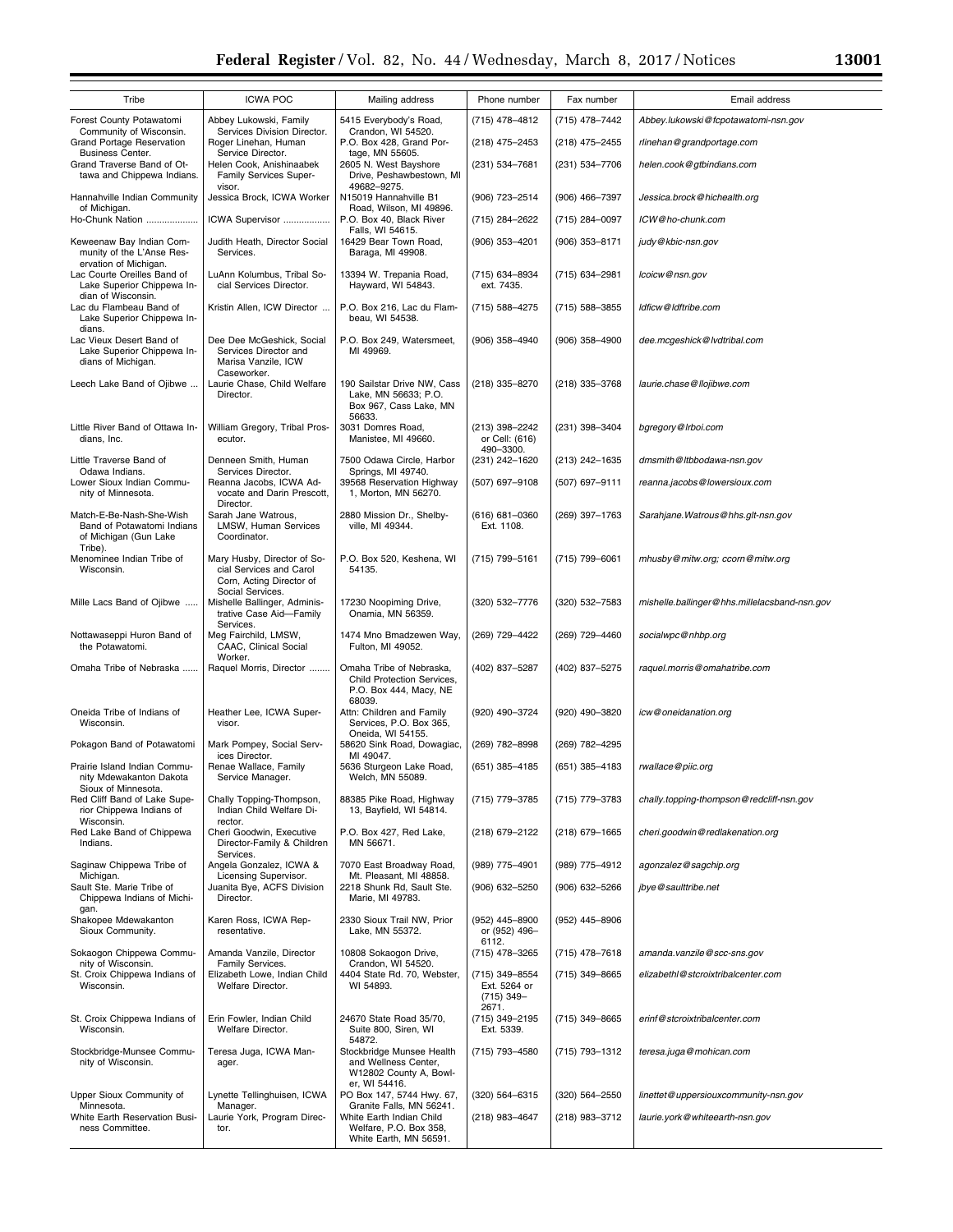# *6. Navajo Region*

Navajo Regional Director, Bureau of Indian Affairs, P.O. Box 1060, Gallup,

New Mexico 87305; Phone: (505) 863– 8314; Fax: (505) 863–8324.

| Tribe         | <b>ICWA POC</b>                                                                   | Mailing address                          | Phone number   | Fax number     | Email address               |
|---------------|-----------------------------------------------------------------------------------|------------------------------------------|----------------|----------------|-----------------------------|
| Navajo Nation | Regina Yazzie, MSW, Direc-<br>tor, Navajo Children and<br>Family Services (ICWA). | P.O. Box 1930, Window<br>Rock. AZ 86515. | (928) 871-6806 | (928) 871-7667 | reginayazzie@navajo-nsn.gov |

## *7. Northwest Region*

Northwest Regional Director, Bureau of Indian Affairs, 911 NE 11th Avenue,

## Portland, Oregon 97232; Phone: (503) 231–6702; Fax: (503) 231–2201.

| Tribe                                                                           | <b>ICWA POC</b>                                                                                                                      | Mailing address                                           | Phone number                                  | Fax number         | Email address                                                              |
|---------------------------------------------------------------------------------|--------------------------------------------------------------------------------------------------------------------------------------|-----------------------------------------------------------|-----------------------------------------------|--------------------|----------------------------------------------------------------------------|
| Burns Paiute Tribe                                                              | Michelle Bradach, Social<br>Service Director.                                                                                        | 100 Pasigo Street, Burns,<br>OR 97720.                    | (541) 573-8043                                | (541) 573-4217     | bradachma@burnspaiute-nsn.gov                                              |
| Coeur d'Alene Tribe                                                             | Jennie Louie, Indian Child<br>Welfare Manager.                                                                                       | P.O. Box 408, Plummer, ID<br>83851.                       | $(208)$ 686-2061                              | (208) 686-2059     | jlouie@cdatribe-nsn.gov                                                    |
| Confederated Salish &                                                           | Lena Tewawina, ICWA                                                                                                                  | P.O. Box 278 Pablo, MT                                    | (406) 675-2700                                | (406) 275-2749     | lenat@cskt.org                                                             |
| Kootenai Tribes.<br>Confederated Tribes and<br>Bands of the Yakama Na-<br>tion. | Worker.<br>June Adams, ICW Manager                                                                                                   | 59855.<br>P.O. Box 151, Toppenish,<br>WA 98948.           | ext. 6109.<br>(509) 865-5121<br>Ext. 6807.    | (509) 865-6869     | june adams@yakama.com                                                      |
| Confederated Tribes of Coos,<br>Lower Umpqua & Siuslaw<br>Indians.              | Vicki Faciane, Health &<br>Human Services Director.                                                                                  | P.O. Box 3279, Coos Bay,<br>OR 97420.                     | (541) 888-7515                                | (541) 888-1027     | VFaciane@ctclusi.org                                                       |
| Confederated Tribes of Siletz<br>Indians.                                       | Cheryl Duprau, ICW Admin-<br>istrator.                                                                                               | P.O. Box 549, Siletz, OR<br>97380.                        | (541) 444-8272                                | (541) 444-8370     | cheryld@ctsi.nsn.us                                                        |
| Confederated Tribes of the<br>Chehalis Reservation.                             | Heather Hoyal, Family Serv-<br>ices Director.                                                                                        | 420 Howanut Road,<br>Oakville, WA 98568.                  | (360) 709-1871                                | (360) 273-5207     | hhoyal@chehalistribe.org                                                   |
| Confederated Tribes of the<br>Colville.                                         | Preston Boyd, Children and<br>Family Services Director.                                                                              | P.O. Box 150, Nespelem,<br>WA 99155-011.                  | (509) 634-2774<br>or Cell: (509)<br>322-2328. | (509) 634-2633     | Preston.boyd@colvilletribes.gov                                            |
| Confederated Tribes of the<br><b>Grande Ronde Community</b><br>of Oregon.       | Kristi Petite, ICWA Contact                                                                                                          | 9615 Grand Ronde Road,<br>Grand Ronde, OR 97347-<br>0038. | (503) 879-2034                                | (503) 879-2142     | kristi.petite@grandronde.org                                               |
| Confederated Tribes of the<br>Umatilla Indian Reservation.                      | M. Brent Leonhard, Attorney                                                                                                          | 46411 Timine Way, Pen-<br>dleton, OR 97801.               | (541) 429-7406                                | (541) 429-7402     | brentleonhard@ctuir.org                                                    |
| Confederated Tribes of Warm<br>Springs Reservation.                             | Lisa Lomas, Associate<br>Judge.                                                                                                      | P.O. Box 850, Warm<br>Springs, OR 97761.                  | (541) 553-3287                                | $(541) 553 - 3281$ | lisa.loma@wstribes.org                                                     |
| Coquille Indian Tribe                                                           | Roni Jackson, ICWA Case-<br>worker.                                                                                                  | 600 Miluk Drive, P.O. Box<br>3190, Coos Bay, OR<br>97420. | (541) 888-9494<br>Ext. 2219.                  | (541) 888-0673     | ronijackson@coquilletribe.org                                              |
| Coushatta Tribe of Louisiana                                                    | Milton Hebert, MSW, CADC,<br>CGAC, Social Service Di-<br>rector.                                                                     | P.O. Box 967, Elton, LA<br>70532.                         | (337) 584-1433                                | (337) 584-1474     | mhebert@coushattatribela.org                                               |
| Cow Creek Band of Umpqua<br>Tribe of Indians.                                   | Michelle Moore, Human<br>Services Director, ICWA<br>Specialist.                                                                      | 2371 NE Stephens Street,<br>Roseburg, OR 97470.           | (541) 677-5575                                | (541) 677-5565     | mmoore@cowcreek.com                                                        |
| Cowlitz Indian Tribe                                                            | Mike Yates, ICWA Director                                                                                                            | P.O. Box 2547, Longview,<br>WA 98632-8594.                | $(360)$ 577-8140                              | (360) 577-7432.    |                                                                            |
| Hoh Indian Tribe                                                                | Katie Pullon, ICWA Case<br>Manager.                                                                                                  | P.O. Box 2196, Forks, WA<br>98331.                        | (360) 374-3271                                | (360) 374-5426     | katie.pullon@hohtribe-nsn.org                                              |
| Jamestown S'Klallam Tribe                                                       | Tanya Pankoski, ICW Case<br>Worker.                                                                                                  | Social and Community Serv-<br>ices, 1033 Old Blyn Hwy,    | (360) 681-4639                                | (360) 681-3402     | t.pankoski@jamestowntribe.org                                              |
| Kalispel Tribe of Indians                                                       | Wendy Thomas, MSW, So-<br>cial Services Director.                                                                                    | Sequim, WA 98382.<br>934 S Garfield Road, Airway          | (509) 789-7630                                | (509) 789-7675     | wthomas@camashealth.com                                                    |
| Klamath Tribes                                                                  | Candi Uses Arrow, Child                                                                                                              | Heights, WA 99001.<br>P.O. Box 436 Chiloquin, OR          | (541) 783-2219                                | (541) 783-2219     | candi.usesarrow@klamathtribes.com                                          |
| Kootenai Tribal Council                                                         | Welfare Program Manager.<br>Velma Bahe, ICWA Contact                                                                                 | 97624.<br>P.O. Box 1269 Bonners<br>Ferry, ID 83805-1269.  | (208) 267-8451.                               |                    |                                                                            |
| Lower Elwha Tribal Commu-<br>nity Council.                                      | Rebecca Sampson Weed,<br>ICWA Case Worker.                                                                                           | 2851 Lower Elwha Road,<br>Port Angeles, WA 98363.         | (360) 452-8471<br>ext.7456.                   | (360) 452-3428     | becca.weed@elwha.org                                                       |
| Lummi Tribe of the Lummi<br>Reservation.                                        | Ralph Jefferson, Child Wel-<br>fare Director and Kim<br>Goesbehind, ICWA Super-<br>visor.                                            | P.O. Box 1024, Ferndale,<br>WA 98248.                     | (360) 384-2324                                | (360) 384-2341     | kymg@lummi-nsn.gov                                                         |
| Makah Indian Tribal Council                                                     | Robin Denney, Social Serv-<br>ices Manager and Isan<br>Simpson, ICW Case-<br>worker.                                                 | P.O. Box 115, Neah Bay,<br>WA 98357.                      | (360) 645-3251/<br>3257.                      | (360) 645-2806     | robin.denney@makah.com                                                     |
| Metlakatla Indian Community                                                     | Craig H. White, Director,<br>Darlene Booth, ICW Case<br>Worker, Jacqueline Wil-<br>son, ICW Case Worker.                             | P.O. Box 8 Metlakatla, AK<br>99926.                       | (907) 886-6914                                | (907) 886-6913     | jwilsonm4@outlook.com                                                      |
| Muckleshoot Indian Tribe                                                        | Cynthia Orie, Social Serv-                                                                                                           | 39015 172nd Avenue SE.,<br>Auburn, WA 98092.              | (254) 876-3396                                | (254) 876-3095     | cynthia.orie@muckleshoot-nsn.us                                            |
| Nez Perce Tribe                                                                 | ices Manager.<br>Joni Williams, LSW, MSW,<br>Indian Child Welfare So-<br>cial Worker II.                                             | 271 B Street, P.O. Box 365,<br>Lapwai, ID 83540.          | (208) 843-7302<br>Ext. 4666.                  | (208) 843-9401     | jeanettep@nezperce.org                                                     |
| Nisqually Indian Community                                                      | Lorraine Van Brunt, Child<br>and Family Services and<br>Alana Begay, ICW Case<br>Worker and Deborah<br>Guerrero, ICW Case<br>Worker. | 4820 She-Nah-Num Drive<br>SE., Olympia, WA 98513.         | (360) 456-5221                                | (360) 486-9555     | alana.begay@nisqually-nsn-gov;<br>debo-<br>rah.guerrero@nisqually-nsns.gov |
| Nooksack Indian Tribe of<br>Washington.                                         | Ken Levinson, ICW Program<br>Manager and Denise Jef-<br>ferson, ICW Manager.                                                         | 5061 Deming Road, Deming,<br>WA 98244.                    | (360) 306-5090                                | (360) 306-5099     | djefferson@noocksack-<br>klevinson@nooksack-nsn.gov;<br>nsn.gov            |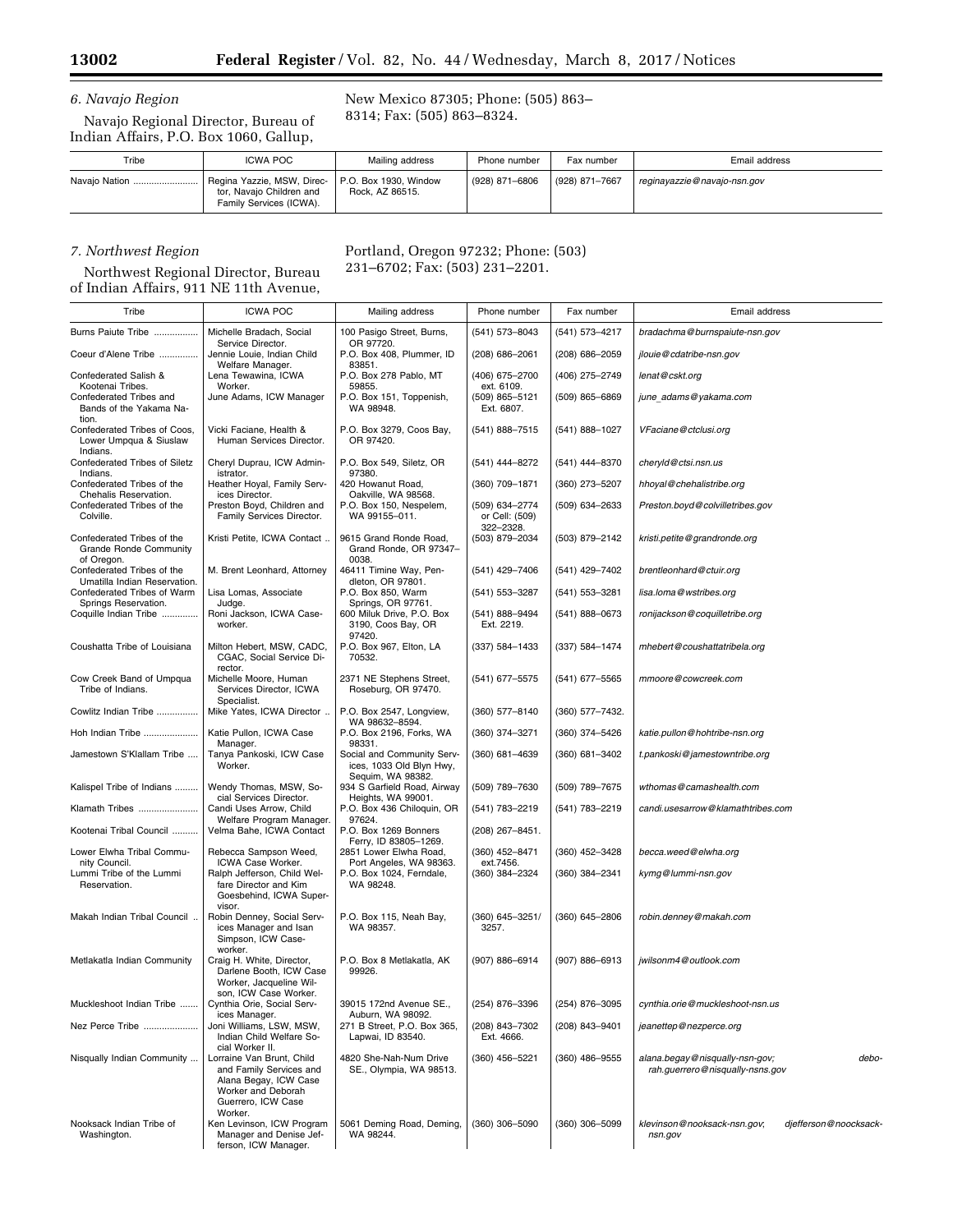| Tribe                                                    | <b>ICWA POC</b>                                                                                 | Mailing address                                                           | Phone number                                              | Fax number      | Email address                                                    |
|----------------------------------------------------------|-------------------------------------------------------------------------------------------------|---------------------------------------------------------------------------|-----------------------------------------------------------|-----------------|------------------------------------------------------------------|
| Northwestern Band of Sho-<br>shoni Nation.               | Patty Timbimboo                                                                                 | Enrollment Department, 707<br>North Main, Brigham City,<br>UT 84302.      | (435) 734-2286                                            | (435) 734-0424  | ptimbimboo@nwbshoshone.com                                       |
| Port Gamble Indian Commu-<br>nity.                       | Cheryl Miller, Children and<br>Family Community Serv-<br>ices Director and Joylina<br>Gonzales. | 31912 Little Boston Road<br>NE., Kingston, WA 98346.                      | (360) 297-9665                                            | (360) 297-9666  | cmiller@pgst.nsn.gov; jgonzales@pgst.nsn.gov                     |
| Puyallup Tribe                                           | Sandra Cooper, ICWA Liai-<br>son and Drew Wilson,<br>ICWA Liaison.                              | 3009 E. Portland Avenue,<br>Tacoma, WA 98404.                             | (253) 405-7544<br>or (253) 358-<br>0431.                  | (253) 680-5769  | sandra.Cooper@puyalluptribe.com;<br>DrewWilson@puyalluptribe.com |
| Quileute Tribal Council                                  | Bonita Cleveland, Tribal<br>Chair.                                                              | P.O. Box 279, LaPush, WA<br>98350.                                        | (360) 374-6155                                            | (360) 374-6311  | bonita.cleveland@quileutenation.org                              |
| Quinault Indian Nation                                   | Aliza Brown, Family Services<br>Supervisor.                                                     | P.O. Box 189, Taholah, WA<br>98587.                                       | (360) 276-8215<br>Ext. 355 or<br>Cell: (360)<br>590-1933. | (360) 276-4152  | abrown@quinault.org                                              |
| Samish Indian Nation                                     | Michelle Johnson, Family<br>Services Specialist.                                                | Samish Nation Social Serv-<br>ices, P.O. Box 217,<br>Anacortes, WA 98221. | (360) 899-5282                                            | (360) 299-4357  | mjohnson@samishtribe.nsn.us                                      |
| Sauk-Suiattle Indian Tribe of<br>Washington.             | Donna Furchert, ICW Direc-<br>tor.                                                              | 5318 Chief Brown Lane,<br>Darrington, WA 98241.                           | (360) 436-2849                                            | (360) 436-0471  | dfucgert@sauk-suiattle.com                                       |
| Shoalwater Bay Tribal Council                            | Katherine Horne, Director,<br>Social Services.                                                  | P.O. Box 130, Tokeland, WA<br>98590.                                      | $(360)$ 267-6766<br>Ext. 8134.                            | (360) 267-0247  | khorne@shoalwaterbay-nsn.gov                                     |
| Shoshone Bannock Tribes of<br>the Fort Hall Reservation. | Brandelle Whitworth, Tribal<br>Attorney.                                                        | P.O. Box 306, Ft. Hall, ID<br>83203.                                      | (208) 478-3923                                            | (208) 237-9736  | bwitworth@sbtribes.com                                           |
| Skokomish Tribal Council                                 | Linda Charrette, ICWA<br>Caseworker and Rosetta<br>LaClair, ICWA Caseworker.                    | N. 80 Tribal Center Road,<br>Shelton, WA 98584-9748.                      | (360) 426-7788                                            | (360) 877-2151  | rlaclair@skokomish.org                                           |
| Snoqualmie Tribe                                         | Marilee Mai, ICW Program<br>Manager.                                                            | P.O. Box 96, Snoqualmie,<br>WA 98045.                                     | (425) 888-6551<br>Ext. 6235.                              |                 |                                                                  |
| Spokane Tribe of Indians                                 | Tawhnee Colvin, Program<br>Manager/Case Manager.                                                | P.O. Box 540, Wellpinit, WA<br>99040.                                     | (509) 258-7502                                            | (509) 258-7029  | tawhneec@spokanetribe.com                                        |
| Squaxin Island Tribal Council                            | Donald Whitener, Tribal Ad-<br>ministrator.                                                     | 10 SE Squaxin Lane,<br>Shelton, WA 98584-9200.                            | (360) 432-3900                                            | (360) 426-6577  | dwhitener@squaxin.us                                             |
| Stillaquamish Tribe of Wash-<br>ington.                  | Gloria Green, ICW Director                                                                      | P.O. Box 3782 or 17014<br>59th Ave NE., Arlington,<br>WA 98223.           | (360) 435-5029<br>Ext. 21.                                | (360) 435-2867  | ggreen@stillaguamish.com                                         |
| Suguamish Tribe of the Port<br>Madison Reservation.      | Dennis Deaton, ICWA Con-<br>tact.                                                               | P.O. Box 498, Suguamish,<br>WA 98392.                                     | (360) 394-8478                                            | (360) 697-6774. |                                                                  |
| Swinomish Indians                                        | Tracy Parker, Swinomish<br>Family Services Coordi-<br>nator.                                    | 17337 Reservation Rd,<br>LaConner, WA 98257.                              | (360) 466-7222                                            | (360) 466-1632  | tparker@swinomish.nsn.us                                         |
| Tulalip Tribe                                            | Jennifer Walls, Lead ICW<br>Worker and Roberta<br>Hillaire, ICW Manager.                        | 2828 Mission Hill Road,<br>Tulalip, WA 98271.                             | (360) 716-3284                                            | (360) 716-0750  | jwalls@tulaliptribe-nsn.gov; rhallaire@tulaliptribe-nsn.gov      |
| Upper Skagit Indian Tribe of<br>Washington.              | Felice Keegahn, Indian Child<br>Welfare Coordinator.                                            | 25959 Community Plaza<br>Way, Sedro Woolley, WA<br>98284.                 | (360) 854-7077                                            | (360) 854-7125  | felicek@upperskagit.com                                          |
| Washoe Tribe of Nevada and<br>California.                | Cynthia Blacksmith, Social<br>Services Director.                                                | 919 US Highway 395 S.,<br>Gardnerville, NV 89410.                         | (775) 265-8600                                            | (775) 265-4593  | cindy.blacksmith@washoetribe.us                                  |

# *8. Pacific Region*

Pacific Regional Director, Bureau of Indian Affairs, Federal Building, 2800

## Cottage Way, Room W–2820, Sacramento, California 95825; Phone: (916) 978–6000; Fax: (916) 978–6099.

| Tribe                                      | <b>ICWA POC</b>                                                                 | Mailing address                                                                         | Phone number                  | Fax number      | Email address                     |
|--------------------------------------------|---------------------------------------------------------------------------------|-----------------------------------------------------------------------------------------|-------------------------------|-----------------|-----------------------------------|
| Agua Caliente Band of<br>Cahuilla Indians. | John T. Plata, General<br>Counsel.                                              | 5401 Dinah Shore Drive,<br>Palm Springs, CA 92264.                                      | (760) 669-6837                | (760) 699-6863  | jplata@aquacaliente.net           |
| Alturas Rancheria                          | Chairman                                                                        | P.O. Box 340, Alturas, CA<br>96101.                                                     | (530) 233-5571                | (530) 223-4165  |                                   |
| Auburn Rancheria                           | Judy Beck, Director Commu-<br>nity Services.                                    | United Auburn Indian Com-<br>munity, 935 Indian<br>Rancheria Road, Auburn,<br>CA 95603. | $(916)$ 251-1550              | (530) 887-1028  | jbeck@auburnracheria.com          |
| Augustine Band of Cahuilla<br>Indians.     | Amanda Vance, Chairperson                                                       | P.O. Box 846, Coachella,<br>CA 92236.                                                   | (760) 398-4722                | (760) 369-7161  | hhaines@augustinetribe.com        |
| Barona Band of Mission Indi-<br>ans.       | Jahari Weir Harrison, Indian<br>Child Social Services Pro-<br>gram Coordinator. | Southern Indian Health<br>Council, Inc., 4058 Willow<br>Rd., Alpine, CA 91903.          | $(619)$ 445-1188<br>Ext. 208. | (619) 659-9782  | jharrison@sihc.org                |
| Barona Band of Mission Indi-<br>ans.       | Kumeyaay Family Services<br>Director.                                           | Southern Indian Health<br>Council, Inc., 4058 Willow<br>Rd., Alpine, CA 91903.          | $(619)$ 445-1188              | (619) 445-0765. |                                   |
| Bear River of Rhonerville<br>Rancheria.    | Chisa Oros, ICWA Advocate                                                       | 266 Keisner Rd., Loleta, CA<br>95551.                                                   | (707) 773-1900<br>Ext. 169.   | (707) 875-7229  | chisaoros@brb-nsn.gov             |
| Big Lagoon Rancheria                       | Chairperson                                                                     | P.O. Box 3060, Trinidad, CA<br>95570.                                                   | (707) 826-2079                | (707) 826-0495. |                                   |
| Big Pine Paiute Tribe                      | Jill Paydon, Tribal Adminis-<br>trator/ICWA Representa-<br>tive.                | P.O. Box 700, Big Pine, CA<br>93513: 825 S. Main St<br>Big Pine, CA 93513.              | (760) 938-2003<br>Ext. 223.   | (760) 938-2942  | j.paydon@bigpinepaiute.org        |
| Big Sandy Rancheria                        | Regina Riley, Tribal Council<br>Secretary.                                      | P.O. Box 337, Auberry, CA<br>93602.                                                     | (559) 374-0066                | (559) 374-0055  | GRiley@bsrnation.com              |
| Big Valley Rancheria                       | Nancy Hernandez, ICWA<br>Representative.                                        | ICWA. 2726 Mission<br>Rancheria Road, Lakeport,<br>CA 95453.                            | (707) 263-3924                | (707) 533-2941  | nhernandez@big-valley.net         |
| Bishop Paiute Tribe                        | Arlene Brown, Social Serv-<br>ices Director.                                    | 50 TuSu Lane, Bishop, CA<br>93514.                                                      | (760) 873-4414                | (760) 582-8141  | arlene.brown@bishoppaiute.org     |
| Blue Lake Rancheria                        | Arlea Ramsey, Tribal Admin-<br>istrator.                                        | P.O. Box 428, Blue Lake,<br>CA 95525.                                                   | (707) 668-5101                | (707) 668-4272  | aramsey@bluelakerancheria-nsn.gov |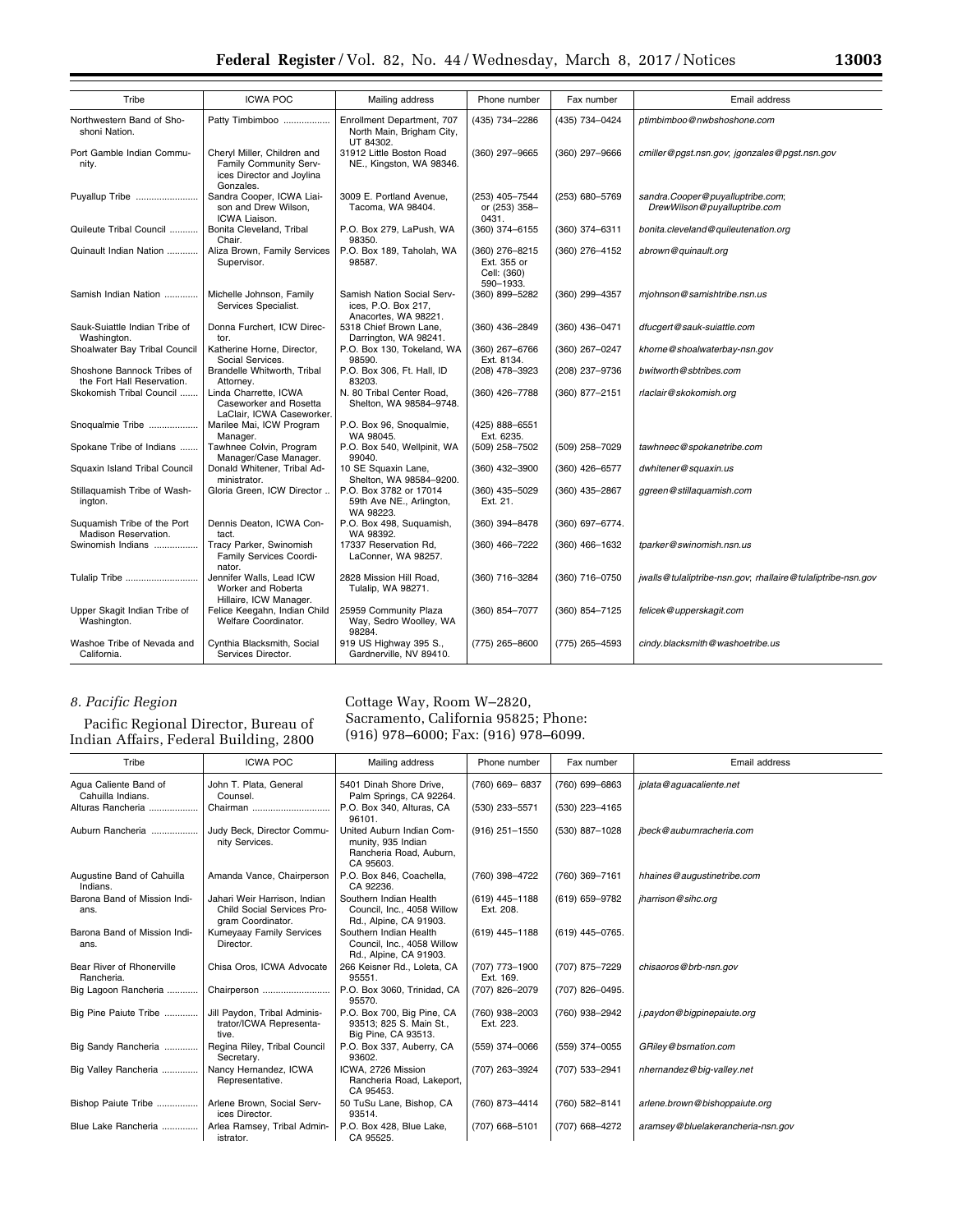| Tribe                                                               | <b>ICWA POC</b>                                                                                                                                                               | Mailing address                                                                                    | Phone number                                     | Fax number       | Email address                           |
|---------------------------------------------------------------------|-------------------------------------------------------------------------------------------------------------------------------------------------------------------------------|----------------------------------------------------------------------------------------------------|--------------------------------------------------|------------------|-----------------------------------------|
| Bridgeport Indian Colony                                            | John Glazier, Tribal Chair-<br>man.                                                                                                                                           | P.O. Box 37 Bridgeport, CA<br>93517; 355 Sage Brush<br>Drive, Bridgeport, CA                       | (760) 932-7083                                   | (760) 932-7846   | chair@bridgeportindiancolony.com        |
| Buena Vista Rancheria of Me-<br>Wuik Indians.                       | Jocelyn Pastram, Tribal Sec-<br>retary.                                                                                                                                       | 93517.<br>1418 20th Street, Suite 200,<br>Sacramento, CA 95811.                                    | $(916)$ 491-0011                                 | $(916)$ 491-0012 | jocelyn@buenavistatribe.com             |
| Cabazon Band of Mission In-<br>dians.                               | Chairman                                                                                                                                                                      | 84-245 Indio Springs Drive,<br>Indio, CA 92201.                                                    | (760) 342-2593                                   | (760) 347-7880   |                                         |
| Cachil DeHe Wintun/Colusa                                           | Yvonne Page, Counselor                                                                                                                                                        | 3730 Highway 45, Colusa,<br>CA 95932.                                                              | (530) 458-6571                                   | $(530)$ 458-8061 | ypage@colusa-nsn.gov                    |
| Indian Community.<br>Cahuilla Band of Mission Indi-                 | Tribal Council                                                                                                                                                                | 52701 Hwy 371, Anza, CA                                                                            | (951) 763-5549                                   | (951) 763-2808   | tribalcouncil@cahuilla.net              |
| ans.<br>California Valley Miwok Tribe                               | As of this date, there is no<br>recognized government for<br>this federally recognized<br>tribe. Please contact Pa-<br>cific Regional Director for<br>up to date information. | 92539.                                                                                             |                                                  |                  |                                         |
| Campo Band of Mission Indi-<br>ans.                                 | Jahari Weir Harrison, Indian<br>Child Social Services Pro-<br>gram Coordinator.                                                                                               | Southern Indian Health<br>Council, Inc., 4058 Willow<br>Rd., Alpine, CA 91903.                     | $(619)$ 445-1188<br>Ext. 208.                    | (619) 659-9782   | jharrison@sihc.org                      |
| Campo Band of Mission Indi-<br>ans.                                 | Charity White-Voth,<br>Kumeyaay Family Serv-<br>ices Director.                                                                                                                | Kumeyaay, Southern Indian<br>Health Council, Inc. 4058<br>Willow Rd., Alpine, CA<br>91903.         | (619) 445-1188                                   | (619) 445-0765   | jharrison@sihc.org                      |
| Cedarville Rancheria                                                | Nikki Munholand, Tribal Ad-<br>ministrator.                                                                                                                                   | 300 West First Street,<br>Alturas, CA 96101.                                                       | (530) 233-3969                                   | (530) 233-4776   | cr.munholand@gmail.com                  |
| Cher-Ae Heights Indian Com-<br>munity of the Trinidad<br>Rancheria. | Amy Atkins, Executive Man-<br>ager.                                                                                                                                           | P.O. Box 630, Trinidad, CA<br>95570.                                                               | (707) 677-0211                                   | (707) 677-3921   | aatkins@trinidadrancheria.com           |
| Chicken Ranch Rancheria                                             | Monica Fox, Office Manager                                                                                                                                                    | P.O. Box 1159, Jamestown,<br>CA 95327.                                                             | $(209)$ 984-9066                                 | (209) 984-9269   | mfox@ctibal.com                         |
| Cloverdale Rancheria of<br>Pomo Indians.                            | Trina Vega, ICWA Advocate                                                                                                                                                     | 555 S. Cloverdale Blvd.,<br>Cloverdale, CA 95425.                                                  | (707) 894-5775                                   | (707) 894-5727   | trina@cloverdalerancheria.com           |
| Cold Spring Rancheria                                               | ICWA Coordinator                                                                                                                                                              | P.O. Box 209 Tollhouse, CA<br>93667.                                                               | (559) 855-5043.                                  |                  |                                         |
| Cortina Band of Wintun Indi-<br>ans (Cortina Indian<br>Rancheria).  | Charlie Wright, Tribal Chair-<br>man.                                                                                                                                         | P.O. Box 1630, Williams, CA<br>95987.                                                              | (530) 473-3274                                   | (530) 473-3301.  |                                         |
| Coyote Valley Band of Pomo<br>Indians.                              | Lorraine Laiwa                                                                                                                                                                | Indian Child And Family<br>Preservation Program, 684<br>South Orchard Avenue,<br>Ukiah, CA 95482.  | (707) 463-2644                                   | (707) 463-8956.  |                                         |
| Dry Creek Rancheria Band of<br>Pomo Indians.                        | Percy Tejada, ICWA Advo-<br>cate.                                                                                                                                             | P.O. Box 607, Geyserville,<br>CA 95441.                                                            | (707) 431-4090                                   | (707) 522-4291   | percyt@drycreekrancheria.com            |
| Elem Indian Colony                                                  | Agustin Garcia, Chairman                                                                                                                                                      | P.O. Box 757, Lower Lake,<br>CA 95457.                                                             | (707) 994-3400                                   | (707) 994-3408   | t.brown@elemindiancolony.org            |
| Elk Valley Rancheria                                                | Christina Jones, Council En-<br>rollment Officer & Sec-<br>retary.                                                                                                            | 2332 Howland Hill Rd, Cres-<br>cent City, CA 95531.                                                | (707) 464-4680                                   | (707) 464-4519   | lquinnell@elk-valley.com                |
| Enterprise Rancheria                                                | Shari Ghalayini, ICWA Direc-<br>tor.                                                                                                                                          | 2133 Monte Vista Ave,<br>Oroville, CA 95966.                                                       | (530) 532-9214                                   | (530) 532-1768   | sharig@enterpriserancheria.org          |
| Ewiiaapaayp (Cuyapaipe)<br>Band of Kumeyaay Indians.                | Will Micklin, CEO                                                                                                                                                             | 4050 Willow Road, Alpine,<br>CA 91901.                                                             | $(619)$ 445-6315                                 | (619) 445-9126   | wmicklin@leaningrock.net                |
| Federated Indians of Graton<br>Rancheria.                           | Lara Walker                                                                                                                                                                   | Human Services, 6400 Red-<br>wood Drive, Suite 300,<br>Rohnert Park, CA 94928.                     | (707) 586-6110                                   | (707) 586-2982   | lwalker@gratonrancheria.com             |
| Fort Bidwell Reservation                                            | Bernold Pollard, Chairperson                                                                                                                                                  | P.O. Box 129, Fort Bidwell,<br>CA 96112.                                                           | (530) 279-6310                                   | (530) 279-2233.  |                                         |
| Fort Independence Reserva-<br>tion.                                 | Stephanie Arman, Secretary/<br>Treasurer.                                                                                                                                     | P.O. Box 67 or 131 North<br>Hwy 395, Independence,<br>CA 93526.                                    | (760) 878-5160                                   | (760) 878-2311   | secretarytreasurer@fortindependence.com |
| Fort Mojave Indian Tribe                                            | Melvin Lewis, Sr., Social<br>Services Department Di-<br>rector.                                                                                                               | 500 Merriman Avenue, Nee-<br>dles, CA 92363.                                                       | (928) 346-1550;<br>$(866)$ 346-<br>6010.         | (928) 346-1552   | ssdir@ftmojave.com                      |
| Greenville Rancheria                                                | Patty Allen, ICWA Coordi-<br>nator.                                                                                                                                           | P.O. Box 279, Greenville,<br>CA 95947.                                                             | (530) 284-7990                                   | (530) 284-7299   | pallen@greenvillerancheria.com          |
| Grindstone Rancheria                                                | Aaston Bill                                                                                                                                                                   | ICWA, P.O. Box 63, Elk<br>Creek, CA 95939.                                                         | (530) 968-5365                                   | (530) 968-5366   |                                         |
| Guidiville Rancheria                                                | Merlene Sanchez, Tribal<br>Chairperson.                                                                                                                                       | P.O. Box 339, Talmage, CA<br>95481.                                                                | (707) 462-3682                                   | (707) 462-9183   | admin@guidiville.net                    |
| Habematolel Pomo of Upper<br>Lake Rancheria.                        | Angelina Arroyo, ICWA Ad-<br>vocate.                                                                                                                                          | 375 E. Hwy 20, Suite I, P.O.<br>Box 516, Upper Lake, CA<br>95485-0516.                             | (707) 275-0737<br>Ext. 2; (707)<br>275-9050 Ext. | (707) 275-0757   | aarroyo@hpultribe-NSN.gov               |
| Hoopa Valley Tribe                                                  | Director, Human Services                                                                                                                                                      | P.O. Box 1348, Hoopa, CA                                                                           | 202.<br>(530) 625-4211.                          |                  |                                         |
| Hopland Band of Pomo Indi-                                          | Josephine Loomis, ICWA                                                                                                                                                        | 95546.<br>3000 Shanel Rd., Hopland,                                                                | (707) 472-2100                                   | (707) 744-8643   | jloomis@hoplandtribe.com                |
| ans.<br>Inaja & Cosmit Band of Mis-<br>sion Indians.                | Social Case Manager.<br>Director of Social Services                                                                                                                           | CA 95449.<br>Tribal Family Services, In-<br>dian Health Council, Inc.,<br>P.O. Box 406, Pauma Val- | Ext. 1114.<br>(760) 749-1410                     | (760) 749-5518   | kkolb@indianhealth.com                  |
| lone Band of Miwok Indians                                          | Tracy Tripp, Vice-Chair                                                                                                                                                       | ley, CA 92061.<br>P.O. Box 699, Plymouth, CA                                                       | (209) 257-9196                                   | (209) 245-6377   | tracy@ionemiwok.org                     |
| Jackson Rancheria Band of                                           | Marshawn Morla, Tribal Sec-                                                                                                                                                   | 95669.<br>P.O. Box 1090, Jackson, CA                                                               | (209) 223-1935                                   | (209) 223-5366   | mmorla@jacksoncasino.com                |
| Miwuk Indians.<br>Jamul Indian Village                              | retary.<br>Charity White-Voth,<br>Kumeyaay Family Serv-<br>ices Director.                                                                                                     | 95642.<br>Southern Indian Health<br>Council, Inc., 4058 Willow<br>Rd., Alpine, CA 91903.           | (619) 445-1188                                   | (619) 445-0765.  |                                         |
| Karuk Tribe of California                                           | Patricia Hobbs, LCSW, Di-<br>rector Child and Family<br>Services.                                                                                                             | 1519 S. Oregon Street,<br>Yreka, CA 96097.                                                         | (530) 841-3141<br>Ext. 6304.                     | (530) 841-5150   | phobbs@karuk.us                         |
| Kashia Band of Pomo Indians<br>of the Stewarts Point<br>Rancheria.  | Melissa Cerda, Administra-<br>tive Assistant.                                                                                                                                 | 1420 Guerneville Rd, Suite<br>1, Santa Rosa, CA 95403.                                             | (707) 591-0580                                   | (707) 591-0583   | melissa@stewartspoint.org               |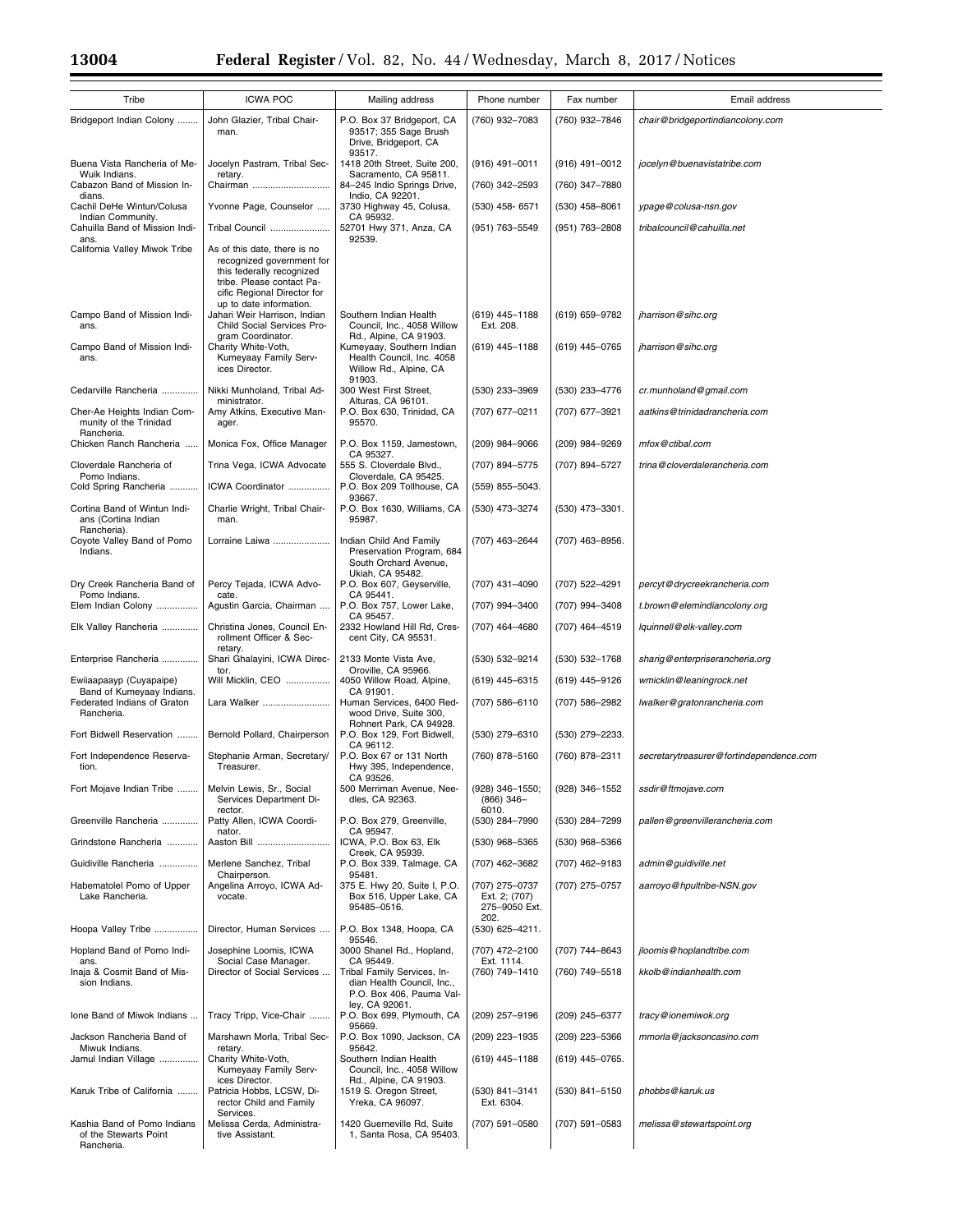|                                                                              |                                                                                         | <b>rederal Register</b> /VOI. 62, INO. 44/Wednesday, March 6, 2017/INOUCes                                |                                          |                 | 19009                            |
|------------------------------------------------------------------------------|-----------------------------------------------------------------------------------------|-----------------------------------------------------------------------------------------------------------|------------------------------------------|-----------------|----------------------------------|
| Tribe                                                                        | <b>ICWA POC</b>                                                                         | Mailing address                                                                                           | Phone number                             | Fax number      | Email address                    |
| Koi Nation of Northern Cali-<br>fornia (Previously Lower<br>Lake Rancheria). | Chairperson                                                                             | P.O. Box 3162, Santa Rosa,<br>CA 95402.                                                                   | (707) 575-5586                           | (707) 575-5506  |                                  |
| La Jolla Band of Luiseno Indi-<br>ans.                                       | Director of Social Services                                                             | P.O. Box 406, Pauma Val-<br>ley, CA 92061.                                                                | (760) 749-5518                           | (707) 749–5518  | kkolb@indianhealth.com           |
| La Posta Band of Mission In-<br>dians.                                       | Jahari Weir Harrison, Indian<br>Child Social Services Pro-<br>gram Coordinator.         | Kumeyaay, Southern Indian<br>Health Council, Inc., 4058<br>Willow Rd., Alpine, CA<br>91903.               | $(619)$ 445-1188                         | (619) 445-0765  | jarrison@sihc.org                |
| Laytonville Rancheria                                                        | Cherie Smith-Gibson, Tribal<br>Administrator.                                           | P.O. Box 1239, Laytonville,<br>CA 95454.                                                                  | (707) 984-6197<br>Ext. 104.              | (707) 984-6201  | ta@cahto.org                     |
| Lone Pine Paiute Shoshone<br>Reservation.                                    | Kathy Brancroft, Enrollment<br>Committee Chairperson.                                   | P.O. Box 747, Lone Pine,<br>CA 93545.                                                                     | (760) 876-1034                           | (760) 876-8302  |                                  |
| Los Coyotes Band of Cahuilla<br>& Cupeno Indians.                            | Tribal Family Services; Di-<br>rector of Social Services;<br>Indian Health Council, Inc | P.O. Box 406, Pauma Val-<br>ley, CA 92061.                                                                | (760) 749-1410                           | (760) 749-5518  | kkolb@indianhealth.com           |
| Lytton Rancheria                                                             | Liz DeRouen                                                                             | Indian Child and Family<br>Preservation Program,<br>2525 Cleveland Ave, Suite<br>H, Santa Rosa, CA 95403. | (707) 544-8509                           | (707) 544-8729  | lizderouen@sbcglobal.net         |
| Manchester-Point Arena Band<br>of Pomo Indians.                              | Lorraine Laiwa, Program Di-<br>rector.                                                  | Indian Child & Family Pres-<br>ervation Program 684 S.<br>Orchard Ave. Ukiah, CA<br>95482.                | (707) 463-2644                           | (707) 463-8956  | lizderouen@sbcqlobal.net         |
| Manzanita Band of Mission In-<br>dians.                                      | Chairperson                                                                             | P.O. Box 1302, Boulevard,<br>CA 91905.                                                                    | (619) 766-4930                           | (619) 766-4957. |                                  |
| Mechoopda Indian Tribe of<br>the Chico Rancheria.                            | Susan Bromley, Office Man-<br>ager.                                                     | 125 Mission Ranch Boule-<br>vard, Chico, CA 95926.                                                        | (530) 899-8922<br>Ext. 210.              | (530) 899-8517  | sbromley@mechoopda-nsn.gov       |
| Mesa Grande Band of Mission<br>Indians.                                      | Director of Social Services                                                             | Tribal Family Services, In-<br>dian Health Council, Inc.,<br>P.O. Box 406, Pauma Val-<br>ley, CA 92061.   | (760) 749-1410                           | (760) 749-5518  | kkolb@indianhealth.com           |
| Middletown Rancheria                                                         | Mary Comito, ICWA Director                                                              | P.O. Box 1829, Middletown,<br>CA 95461.                                                                   | (707) 987-8288;<br>$(707)$ 326-<br>6876. | (707) 987-8205  | mcomito@middletownrancheria.com  |
| Mooretown Rancheria of<br>Maidu Indians in California.                       | Gary Archuleta, Tribal Chair-<br>man.                                                   | 1 Alverda Drive, Oroville, CA<br>95966.                                                                   | (530) 533-3625                           | (530) 533-4080  | gwarchuleta@mooretown.org        |
| Morongo Band of Cahuilla<br>Mission Indians.                                 | Paula Tobler, Social Worker                                                             | 11581 Potrero Road, Ban-<br>ning, CA 92220.                                                               | (951) 849-4697                           | (951) 922–0338  |                                  |
| North Fork Rancheria of Mono<br>Indians.                                     | Elaine Fink, Tribal Chair-<br>woman.                                                    | P.O. Box 929, North Fork,<br>CA 93643.                                                                    | (559) 877-2484                           | (559) 877-2467  | efink@northforkrancheria-nsn.gov |
| Pala Band of Mission Indians                                                 | Season Lattin, ICWA Man-<br>ager.                                                       | Department of Social Serv-<br>ices, 35008 Pala-<br>Temecula Road, PMB 50,<br>Pala, CA 92059.              | (760) 891-3542                           | (760) 742-1293. |                                  |
| Paskenta Band of Nomlaki In-<br>dians.                                       | Ines Crosby, Tribal Adminis-<br>trator.                                                 | 1012 South Street, Orland,<br>CA 95963.                                                                   | (530) 865-2010                           | (530) 865-1870  | office@paskenta.org              |
| Pauma & Yuima Band of Mis-<br>sion Indians.                                  | Tribal Family Services, Di-<br>rector of Social Services<br>Indian Health Council, Inc  | P.O. Box 406, Pauma Val-<br>ley, CA 92061.                                                                | (760) 749-1410                           | (760) 749-5518  | kkolb@indianhealth.com           |
| Pechanga Band of Mission In-                                                 | Mark Macarro, Chairman                                                                  | P.O. Box 1477. Temecula.                                                                                  | (951) 770-6105                           | (951) 693-5543  | cfs@pechanga-nsn.gov             |

| Paskenta Band of Nomlaki In-<br>dians.                              | Ines Crosby, Tribal Adminis-<br>trator.                                                  | 1012 South Street, Orland,<br>CA 95963.                                                                 | (530) 865-2010                                        | (530) 865-1870   | office@paskenta.org                     |
|---------------------------------------------------------------------|------------------------------------------------------------------------------------------|---------------------------------------------------------------------------------------------------------|-------------------------------------------------------|------------------|-----------------------------------------|
| Pauma & Yuima Band of Mis-<br>sion Indians.                         | Tribal Family Services, Di-<br>rector of Social Services<br>Indian Health Council, Inc., | P.O. Box 406, Pauma Val-<br>ley, CA 92061.                                                              | (760) 749-1410                                        | (760) 749-5518   | kkolb@indianhealth.com                  |
| Pechanga Band of Mission In-<br>dians.                              | Mark Macarro, Chairman                                                                   | P.O. Box 1477, Temecula,<br>CA 92593.                                                                   | (951) 770-6105                                        | (951) 693-5543   | cfs@pechanga-nsn.gov                    |
| Picayune Rancheria of<br>Chukchansi Indians.                        | Orianna C. Walker, ICWA<br>Coordinator.                                                  | 46575 Road 417,<br>Coarsegold, CA 93614.                                                                | (559) 683-6633<br>Ext: 212.                           | (559) 683-0599   | orianna.walker@chukchansi.net           |
| Pinoleville Pomo Nation                                             | Veronica Timberlake, Social<br>Services Director/ICWA<br>Advocate.                       | 500 B Pinoleville Drive,<br>Ukiah, CA 95482.                                                            | (707) 463-1454                                        | (707) 463-6601   | veronicat@pinoleville-nsn.us            |
| Pit River Tribe                                                     | Vernon Ward, Jr., Coordi-<br>nator, Social Services.                                     | 36970 Park Avenue, Burney,<br>CA 96013.                                                                 | (530) 335-5530                                        | (530) 335-3140   |                                         |
| Potter Valley Tribe                                                 | Salvador Rosales, Tribal<br>Chairman.                                                    | 2251 South State Street,<br>Ukiah, CA 95482.                                                            | (707) 462-1213                                        | (707) 462-1240   | pottervalleytribe@pottervalleytribe.com |
| Quartz Valley Indian Reserva-<br>tion.                              | Mike Slizewski, ICWA Direc-<br>tor.                                                      | 13601 Quartz Valley Rd.,<br>Fort Jones, CA 96032.                                                       | (530) 468-5907<br>Ext. 312.                           | $(530)$ 468-5908 | Mike.Slizewski@qvir-nsn.gov             |
| Ramona Band or Village of<br>Cahuilla Mission Indians.              | Susan Reckker, Tribal Ad-<br>ministrator.                                                | P.O. Box 391670, Anza, CA<br>92539.                                                                     | (951) 763-4105                                        | (951) 763-4325   | sreckker@ramonatribe.com                |
| Redding Rancheria                                                   | Director, Social Services                                                                | 2000 Rancheria Road, Red-<br>ding, CA 96001-5528.                                                       | (530) 225-8979.                                       |                  |                                         |
| Redwood Valley Rancheria-<br>Band of Pomo.                          | Chris Piekarski, ICWA Coor-<br>dinator.                                                  | 3250 Road I, "B" Building,<br>Redwood Valley, CA<br>95470.                                              | (707) 485-0361                                        | (707) 485-5726   | icwa@rvrpomo.net                        |
| Resighini Rancheria                                                 | Keshan Dowd, Social Serv-<br>ices Director.                                              | P.O. Box 529, Klamath, CA<br>95548.                                                                     | (707) 482-2431                                        | (707) 482-3425   | keshandowd08@gmail.com                  |
| Rincon Band of Luiseno Mis-<br>sion Indians.                        | Director of Social Services                                                              | Tribal Family Services, In-<br>dian Health Council, Inc.,<br>P.O. Box 406, Pauma Val-<br>ley, CA 2062.  | (760) 749-1410                                        | (760) 749-5518   | kkolb@indianhealth.com                  |
| Robinson Rancheria                                                  | ICWA Coordinator                                                                         | P.O. Box 4015, Nice, CA<br>95464.                                                                       | (707) 275-0527                                        | (707) 275-0235   | mvasquez@robinsonrancheria.com          |
| Round Valley Reservation                                            | Steven Luna, Director                                                                    | 77826 Covelo Road, Covelo,<br>CA 95428.                                                                 | (707) 983-8008                                        | (707) 983-6060   | sluna@icwa.rvit.org                     |
| San Manuel Band of Mission<br>Indians.                              | Tribal Secretary                                                                         | 26569 Community Center<br>Drive, Highland, CA 92346.                                                    | (909) 864-8933                                        | (909) 864-0890   | broberson@sanmanual-nsn.gov             |
| San Pasqual Band of<br>Diegueno Mission Indians.                    | Director of Social Services                                                              | Tribal Family Services, In-<br>dian Health Council, Inc.,<br>P.O. Box 406, Pauma Val-<br>ley, CA 92061. | (760) 749-1410                                        | (760) 749-5518   | kkolb@indianhealth.com                  |
| Santa Rosa Band of Cahuilla<br>Mission Indians.                     | Terrance Hughes, Tribal Ad-<br>ministrator.                                              | P.O. Box 391820, Anza, CA<br>92539.                                                                     | (951) 659-2700                                        | (951) 689-2228   | thughes@santarosacahuilla-nsn.gov       |
| Santa Rosa Rancheria Tachi-<br>Yokut Tribe.                         | Janice Cuara, Tribal Admin-<br>istrator.                                                 | 16835 Alkali Drive, P.O. Box<br>8, Lemoore, CA 93245.                                                   | (559) 924-1278<br>Ext. 4051;<br>$(559)$ 381-<br>4928. | (559) 925-2931   | jcuara@tachi-yokut.com                  |
| Santa Ynez Band of Chumash<br>Mission Indians of the<br>Santa Ynez. | Caren Romero, ICWA Rep-<br>resentative.                                                  | 90 Via Juana Lane, Santa<br>Ynez, CA 93460.                                                             | (805) 694-2671                                        | (805) 686-2060   | cromero@sythc.com                       |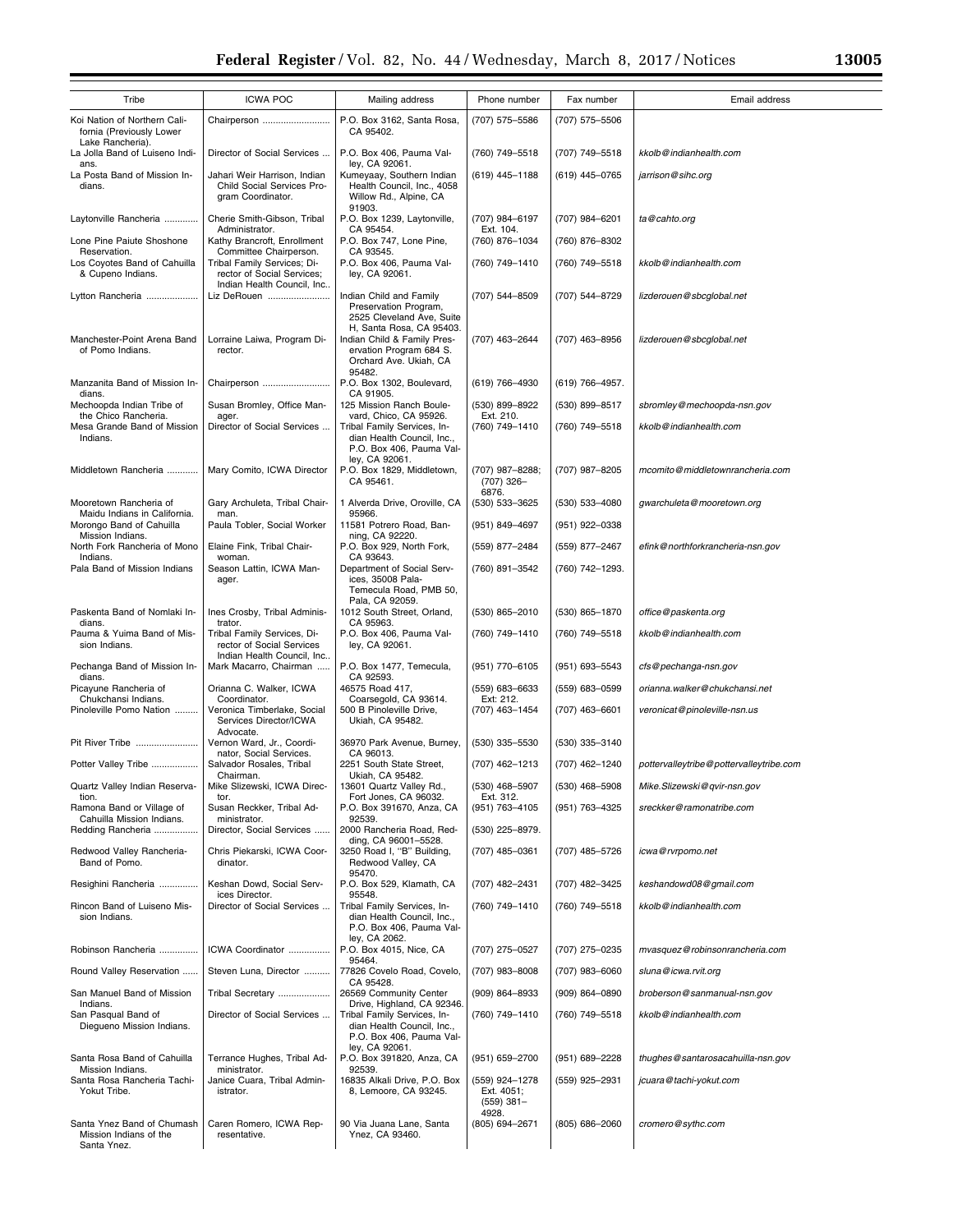-

| Tribe                                                                                  | <b>ICWA POC</b>                                                                 | Mailing address                                                                         | Phone number                              | Fax number         | Email address                      |
|----------------------------------------------------------------------------------------|---------------------------------------------------------------------------------|-----------------------------------------------------------------------------------------|-------------------------------------------|--------------------|------------------------------------|
| Santa Ysabel Band of Mission<br>Indians-lipay Nation.                                  | Linda Ruis, Director                                                            | Santa Ysabel Social Serv-<br>ices Dept., P.O. Box 701,<br>Santa Ysabel, CA 92070.       | (760) 765-1106                            | (760) 765-0312     |                                    |
| Scotts Valley Band of Pomo<br>Indians.                                                 | Tribal ICWA Worker                                                              | 301 Industrial Ave.,<br>Lakeport, CA 95453.                                             | (707) 263-4220                            | (707) 263-4345     | cmiller@svpomo.org                 |
| Sherwood Valley Rancheria                                                              | Michael Fitzgerral, Tribal<br>Chairman.                                         | 190 Sherwood Hill Drive,<br>Willits, CA 95490.                                          | (707) 459-9690                            | (707) 459-6936     | svrchair@gmail.com                 |
| Shingle Springs Band of<br>Miwok Indians (Shingle<br>Springs Rancheria).               | Malissa Tayaba, Social<br>Services Director.                                    | P.O. Box 1340, Shingle<br>Springs, CA 95682.                                            | (530) 698-1436;<br>$(530) 698 -$<br>1400. | (530) 387-8041     | mtayaba@ssband.org                 |
| Soboba Band of Luiseno Indi-<br>ans.                                                   | Cathryn L. Leff, Director of<br>Tribal Family Services.                         | Soboba Tribal Family Serv-<br>ices Dept., P.O. Box 487,<br>San Jacinto, CA 92581.       | (951) 487-0283                            | (951) 487-1738     | cleff@soboba-nsn.gov               |
| Susanville Indian Rancheria                                                            | Deborah Olstad, Tribal Of-<br>fice Manager.                                     | 745 Joaquin St., Susanville,<br>CA 96130.                                               | (530) 251-5153                            | (530) 257-7986     | dolstad@citlink.net                |
| Sycuan Band of Mission Indi-<br>ans.                                                   | Charity White-Voth,<br>Kumeyaay Family Serv-<br>ices Director.                  | Southern Indian Health<br>Council, Inc., 4058 Willow<br>Rd., Alpine, CA 91903.          | (619) 445-1188                            | $(619)$ 445-0765   |                                    |
| Table Mountain Rancheria                                                               | Frank Marquez Jr., Tribal<br>Chief of Police.                                   | 23736 Sky Harbour Rd.,<br>Friant, CA 93626.                                             | (559) 822-6336                            | (559) 822-6340     | fmarquezjr@tmr.org                 |
| Timbi-sha Shoshone Tribe                                                               | Wallace Eddy, ICWA Rep-<br>resentative.                                         | 621 West Line Street, Suite<br>109, Bishop, CA 93514.                                   | (760) 872-3614                            | (760) 872-3670     | icwa@timbisha.com                  |
| Tolowa Dee-ni' Nation (Smith<br>River Rancheria).                                      | Dorothy Perry, Director                                                         | Community & Family Serv-<br>ices 110 W. 1t St., Smith<br>River, CA 95567.               | (707) 487-9255                            | (707) 487-0137     | dwait@tolowa.com                   |
| <b>Torres Martinez Desert</b><br>Cahuilla Indians.                                     | Annette Chihuahua, ICWA<br>Case Assistant/Tribal Del-<br>egate.                 | TMDCI 66-725 Martinez<br>Rd., Thermal, CA 92274.                                        | (760) 578-8334;<br>(760) 397-<br>0455.    | (760) 397-1019     | achihuahua@tmdci.org               |
| Trinidad Rancheria (Cher-Ae<br>Heights Indian Community<br>of the Trinidad Rancheria). | Amy Atkins, Executive Man-<br>ager.                                             | P.O. Box 630, Trinidad, CA<br>95570.                                                    | (707) 677-0211                            | (707) 677-3921     | aatkins@trinidadrancheria.com      |
| Tule River Reservation                                                                 | Lolita Garfield, MSW, Direc-<br>tor Family Social Services.                     | 340 North Reservation<br>Road, Porterville, CA<br>93258.                                | (559) 781-4271<br>Ext. 1013.              | (559) 791-2122     | icwadir@tulerivertribe-nsn.gov     |
| Tuolumne Band of Me-Wuk<br>Indians.                                                    | Diana Carpenter, ICWA<br>Representative.                                        | P.O. Box 615, Tuolumne,<br>CA 95379.                                                    | (209) 928-5357.                           |                    |                                    |
| Tuolumne Band of Me-Wuk<br>Indians of the Tuolumne<br>Rancheria of California.         | Diana Carpenter, ICWA<br>Representative.                                        | P.O. Box 615, Tuolumne,<br>CA 95379.                                                    | (209) 928-5357.                           |                    |                                    |
| Twenty-Nine Palms Band of<br>Mission Indians.                                          | Executive Director, Indian<br>Child & Family Services.                          | P.O. Box 2269, Temecula,<br>CA 92590.                                                   | (951) 676-8832                            | (951) 676-3950.    |                                    |
| Tyme Maidu Tribe (Berry<br>Creek Rancheria).                                           | Terilynn Steel, ICWA Super-<br>visor.                                           | 5 Tyme Way, Oroville, CA<br>95966.                                                      | (530) 534-3859                            | (530) 534-1151     | jessebrown@berrycreekrancheria.com |
| United Auburn Indian Commu-<br>nity of the Auburn<br>Rancheria of California.          | Judy Beck, Director Commu-<br>nity Services.                                    | United Auburn Indian Com-<br>munity, 935 Indian<br>Rancheria Road, Auburn,<br>CA 95603. | (916) 251-1550                            | (530) 887-1028     | jbeck@auburnrancheria.com          |
| Utu Utu Gwaitu Paiute Tribe<br>of the Benton Reservation.                              | Megan Leplat, ICWA Worker                                                       | 25669 Hwy 6, PMB I, Ben-<br>ton, CA 93512.                                              | (760) 933-2321                            | (760) 933-2412     | meganleplat@gmail.com              |
| Viejas (Baron Long) Band of<br>Mission Indian.                                         | Jahari Weir Harrison, Indian<br>Child Social Services Pro-<br>gram Coordinator. | Southern Indian Health<br>Council, Inc., 4058 Willow<br>Rd., Alpine, CA 91903.          | (619) 445-1188                            | $(619)$ 445-0765   | jharrison@sihc.org                 |
| Wilton Rancheria                                                                       | Vanessa Pady, Director                                                          | ICWA 9728 Kent St. Elk<br>Grove, CA 95624.                                              | (707) 683-6000<br>Ext. 2014.              | $(916) 683 - 6015$ | vpady@wiltonrancheria-nsn.gov      |
| Wiyot Tribe                                                                            | Sarah Vevoda, Director of<br>Social Services.                                   | 1000 Wiyot Drive, Loleta, CA<br>95551.                                                  | (707) 733-5055                            | (707) 482-1377.    |                                    |
| Yocha Dehe Wintun Nation<br>(previously listed as the<br>Rumsey Indian Rancheria       | James Kinter, Tribal Council<br>Secretary.                                      | P.O. Box 18, Brooks, CA<br>95606.                                                       | (530) 796-3400                            | (530) 796-2143     | djones@yochadehe-nsn.gov           |
| of Wintun Indians).<br>Yurok Tribe                                                     | Social Services Director                                                        | P.O. Box 1027, Klamath, CA<br>95548.                                                    | (707) 482-1350                            | (707) 482-1368     | sweldon@yuroktribe.nsn.us          |

# *9. Rocky Mountain Region*

Rocky Mountain Regional Director, Bureau of Indian Affairs, 2021 4th

Avenue, Billings, Montana 59101; Phone: (406) 247–7943; Fax: (406) 247– 7976.

| Tribe                                                                        | <b>ICWA POC</b>                                                                                | Mailing address                               | Phone number                 | Fax number     | Email address                    |
|------------------------------------------------------------------------------|------------------------------------------------------------------------------------------------|-----------------------------------------------|------------------------------|----------------|----------------------------------|
| Blackfeet Tribe of Montana                                                   | Kathy Calf Boss Ribs, ICWA<br>Coordinator, Darlene H.<br>Peterson, ICWA Inquiry<br>Technician. | P.O. Box 588, Browning, MT<br>59417.          | (406) 338-7806               | (406) 338-7726 | kathybossribs@yahoo.com          |
| Chippewa Cree Tribe of the<br>Rocky Boy's Reservation of<br>Montana.         | Shaneen Raining Bird Ham-<br>mond, Designated Tribal<br>Agent.                                 | 31 Agency Square, Box<br>Elder, MT 59521.     | (406) 395-5709               | (406) 395-5702 | rainingbirds@yahoo.com           |
| Confederated Salish &<br>Kootenai Tribes.                                    | Patricia Courchane, IVE/IVB/<br>ICWA Program Manager.                                          | P.O. Box 278, Pablo, MT<br>59855.             | (406) 675-2700<br>Ext. 1184. | (406) 275-2749 | Patricia.Courchane@cskt.org      |
| Crow Tribe of the Crow Res-<br>ervation of Montana.                          | Melveen Paula Fisher, ICWA<br>Coordinator.                                                     | P.O. Box 340, Crow Agency,<br>MT 59022.       | (406) 679-3041               |                | melveenpaula.fisher@crow-nsn.gov |
| Eastern Shoshone Tribe of<br>the Wind River Reservation.                     | Amella Oldman, ICWA Coor-<br>dinator.                                                          | P.O. Box 1796, Fort<br>Washakie, WY 82514.    | (307) 332-6591               | (307) 332-6593 | artoldman@gmail.com              |
| Fort Peck Assiniboine and<br>Sioux Tribes.                                   | Phyllis Spotted Wolf, Des-<br>ignated Tribal Agent.                                            | P.O. Box 1027, Poplar, MT<br>59255.           | (406) 768-2308               | (406) 768-3710 | pspottedwolf@fortpecktribes.net  |
| Gros Ventre and Assiniboine<br>Tribe of Fort Belknap Com-<br>munity Council. | Director of Tribal Social<br>Services.                                                         | Rural Route 1, Box 66, Har-<br>lem, MT 59526. | (406) 353-2205.              |                |                                  |
| Northern Arapaho Tribe of the<br>Wind River Reservation.                     | June Shakespeare, ICWA<br>Coordinator.                                                         | P.O. Box 77, St. Stevens,<br>WY 82524.        | (307) 857-5728               | (307) 857-5741 | june.shakespeare@wyo.gov         |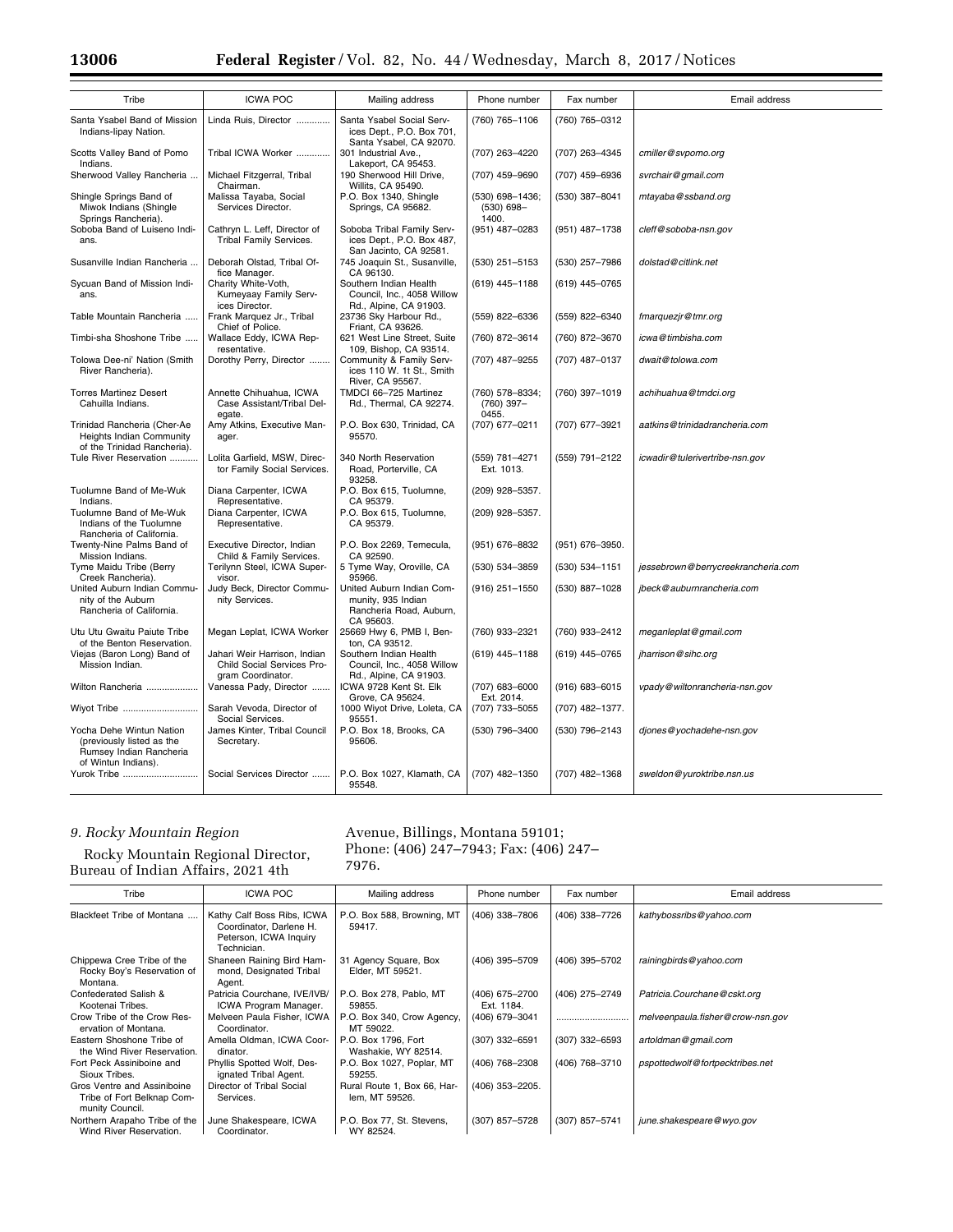| Tribe                   | ICWA POC                              | Mailing address                       | Phone number   | Fax number     | Email address                      |
|-------------------------|---------------------------------------|---------------------------------------|----------------|----------------|------------------------------------|
| Northern Cheyenne Tribe | Mark Roundstone, ICWA<br>Coordinator. | P.O. Box 128, Lame Deer,<br>MT 59043. | (406) 477–4830 | (406) 477–8333 | mark.roundstone@cheyennenation.com |

#### *10. Southern Plains Region*

Anadarko, Oklahoma 73005; Phone: (405) 247–6673 Ext. 217; Fax: (405) 247– 5611.

Southern Plains Regional Director, Bureau of Indian Affairs, P.O. Box 368,

#### Tribe ICWA POC | Mailing address | Phone number | Fax number | National address Absentee-Shawnee Tribe of Oklahoma Indians. Ronell Baker, ICW Director .. | 2025 S. Gordon Cooper Drive, Shawnee, OK 74801. (405) 275–4030, ext. 6375. (405) 878–4543. Alabama Coushatta Tribe of Texas. Melissa Celestine, ICW Director. 571 State Park Road, #56, Livingston, Texas 77351. (936) 563–1253 (936) 563–1254. Apache Tribe of Oklahoma (Kiowa). Caddo Nation of Oklahoma Shannon Ahtone, ICW Director. P.O. Box 369, Carnegie, Oklahoma 73015. (580) 654–2439 (580) 654–2363. (Wichita & Affiliated Tribes). Pamela Satepauhoodle, ICW Caseworker. P.O. Box 729, Anadarko, OK 73005. (405) 247–8624 (405) 247–3256 *[johnna.hurt@wichitatribe.com](mailto:johnna.hurt@wichitatribe.com)*  Cheyenne and Arapaho Tribes of Oklahoma. Katy Towell, ICW Coordinator. P.O. Box 38, Concho, OK 73022. (405) 422–7737 (405) 422– 7479.<br>(405) 878-4831 (405) 422–8249 *[ktowell@c-a-tribes.org](mailto:ktowell@c-a-tribes.org)*  Citizen Potawatomi Nation ..... Janet Draper, ICW Director | 1601 S. Gordon Cooper Drive, Shawnee, OK 74801. (405) 878–4831 (405) 878–4659 *[jdraper@potawatomi.org](mailto:jdraper@potawatomi.org)*  Comanche Nation-Oklahoma | Carol Mithlo, ICW Director ... | P.O. Box 908, Lawton, OK 73502. (580) 280–4751 (580) 280–4751 *[ramonap@comanchenation.com](mailto:ramonap@comanchenation.com)*  Delaware Nation ..................... Cassandra Acuna, ICW Director. P.O. Box 825, Anadarko, OK 73005. (405) 247–2448 Ext: 1152. (405) 247–5942 *[Jfeliciano@delawarenation.com](mailto:Jfeliciano@delawarenation.com)*  Fort Sill Apache Tribe of Oklahoma.<br>Iowa Tribe of Kansas Ramona Austin, ICWA Director. Rt. 2, Box 121, Apache, OK 73006. (580) 522–2298 Ext. 109. (580) 588–3133 *[mona.austin@fortsillapache-nsn.gov](mailto:mona.austin@fortsillapache-nsn.gov)*  Native Amercian Family Services, Inc. Iowa Tribe of Oklahoma ......... Ashley Hall, ICW Director .... Rt. 1, Box 721, Perkins, OK 3303 B. Thrasher Rd., White Cloud, KS 66094.<br>Rt. 1. Box 721. Perkins. OK (785) 595–3260. 74059. (405) 547–2402 (405) 547–1060 *[amoore@iowanation.org](mailto:amoore@iowanation.org)*  Kaw Nation ............................. Roger Sober, ICW Director .. Drawer 50, Kaw City, Oklahoma 74641.<br>162 Vhick Kazen Street, (580) 269–2003 (580) 269–2113. Kickapoo Traditional Tribe in Texas. Arianna Perez, ICW Director Eagle Pass, Texas 78852. Timothy Oliver, ICW Director P.O. Box 271, Horton, KS (830) 421–6300. Kickapoo Tribe of Indians of The Kickapoo Reservation in Kansas 66439. (785) 486–2662, Ext 237. (785) 486–2724. Kickapoo Tribe of Oklahoma .. Mary Davenport, Indian Child Welfare Director. P.O. Box 469, McLoud, OK 74851. (405) 964–5426 (405) 964–5431 *[mdavenport@kickapootribeofoklahoma.com](mailto:mdavenport@kickapootribeofoklahoma.com)*  Kiowa Tribe of Oklahoma ....... Shannon Ahtone, ICW Director. P.O. Box 369, Carnegie, Oklahoma 73015. (580) 654–2439 (580) 654–2363. Otoe-Missouria Indian Tribe of Oklahoma. Rebecca Monhatwa, Social Services Director. 8151 Highway 177, Red Rock, OK 74651. (580) 723–4466 Ext. 256 or Cell Phone: (580) 307– 7303.<br>(918) 762-3873 (580) 723–1016 *[amehojah@omtribe.org](mailto:amehojah@omtribe.org)*  Pawnee Nation of Oklahoma | Melisalyn Harris, ICWA Director. P.O. Box 470, Pawnee, OK 74058.<br>20 White Eagle Drive, Ponca (918) 762-6449. Ponca Tribe of Oklahoma ...... Amy Oldfield, ICW Director . City, OK 74601. (580) 763–0133 (580) 763–0134. Prairie Band of Potawatomi Nation. Tammy Sweeney, ICW Supervisor. 11400 158 Road, Mayetta, KS 66509.<br>305 N. Main Street, Re-(785) 966–8325, (785) 966–8378. Sac and Fox Nation in Kansas and Nebraska. Chasity Davis, ICW Director serve, KS 66434. (785) 742–4708 (785) 288–1163 *[egreen@sacandfoxcasino.com](mailto:egreen@sacandfoxcasino.com)*  Sac and Fox Nation, Oklahoma.<br>Tonkawa Tribe of Oklahoma Karen Hamilton, ICW Director. Route 2, Box 246, Stroud, OK 74079. (918) 968–3526, ext 1711. (918) 968–4207. Christi Gonzalez, ICW Director.<br>Joan Williams, ICW Director P.O. Box 70, Tonkawa, OK 74653. (580) 628–7025. Wichita and Affiliated Tribe of Oklahoma. P.O. Box 729, Anadarko, OK 73005. (405) 247–8627 (405) 247–3256 *[johnna.hurt@wichitatribe.com](mailto:johnna.hurt@wichitatribe.com)*

## *11. Southwest Region*

Southwest Regional Director, Bureau of Indian Affairs, 1001 Indian School

#### Road, NW., Albuquerque, New Mexico 87104; Phone: (505) 563–3103; Fax: (505) 563–3101.

| Tribe                   | <b>ICWA POC</b>                                                                                  | Mailing address                            | Phone number                             | Fax number         | Email address                          |
|-------------------------|--------------------------------------------------------------------------------------------------|--------------------------------------------|------------------------------------------|--------------------|----------------------------------------|
| Jicarilla Apache Nation | Regina Keeswood, ICW Co-<br>ordinator.                                                           | P.O. Box 546, Dulce, NM<br>87528.          | (575) 759-1712                           | (575) 759-3757     | rkeeswood@jbhd.org                     |
| Mescalero Apache Tribe  | Crystal Lester, Tribal Census<br>Clerk.                                                          | P.O. Box 227, Mescalero,<br>NM 88340.      | (575) 464-4494                           | (575) 464-9191     | clester@mescaleroapachetribe.com       |
| Ohkay Owingeh           | Rochelle Thompson, ICWA<br>Manager.                                                              | P.O. Box 1187, Ohkay<br>Owingeh, NM 87566. | (575) 852-4400                           | (505) 692-0333     | rochelle.thompson@ohkayowingeh-nsn.org |
| Pueblo of Acoma         | Marsha Vallo, Child Welfare<br>Coordinator.                                                      | P.O. Box 354, Acoma, NM<br>87034.          | (505) 552-5162                           | $(505) 552 - 0903$ | mivallo@puebloofacoma.org              |
| Pueblo of Cochito       | Tanya Devon Torres, ICWA<br>Specialist.                                                          | P.O. Box 70, Cochiti Pueblo,<br>NM 87072.  | (505) 465-3139                           | (505) 465-0125     | tanya torres@pueblodecochiti.org       |
| Pueblo of Isleta        | Caroline Dailey, Social Serv-<br>ices Director and Jac-<br>queline Yalch, ICWA Co-<br>ordinator. | P.O. Box 1270, Isleta, NM<br>87022.        | (505) 869-2772<br>or (505) 869-<br>5283. | (505) 869-7575     | poi05001@isletapueblo.com              |
| Pueblo of Jemez.<br>    | Annette Gachupin, Child Ad-<br>vocate.                                                           | P.O. Box 340, Jemez Pueb-<br>lo. NM 87024. | (575) 834-7117                           | (575) 834-7103     | agachupin@jemezpueblo.us               |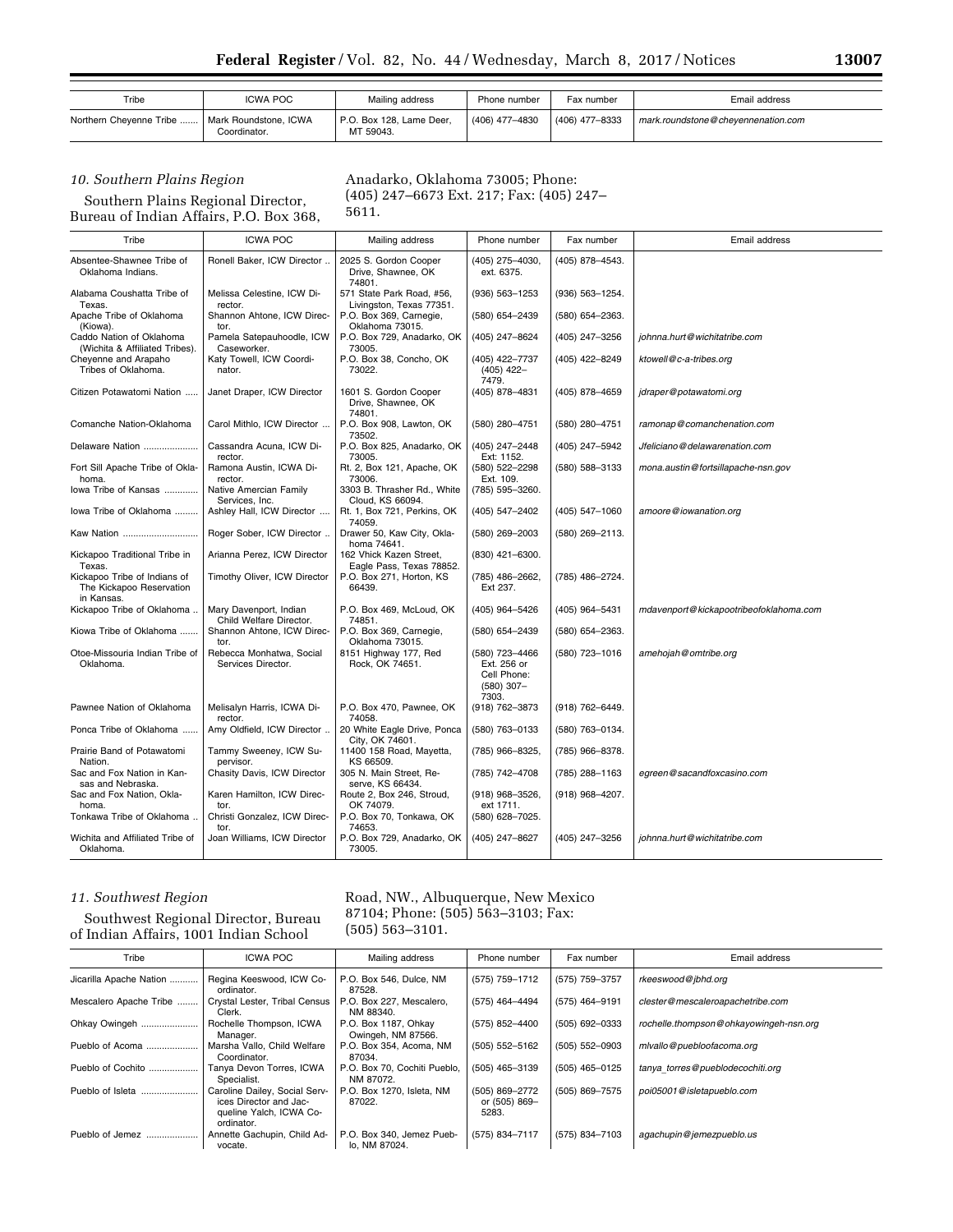۳

| Tribe                                          | <b>ICWA POC</b>                                                          | Mailing address                                                                                                         | Phone number                             | Fax number         | Email address                                                     |
|------------------------------------------------|--------------------------------------------------------------------------|-------------------------------------------------------------------------------------------------------------------------|------------------------------------------|--------------------|-------------------------------------------------------------------|
| Pueblo of Laguna                               | Marie A. Alarid, Program<br>Manager.                                     | Social Services Department,<br>P.O. Box 194, Laguna,<br>NM 87026.                                                       | (505) 552-6513<br>or (505) 552-<br>5677. | (505) 552-6387     | malarid@lagunapueblo-nsn.gov                                      |
| Pueblo of Nambe                                | Rhonda Padilla, ICWA Man-<br>ager.                                       | Rte. 1, Box 117-BB, Santa<br>Fe, NM 87506.                                                                              | (505) 445-0133                           | (505) 455-4457     | rpadilla@nambepueblo.org                                          |
| Pueblo of Picuris                              | J. Albert Valdez                                                         | ICWA, P.O. Box 127,<br>Penasco, NM 87553.                                                                               | (575) 587-1003                           | $(575) 587 - 1003$ | jav.icwa@picurispueblo.org                                        |
| Pueblo of Pojoaque                             | Elizabeth Duran, MSW, MPH<br>Director.                                   | 58 Cities of Gold Rd., Suite<br>4, Santa Fe, NM 87506.                                                                  | $(505)$ 455-0238                         | $(505)$ 455-2363   | eduran@pojoaque.org                                               |
| Pueblo of San Felipe                           | Darlene J. Valencia, ICW<br>Representative.                              | P.O. Box 4339, San Felipe<br>Pueblo, NM 87001.                                                                          | (505) 771-9900<br>Ext. 1150.             | (505) 771-9978     | dvalencia@sfpueblo.com                                            |
| Pueblo of San Ildelfonso                       | Jacqueline X. Benitez,<br>ICWA/Family Advocate.                          | 02 Tunyo Po, Santa Fe, NM<br>87506.                                                                                     | (505) 455-4164;<br>$(505) 699-$<br>0164. |                    | jbenitez@sanipueblo.org                                           |
| Pueblo of Sandia                               | Kimberly Lorenzini, Case<br>Manager.                                     | 481 Sandia Loop, Bernalillo,<br>NM 87004.                                                                               | (505) 771-5117                           | (505) 867-7099     | klorenzini@sandiapueblo.nsn.us                                    |
| Pueblo of Santa Ana                            | Mary E. Templin, Social<br>Services Manager.                             | 02 Dove Road, Santa Ana<br>Pueblo, NM 87004.                                                                            | (505) 771-6737                           | (505) 771-6537     | mary.templin@santaana-nsn-gov                                     |
| Pueblo of Santa Clara                          | Dennis Silva, Director of So-<br>cial Services.                          | P.O. Box 580, Espanola, NM<br>87532.                                                                                    | (505) 753-0419                           | (505) 753-0420     | dsilva@santaclarapueblo.org                                       |
| Pueblo of Santo Domingo-<br>Kewa.              | Doris Bailon, Social Services<br>Director.                               | P.O. Box 129, Santo Do-<br>mingo, NM 87052.                                                                             | $(505)$ 465-0630                         | $(505)$ 465-2554   | dbailon@kewa-nsn.gov                                              |
| Pueblo of Taos                                 | Ezra Bayles, Division Direc-<br>tor.                                     | P.O. Box 1846, Taos, NM<br>87571.                                                                                       | (575) 758-7824                           | (575) 758-3346     | ebayles@taospueblo.com                                            |
| Pueblo of Tesuque                              | Donna Quintana, ICW Coor-<br>dinator.                                    | Box 360-T, Route 42, Santa<br>Fe, NM 87506.                                                                             | (505) 955-7715;<br>$(505)$ 231-<br>7717. | (505) 820-7783     | donna.quintana@pueblooftesuque.org                                |
| Pueblo of Zia                                  | Kateri Chino, MSW, Health<br>& Wellness Director.                        | 135 Capital Square Drive,<br>Zia Pueblo, NM 87053.                                                                      | (505) 401-6830                           | $(505)$ 867-6014   | kchino@ziapueblo.org                                              |
| Pueblo of Zuni                                 | Betty Nez, Social Services<br>Director.                                  | P.O. Box 339, Zuni, NM<br>87327.                                                                                        | (505) 782-7166                           | (505) 782-7221     | betty.nez@ashiwi.org                                              |
| Ramah Navajo                                   | Loretta Martinez, Social<br>Service Director.                            | Ramah Navajo School<br>Board, Inc., Ramah Nav-<br>ajo Social Service Pro-<br>gram, P.O. Box 250,<br>Pinehill, NM 87357. | (505) 775-3221                           | (505) 775-3520     | lorettamrtnz@yahoo.com                                            |
| Southern Ute Indian Tribe                      | Jeri Sindelar, Caseworker;<br>Peg Rogers, Social Serv-<br>ices Attorney. | MS 53, P.O. Box 737,<br>Ignacio, CO 81137.                                                                              | (970) 563-0100<br>Ext. 2332.             | (970) 563-4854     | jsindelar@southernute-nsn.gov; dsattorney@southernute-<br>nsn.gov |
| Ute Mountain Ute Tribe (Colo-<br>rado & Utah). | Shemeah Richardson, Social<br>Services Director.                         | P.O. Box 309, Towaoc, CO,<br>81334.                                                                                     | (970) 564-5307                           | (970) 564-5300     | srichardson@utemountain.org                                       |
| Ute Mountain Ute Tribe (Colo-<br>rado & Utah). | Peter Ortego, General Coun-<br>sel.                                      | P.O. Box 128, Towaoc, CO,<br>81335.                                                                                     | (970) 564-5641                           | (970) 565-0750     | portego@utemountain.org                                           |
| Ysleta Del Sur Pueblo                          | Jesus A Donacio, ICWA Pro-<br>gram Specialist.                           | 9314 Juanchido Ln., El<br>Paso, TX 79907.                                                                               | $(915) 860 - 6170$                       | $(915)$ 242-6556   | e3                                                                |

## *12. Western Region*

Western Regional Director, Bureau of Indian Affairs, 2600 North Central

## Avenue, Phoenix, Arizona 85004; Phone: (602) 379–6600; Fax: (602) 379– 4413

| Tribe                                              | <b>ICWA POC</b>                                                                | Mailing address                                          | Phone number                              | Fax number      | Email address                            |
|----------------------------------------------------|--------------------------------------------------------------------------------|----------------------------------------------------------|-------------------------------------------|-----------------|------------------------------------------|
| Ak-Chin Indian Community                           | Carole Lopez, Enrollment<br>Specialist.                                        | 42507 West Peters & Nall<br>Road, Maricopa, AZ<br>85138. | (520) 568-1029                            | (520) 568-1079  | clopez@ak-chin.nsn.us                    |
| Battle Mountain Band Council                       | Bertha Cazares, ICWA Coor-<br>dinator.                                         | 37 Mountain View Drive,<br>Battle Mountain, NV<br>89820. | $(775)$ 455-1663                          | (775) 635-8528  | bmbicwa@outlook.com                      |
| Chemehuevi Indian Tribe                            | Dawn Macelwain, ICWA Di-<br>rector.                                            | P.O. Box 1976, Havasu<br>Lake, CA 92363.                 | (760) 858-5426                            | (760) 858-5400  | citiwa@yahoo.com                         |
| Cocopah Indian Tribe                               | Rafael D. Morales, Jr., ICWA                                                   | 14515 South Veterans Drive,<br>Somerton, AZ 85350.       | (928) 627-3729;<br>$(928) 503 -$<br>7055. | (928) 627-3316  | moralesr@cocopah.com                     |
| Colorado River Indian Tribes                       | Elizabeth Lorina-Mills, Dep-<br>uty Attorney General.                          | 26600 Mohave Road.<br>Parker, AZ 85344.                  | (928) 669-1271                            | (928) 669-5675  | emills@critdoj.com                       |
| Confederated Tribes of the<br>Goshute Reservation. | Debbie McCollum, ICWA<br>Coordinator.                                          | HC61 Box 6104, Ibapah, UT<br>84034.                      | (435) 234-1178                            | (435) 234-1162  | ctgriccwa@gmail.com                      |
| Duckwater Shoshone Tribe                           | Iskandar Alexandar, LCSW,<br>Social Worker.                                    | P.O. Box 140087,<br>Duckwater, NV 89314.                 | (775) 863-0222                            | (775) 863-0142  | Iskandar.alexandar@ihs.gov               |
| Elko Band Council of Te-<br>Moak Tribe.            | Social Worker and ICWA<br>Coordinator.                                         | 1745 Silver Eagle Drive,<br>Elko, NV 89801.              | (775) 738-9310                            | (775) 778-3397  | ssworker@elkoband.org; icwa@elkoband.org |
| Ely Shoshone Tribe                                 | Georgia Valdez, Social Serv-<br>ices Worker.                                   | 16 Shoshone Circle, Ely, NV<br>89301.                    | (775) 289-4133                            | (775) 289-3237. |                                          |
| Fallon Paiute-Shoshone Tribe                       | Jennifer Pishion, Social<br>Services Director.                                 | 1007 Rio Vista Drive, Fallon,<br>NV 89406.               | (775) 423-1215                            | (775) 423-8960  | ssdirector@fpst.org                      |
| Fort McDermitt Paiute-Sho-<br>shone Tribe.         | Dee Crutcher, ICWA Advo-<br>cate.                                              | P.O. Box 68, McDermitt, NV<br>89421.                     | (775) 532-8263<br>Ext. 111.               | (775) 532-8060  | dee.crutcher@fmpst.org                   |
| Fort McDowell Yavapai Tribe                        | James Esquirell, ICWA Co-<br>ordinator/CPS Worker,<br>Wassaja Family Services. | P.O. Box 17779, Fountain<br>Hills, AZ 85269.             | (480) 789-7990                            | (480) 837-4809  | jesquirell@ftmcdowell.org                |
| Gila River Indian Community                        | Sara Bissen, Child & Family<br>Welfare Administrator.                          | P.O. Box 427, Sacaton, AZ<br>85147.                      | (520) 562-3396                            | (520) 562-3633  | Sara.bissen@gric.nsn.us                  |
| Gila River Pima-Maricopa In-<br>dian Community.    | Sara Bissen, Child & Family<br>Welfare Administrator.                          | P.O. Box 427, Sacaton, AZ<br>85147.                      | (520) 562-3396                            | (520) 562-3633  | Sara.bissen@gric.nsn.us                  |
| Havasupai Tribe                                    | Erika Marshall, ICWA Coor-<br>dinator.                                         | P.O. Box 10, Supai, AZ<br>86435.                         | (928) 448-2661                            |                 | hticwa@havasupai-nsn.gov                 |
| Hualapai Tribe                                     | Janet Silversmith, ICWA<br>Worker.                                             | P.O. Box 480, Peach<br>Springs, AZ 86434.                | (928) 769-2269/<br>2383/2384/<br>2397.    | (928) 769-2659. |                                          |
| Kaibab Band of Paiute Indians                      | Vincent A. Toya                                                                | HC 65 Box 2, Fredonia, AZ<br>86022.                      | (928) 643-7245                            | (888) 822-3734  | vtoya@kaibabpaiute-nsn.gov               |